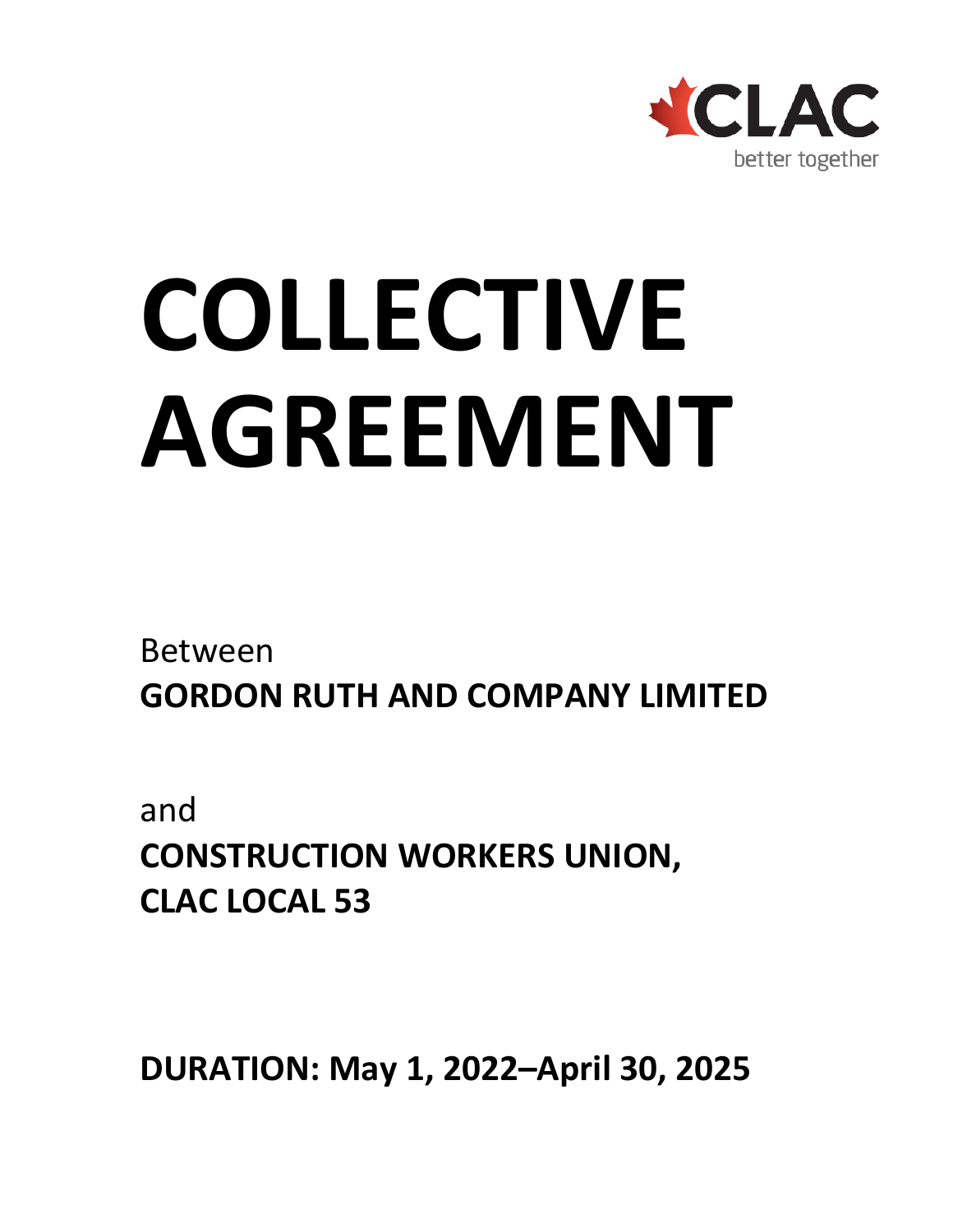## **COLLECTIVE AGREEMENT**

Between **GORDON RUTH AND COMPANY LIMITED (hereinafter referred to as "the Employer")**

and **CONSTRUCTION WORKERS UNION, CLAC LOCAL 53 (hereinafter referred to as "the Union")**

**DURATION: May 1, 2022 – April 30, 2025**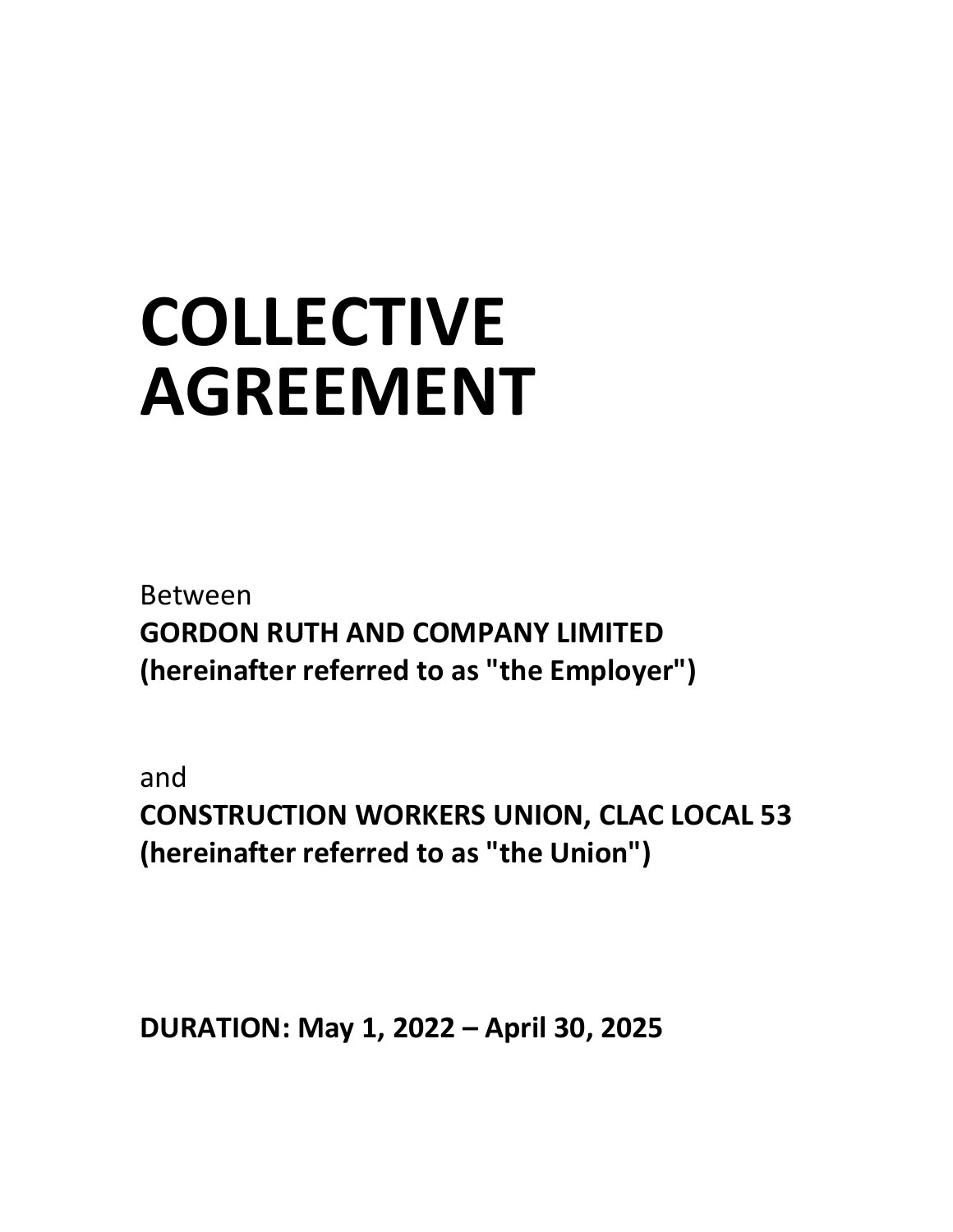#### **TABLE OF CONTENTS**

| Article 6 - Employment Policy And Union Membership 10                |  |
|----------------------------------------------------------------------|--|
|                                                                      |  |
|                                                                      |  |
|                                                                      |  |
| Article 10 - Vacation & Vacation Pay / Public Holidays & Holiday Pay |  |
|                                                                      |  |
|                                                                      |  |
| Article 12 - Transportation, Travel Time And Room And Board23        |  |
| Article 13 - CLAC Health And Welfare Trust Fund 24                   |  |
|                                                                      |  |
|                                                                      |  |
|                                                                      |  |
|                                                                      |  |
|                                                                      |  |
|                                                                      |  |
|                                                                      |  |
|                                                                      |  |
| Schedule "A" - Classifications And Rates Of Pay  45                  |  |
|                                                                      |  |
| Schedule "C" - Summary - Health Care Benefits  49                    |  |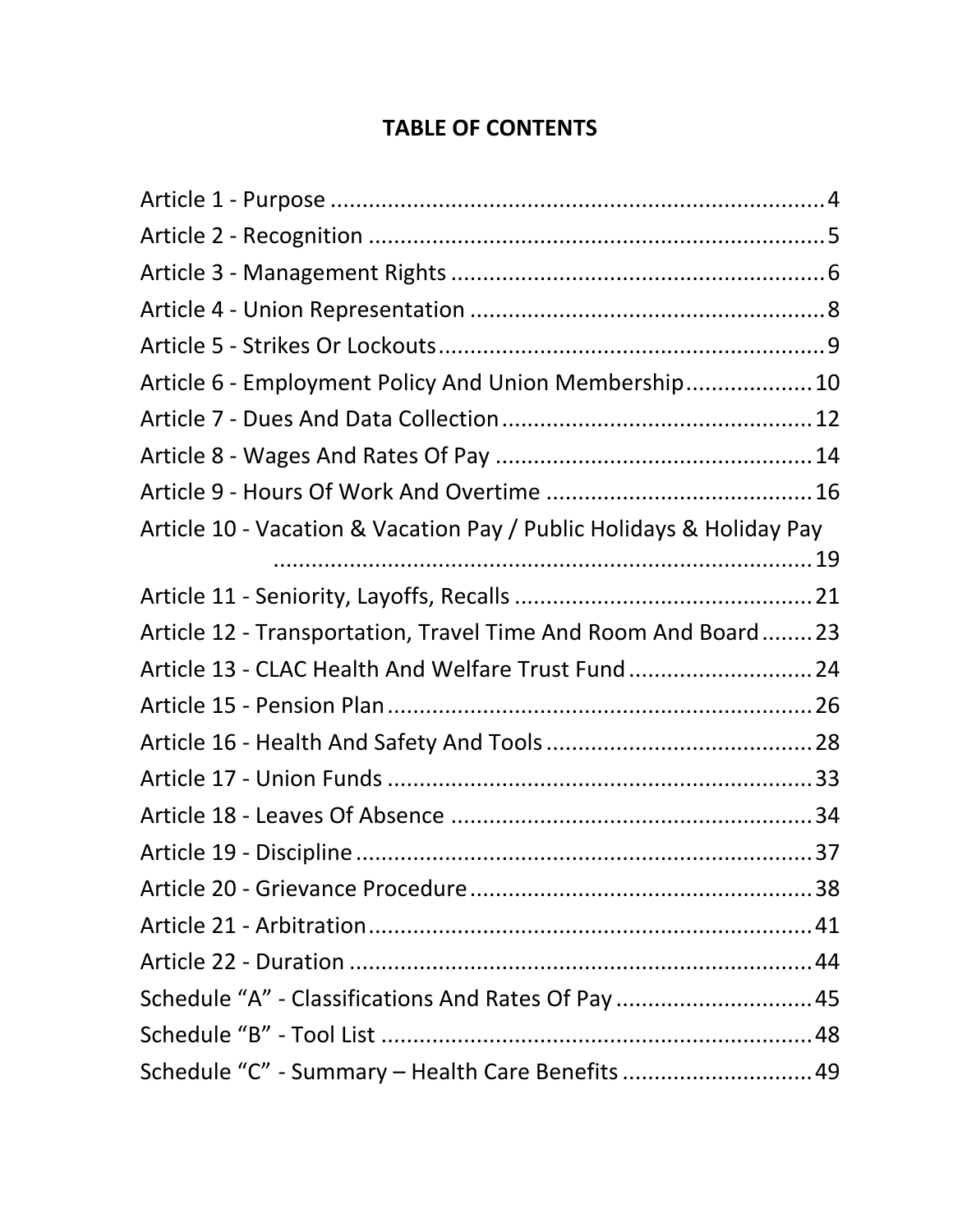#### **COLLECTIVE AGREEMENT**

#### <span id="page-3-0"></span>**ARTICLE 1 - PURPOSE**

- 1.01 It is the intent and purpose of the parties to this Collective Agreement ("this Agreement"), which has been negotiated and entered into in good faith:
	- a. to recognize mutually the respective rights, responsibilities and functions of the parties hereto;
	- b. to provide and maintain working conditions, hours of work, wage rates and benefits as set forth herein;
	- c. to establish an equitable system for the promotion, transfer, layoff and rehire of employees;
	- d. to establish a just and prompt procedure for the disposition of grievances; and
	- e. through the full and fair administration of all the provisions contained within this Agreement to achieve a relationship among the Union, the Employer, and the employees which will be conducive to their mutual wellbeing.
- 1.02 The omission of specific mention in this Agreement of existing rights and privileges established or recognized by the Employer, including such which formed the terms and conditions within the "Communications Agreement" between the Electrical Trade Bargaining Agency of the Electrical Contractors Association of Ontario and IBEW Construction Council of Ontario, which expired on April 30, 2019, shall not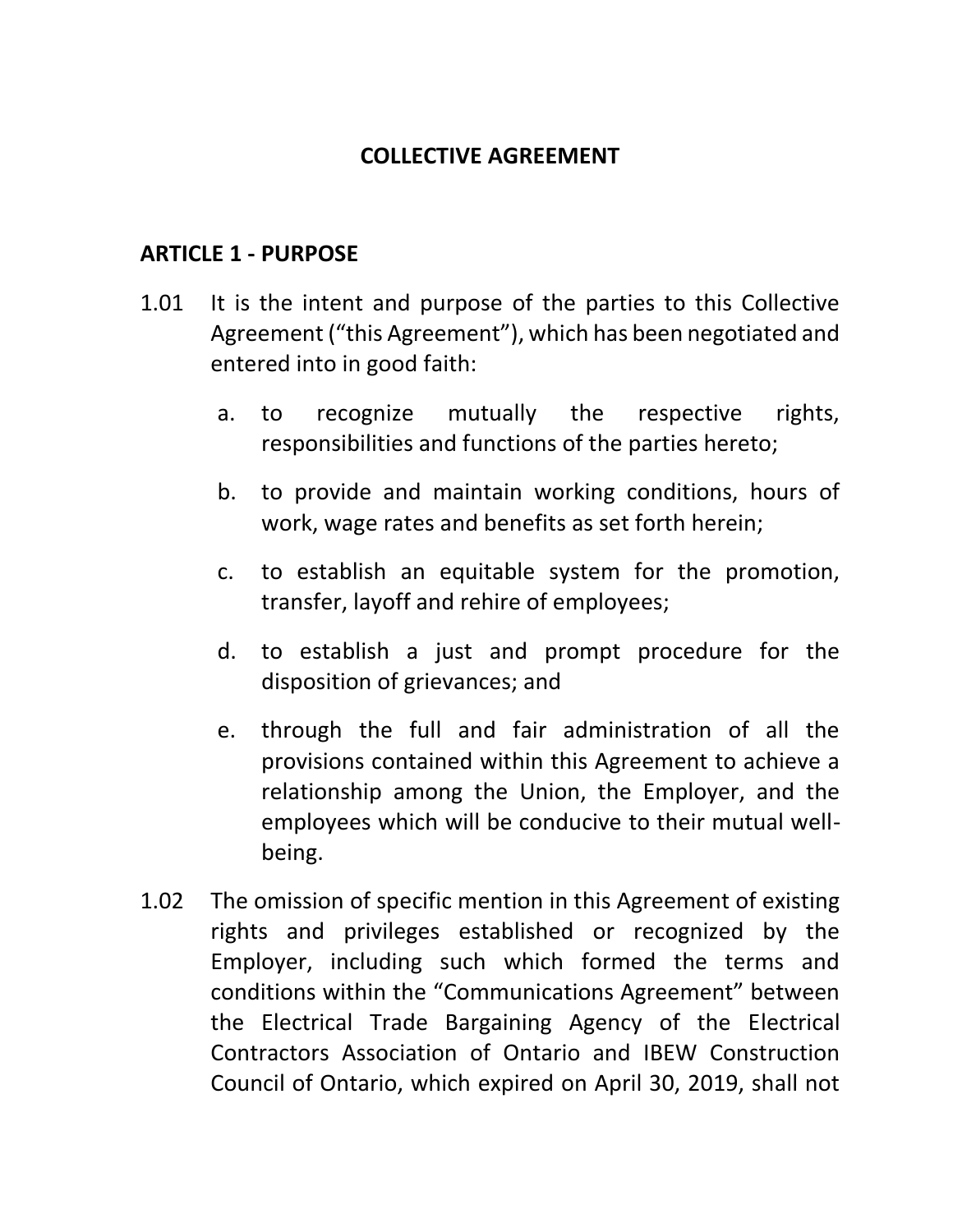be construed to deprive employees or the Union of such rights and privileges.

- 1.03 Wherever the singular or masculine are used in this Agreement, the same shall be construed to mean the plural or the feminine where the context or the parties hereto so require.
- 1.04 Should any part of this Agreement be declared or held invalid for any reason, that invalidity shall not affect the validity of the remainder, which shall continue in full force and effect and be considered as if this Agreement had been executed without the invalid portion.
- 1.05 The parties recognize that where various legislation overrides the provisions contained herein, such legislation shall prevail. This shall include, but not be limited to such statutes as the *Ontario Human Rights Code*, the *Employment Standards Act*, the *Workplace Safety & Insurance Act* and the *Occupational Health and Safety Act*.

#### <span id="page-4-0"></span>**ARTICLE 2 - RECOGNITION**

#### 2.01 **Bargaining Unit Scope**

The Employer recognizes the Union as the exclusive bargaining agent for all electricians and electricians' apprentices, all linemen and linemen apprentices, all network cabling specialists and network cabling specialists' apprentices, and communication cable installers in the employ of Gordon Ruth and Company Limited in the industrial, commercial and institutional sector of the construction industry in the Province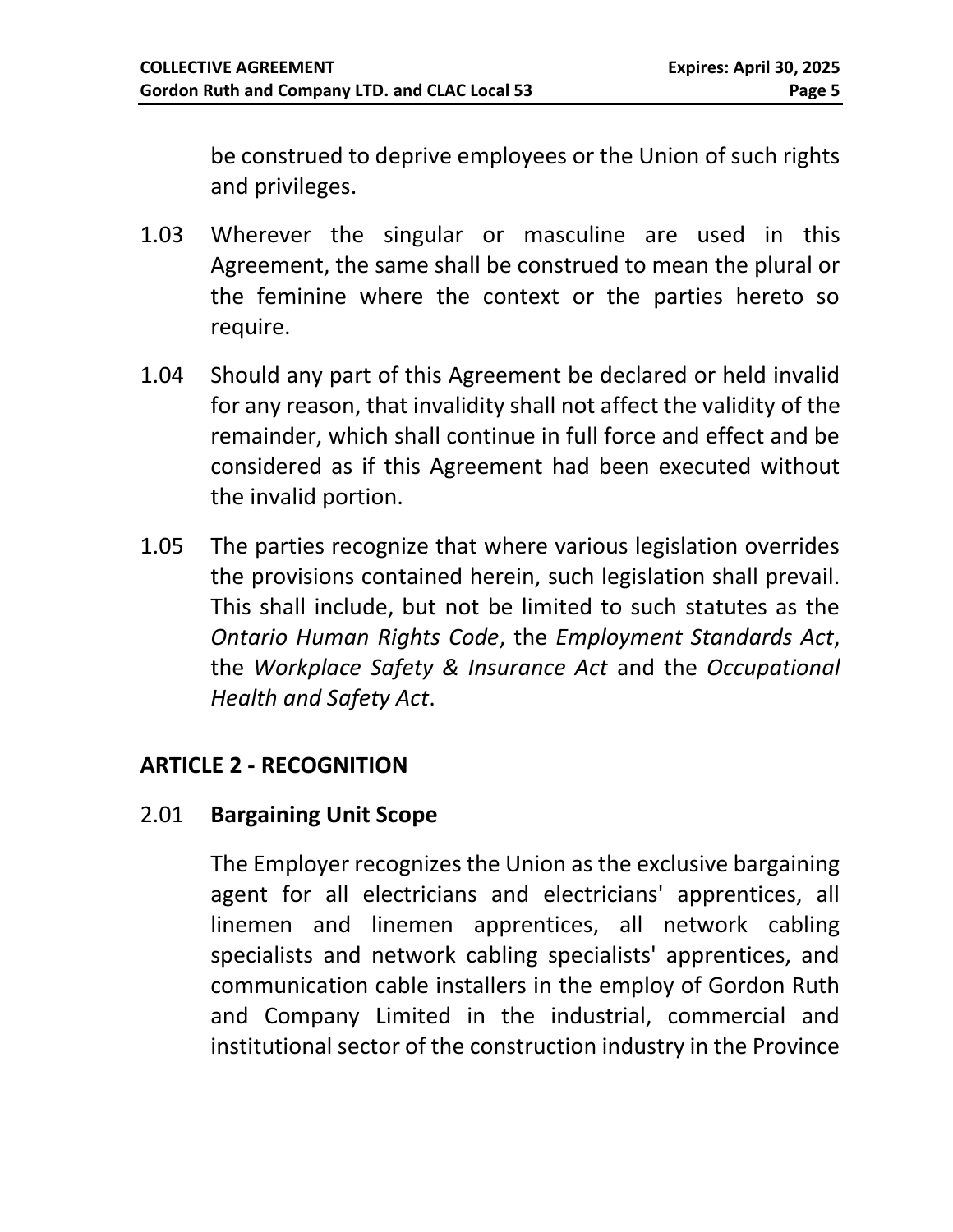of Ontario save and except non-working foremen and persons above the rank of non-working foreman.

- 2.02 There shall be no revision, amendment or alteration of the bargaining unit as defined herein, or of any of the terms and provisions of this Agreement, except by mutual agreement, in writing, of the parties. Without limiting the generality of the foregoing, no classification may be removed from or added to the bargaining unit except by mutual agreement, in writing, of the parties.
- 2.03 The parties may, on a project basis, to be competitive, or to address specific concerns not addressed herein, amend the terms of this Agreement for the duration of the project. Such agreement shall be made in writing and signed by the parties.

#### <span id="page-5-0"></span>**ARTICLE 3 - MANAGEMENT RIGHTS**

- 3.01 Provided such actions are consistent with the terms of this Agreement, the Employer's rights include but are not limited to the following:
	- a. the right to maintain order, discipline and efficiency; to make, alter and enforce rules, policies and practices to be adhered to by its employees provided such rules, policies and practices are not inconsistent with any of the provisions of this Agreement;
	- b. the right to select, hire and direct the workforce and employees; to transfer, assign, promote, demote, classify, layoff, rehire and suspend employees; to select and retain employees for positions excluded from the bargaining unit;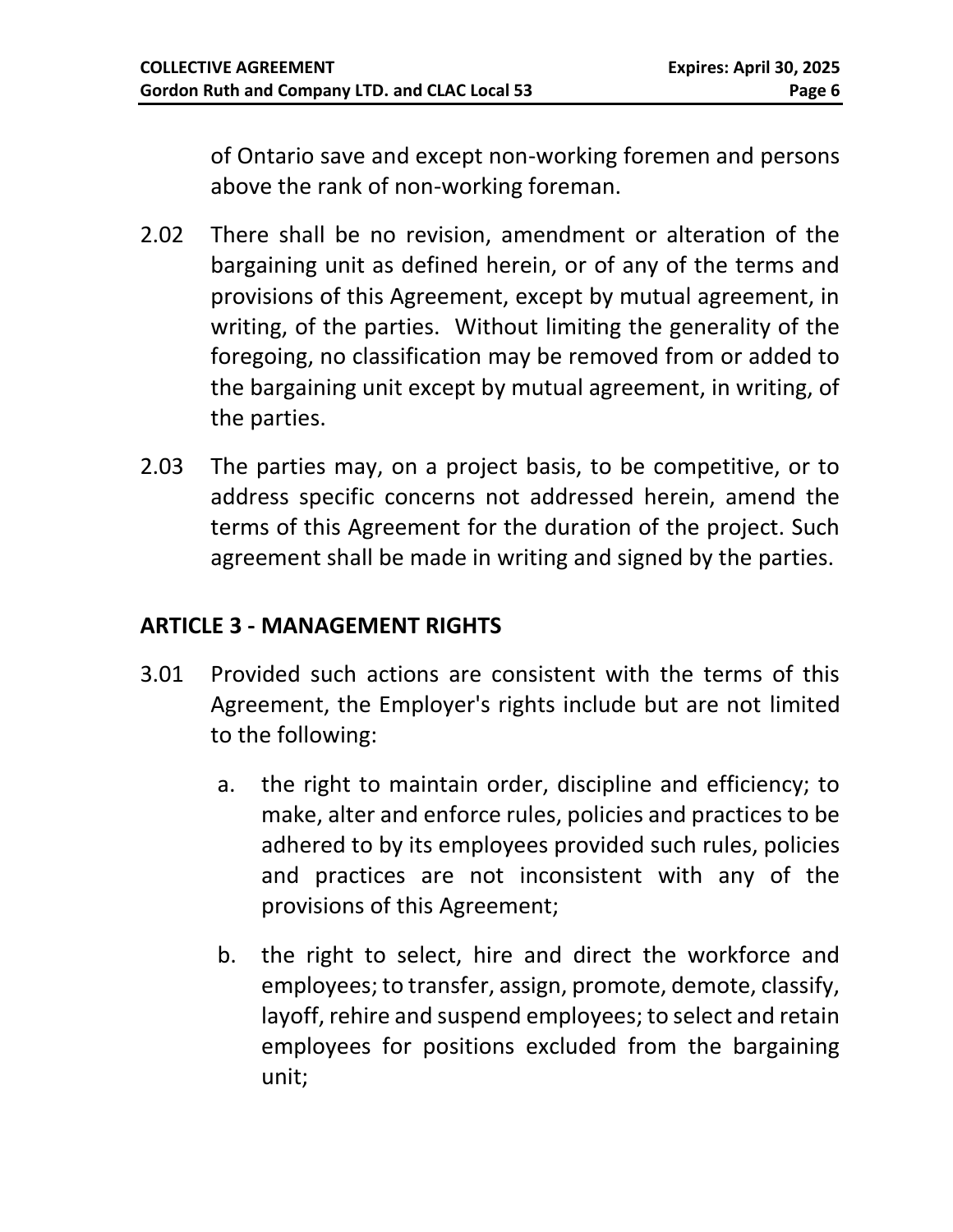- c. the right to operate and manage the Employer's business in order to satisfy its commitments and responsibilities, the right to determine the kind and location of business to be done by the Employer, the direction of the working forces, the scheduling of work, the number of shifts, the methods, processes and means by which work is to be performed, job content, quality and quantity standards, the right to use improved methods, machinery and equipment, the right to determine the number of employees needed by the Employer at any time and generally, the right to manage the business of the Employer, and to plan, direct and control the operations of the Employer, including the workforce, without interference.
- 3.02 The sole and exclusive jurisdiction over operations, building, machinery and equipment shall be vested in the Employer.

#### 3.03 **Sub-contracting**

The Employer may subcontract work normally performed by employees covered by this Agreement provided that no qualified, bargaining unit employee is currently laid off and eligible for recall, or that no qualified, bargaining unit employee will be laid off as a result of such subcontracting of work.

Non-bargaining unit employees of the Employer, who performed bargaining unit work at the time the Union was certified, may continue to perform bargaining unit work.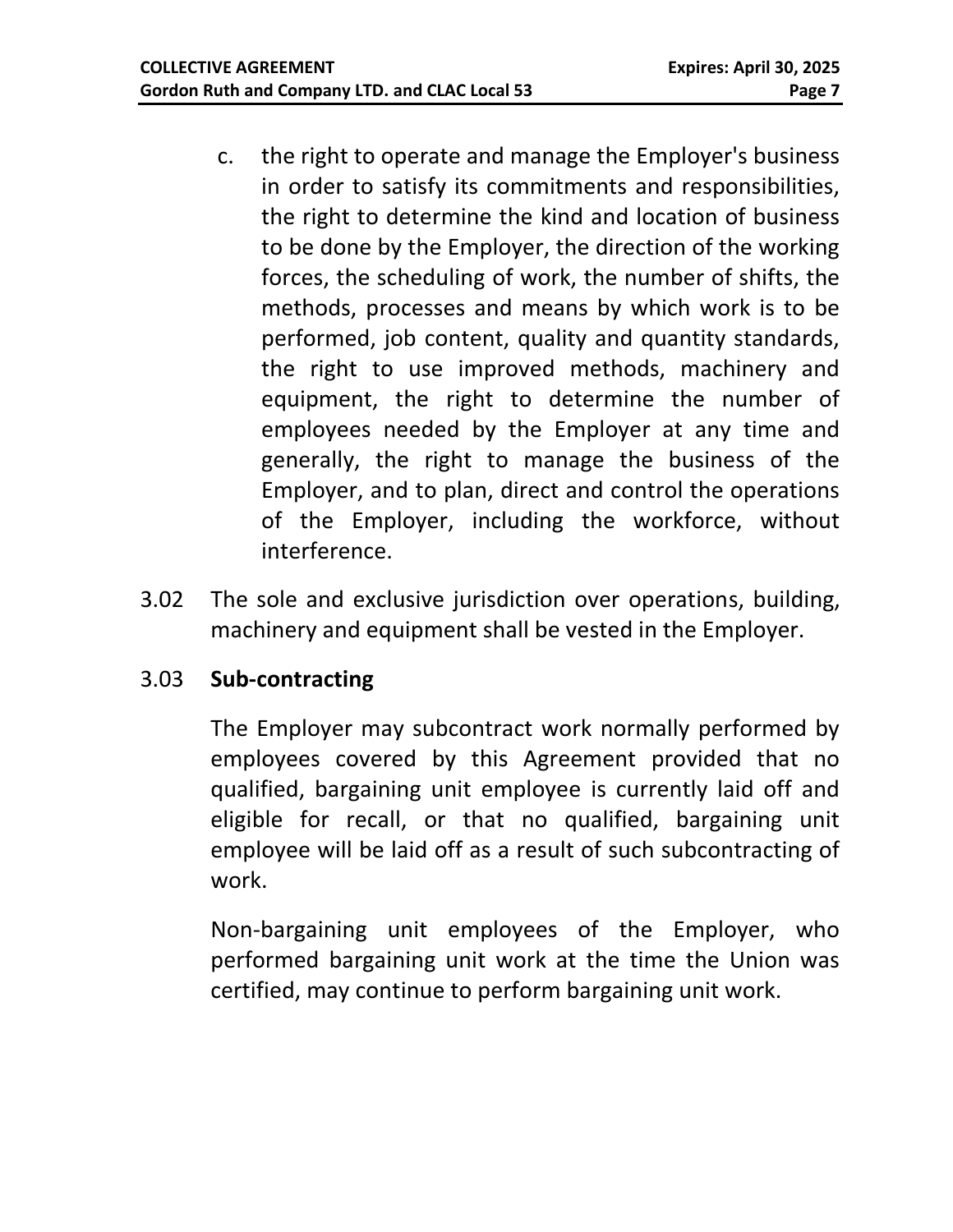#### <span id="page-7-0"></span>**ARTICLE 4 - UNION REPRESENTATION**

For the purpose of representation with the Employer, the Union shall function and be recognized as follows:

#### 4.01 **The Union's Representatives**

- a. Union Representatives are representatives of the employees in all matters pertaining to this Agreement, particularly for the purpose of processing grievances, negotiating amendments to and renewals of this Agreement and enforcing the employees' collective bargaining rights as well as any rights under this Agreement and under the law.
- b. Union Representatives shall have the right to periodically visit job sites without disrupting productivity and without unreasonable intrusion into the Employer or its clients' premises. The Union Representatives shall report to the site superintendent or foreperson upon arriving at a worksite and shall abide by all necessary protocol determined for the site by the Employer, site management and the client.

#### 4.02 **Stewards**

- a. The Union has the right to select or appoint stewards to assist employees in presenting any complaints or grievances they have to representatives of the Employer and to administer the Agreement.
- b. The Union acknowledges that stewards have regular duties to perform as employees of the Employer and that such employees will not leave their regular duties for the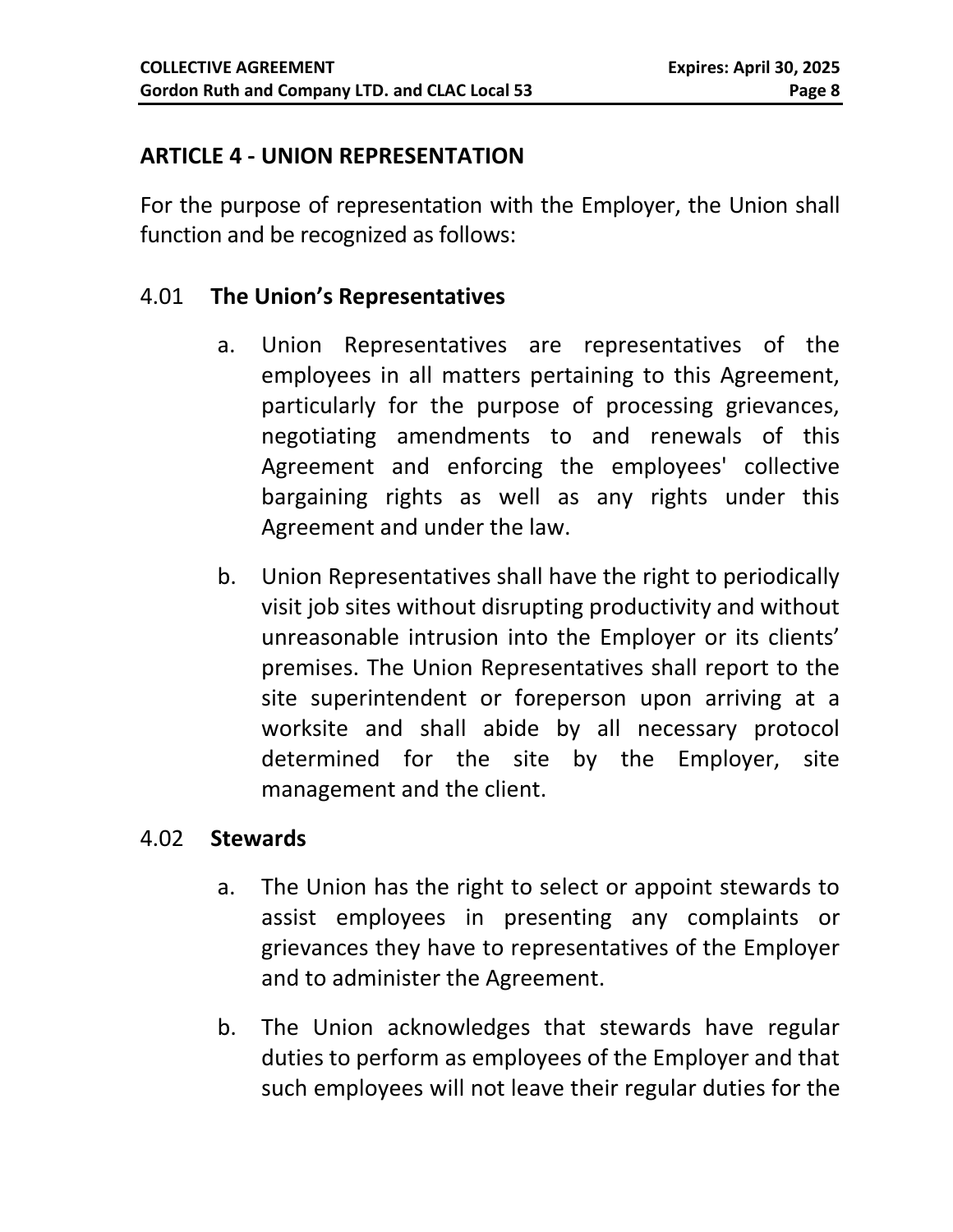purpose of conducting business in connection with the administration of this Agreement or the investigation or presentation of grievances without first obtaining the permission of their immediate supervisor. Such permission shall not be unreasonably withheld. A steward shall attend at all disciplinary meetings involving members of the bargaining unit.

The Employer shall pay Stewards at their regular hourly rate for time spent attending to union business, such as presenting grievances and attending meetings at the request of the Employer, or as required by this Agreement.

- 4.03 **Negotiating committee** members shall be recognized as having authority to participate in the negotiations for a collective agreement and any renewals thereof. Negotiating committee members shall be granted paid leave from their scheduled work to participate in negotiations.
- 4.04 The Employer may meet periodically with the employees for the purpose of discussing any matters of mutual interest or concern to the Employer, the Union and the employees. A Union representative may attend such meetings.

#### <span id="page-8-0"></span>**ARTICLE 5 - STRIKES OR LOCKOUTS**

5.01 During the term of this Agreement, or while negotiations for a further agreement are being held the Union will not permit or encourage any strike, slowdown, or any stoppage of work or otherwise restrict or interfere with the Employer's operation through its members.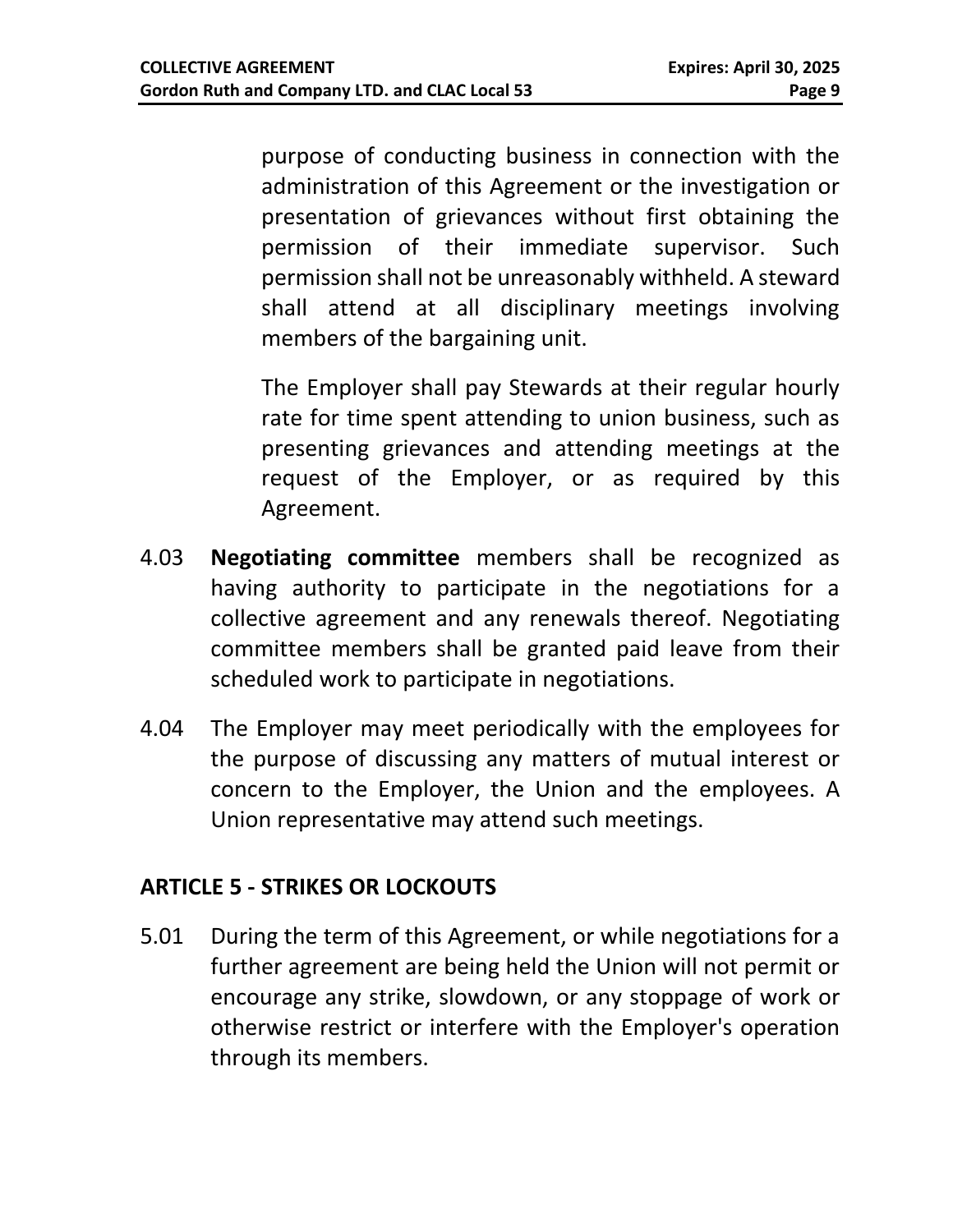5.02 During the term of this Agreement, or while negotiations for a further agreement are being held, the Employer will not engage in any lockout of its employees or deliberately restrict or reduce the hours of work.

#### <span id="page-9-0"></span>**ARTICLE 6 - EMPLOYMENT POLICY and UNION MEMBERSHIP**

- 6.01 The Union and the Employer will cooperate in maintaining a desirable and competent labour force. The Employer will notify the Union of labour requirements giving as much prior notice as possible. The Union will provide a list of manpower available. The Employer at its discretion may hire employees listed or from other sources.
- 6.02 To assist in the efficient placement of appropriately skilled members the Employer will inform the Union when employees are laid off and when new employees are hired, upon such lay off or hire.
- 6.03 New employees will be hired on a three (3) month probationary period and thereafter shall attain regular employment status. During the probationary period, the following shall apply;
	- a. Regular Union dues, fees and remittances are to be deducted and remitted, as the case may be, from the first day of employment.
	- b. Probationary employees are covered by this Agreement, excepting those provisions, which specifically exclude such employees.
	- c. Employees laid off during probation and rehired by the Employer within three (3) months shall not serve a new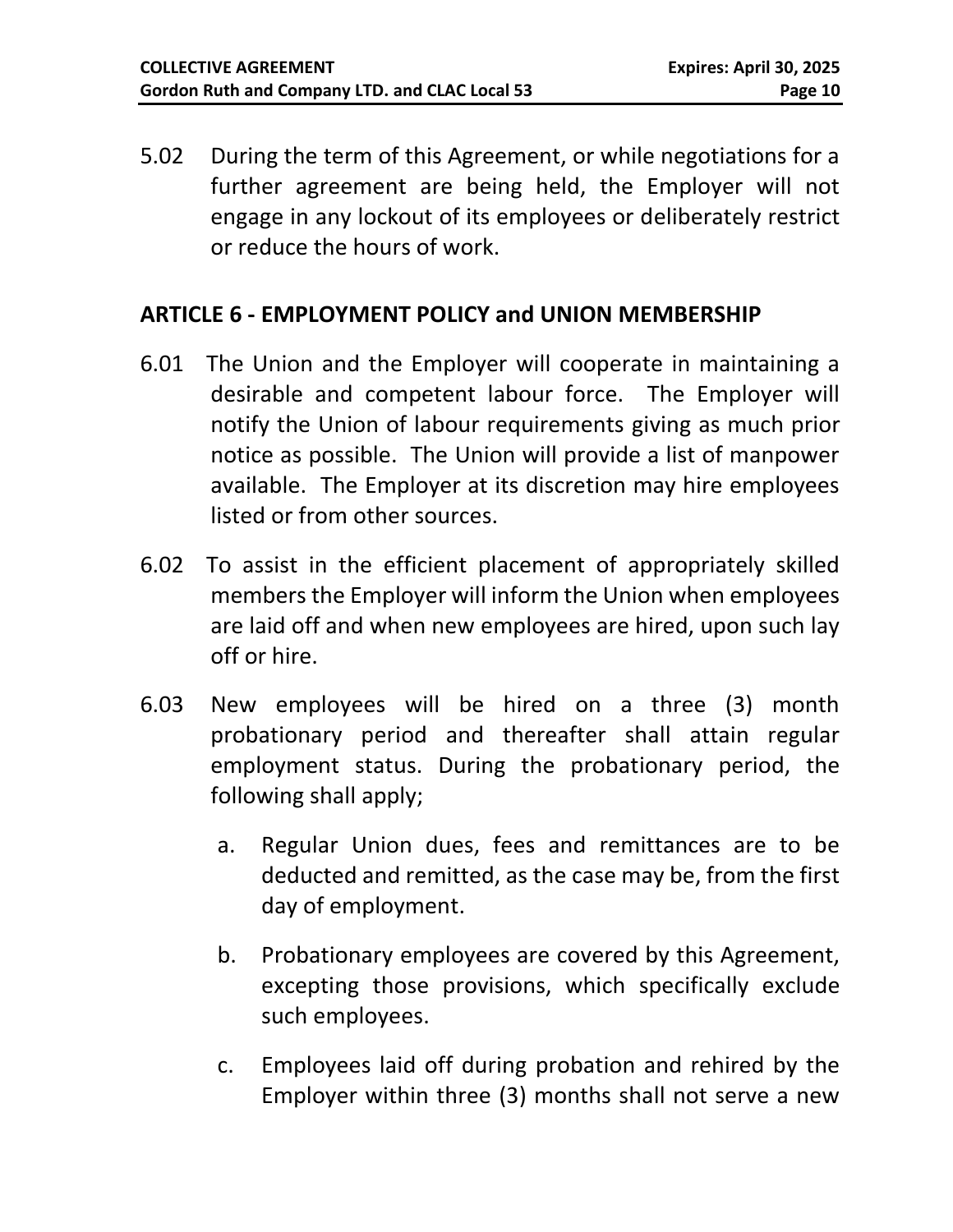probationary period but continue with credit for probation already served.

d. The discharge of probationary employees shall not become the subject of a grievance, unless the Union alleges such discharge is discriminatory, arbitrary or in bad faith.

#### 6.04 **Students**

- a. The term "student" shall be applied to an employee hired to do, among other things, bargaining unit work, during a school study break or in conjunction with a secondary school or college co-operative education program. A student is enrolled in secondary or post-secondary education or intends to begin or return to secondary or post-secondary education.
- b. A student is not a bargaining unit employee and is not covered by the terms and conditions of this collective agreement.
- c. When the conditions described in (a) above no longer apply, the Employer may terminate the former student's employment or offer the former student regular employment subject to all of the conditions of the Agreement. Where a student does become a regular employee the probation period and any other waiting periods pursuant to this Agreement shall be waived. Such an employee's date of hire, pursuant to the layoff, recall and employment rights provisions shall thereafter be the date on which he becomes a regular employee.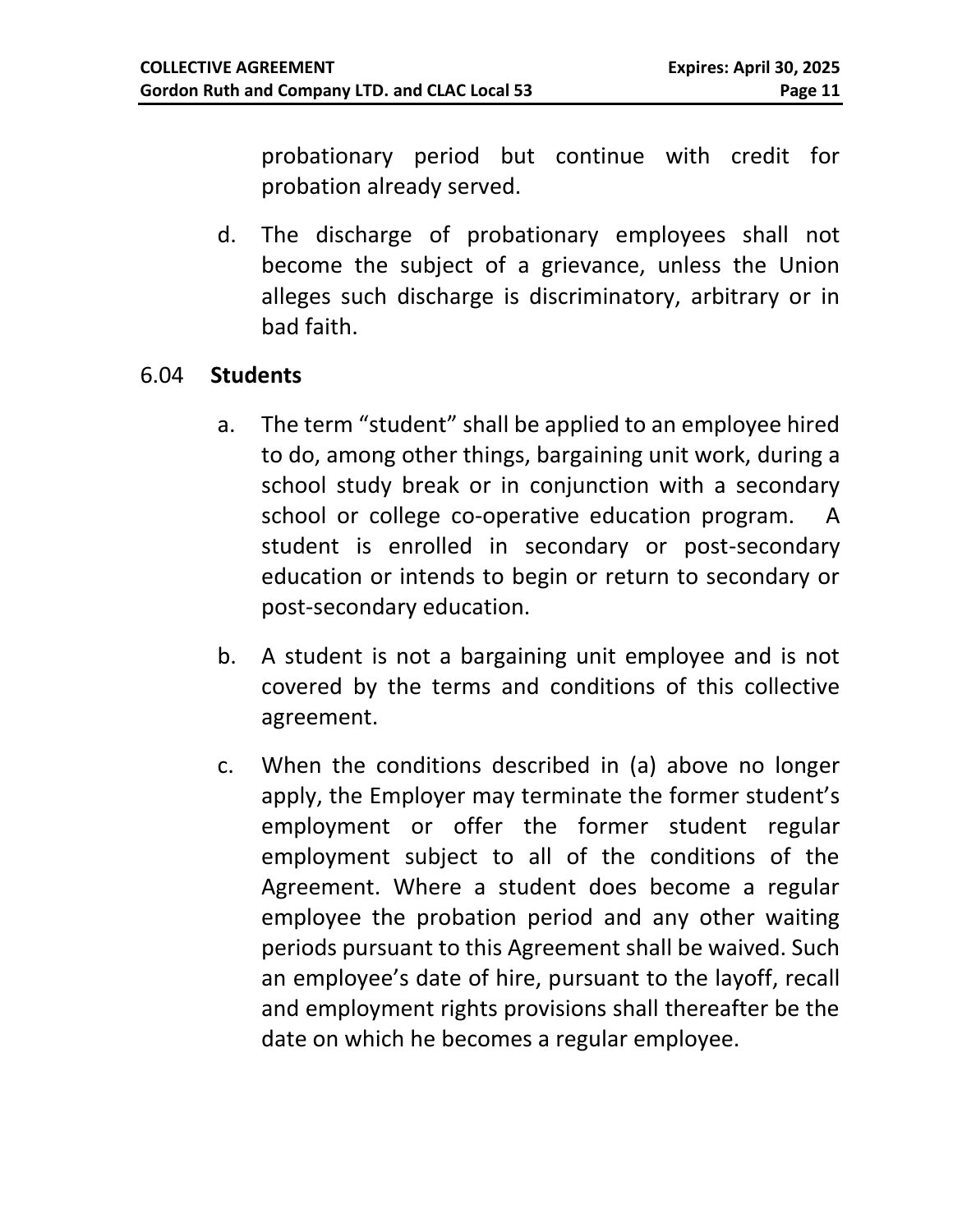- 6.05 Neither the Employer nor the Union will compel employees to become members of the Union. The Employer will not discriminate against employees because of Union membership or lack thereof, and it will inform all new employees of the contractual relationship with the Union.
- 6.06 No later than the first week of employment, the Employer agrees to distribute CLAC Welcome Packages to new employees.
- 6.07 All new employees shall be referred by the Employer to a union steward or a union representative in order to give the Union an opportunity to describe the Union, its purpose, representation policies, and any other information relevant to such new employees.
- 6.08 Employees who cannot support the Union with their dues for reasons of conscience, as determined by the Union's internal guidelines of what constitutes a conscientious objection, may apply to the Union, in writing, to have their dues redirected. Such application shall outline the nature of the conscientious objection.

#### <span id="page-11-0"></span>**ARTICLE 7 - DUES AND DATA COLLECTION**

- 7.01 The Employer shall deduct from each employee, from the commencement of employment, an amount equal to Union dues as set by the National Convention of the Union and as described within the Dues Directive that it issues. The Employer is also authorized to deduct any administration dues owed to the Union by an employee upon hire.
- 7.02 The total amount(s) deducted on behalf of the Union will be remitted by the Employer to the Union by the fifteenth (15th)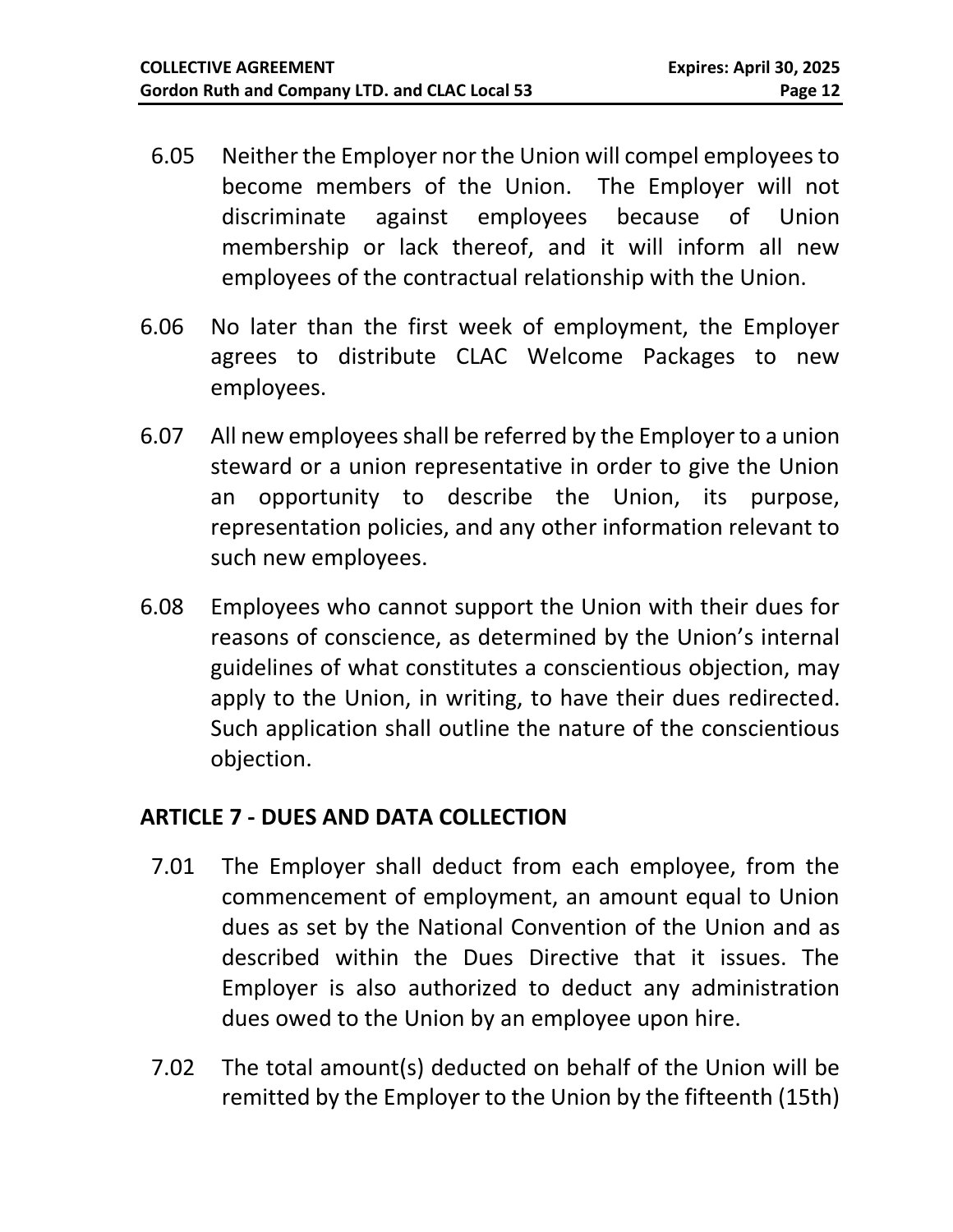day of each month following the month for which the monies were deducted, together with an itemized list of the employees for whom the deductions are made and the amount remitted for each.

- 7.03 The Union and the employees agree that the Employer will be saved harmless for all deductions and payments so made.
- 7.04 The Employer shall remit dues electronically, on a form prescribed by the Union and shall include on such remittance the following information for each employee:
	- a. first, middle and last name
	- b. rate of hourly pay
	- c. any hourly premiums
	- d. gross earnings
	- e. total regular and overtime hours worked in the month for which such deductions are made. If an employee earned both 1½ and double time overtime premiums, these hours shall be recorded separately
	- f. dues deducted and remitted on behalf of the employee as may be prescribed by the Union;
	- g. contributions on behalf of the employees and any deductions from and remitted for an employee as may be prescribed by this Agreement
	- h. Social Insurance Number
	- i. date of birth
- 7.05 When the Employer hires a new employee, the Employer shall also include on the next remittance, the following information:
	- a. complete mailing address;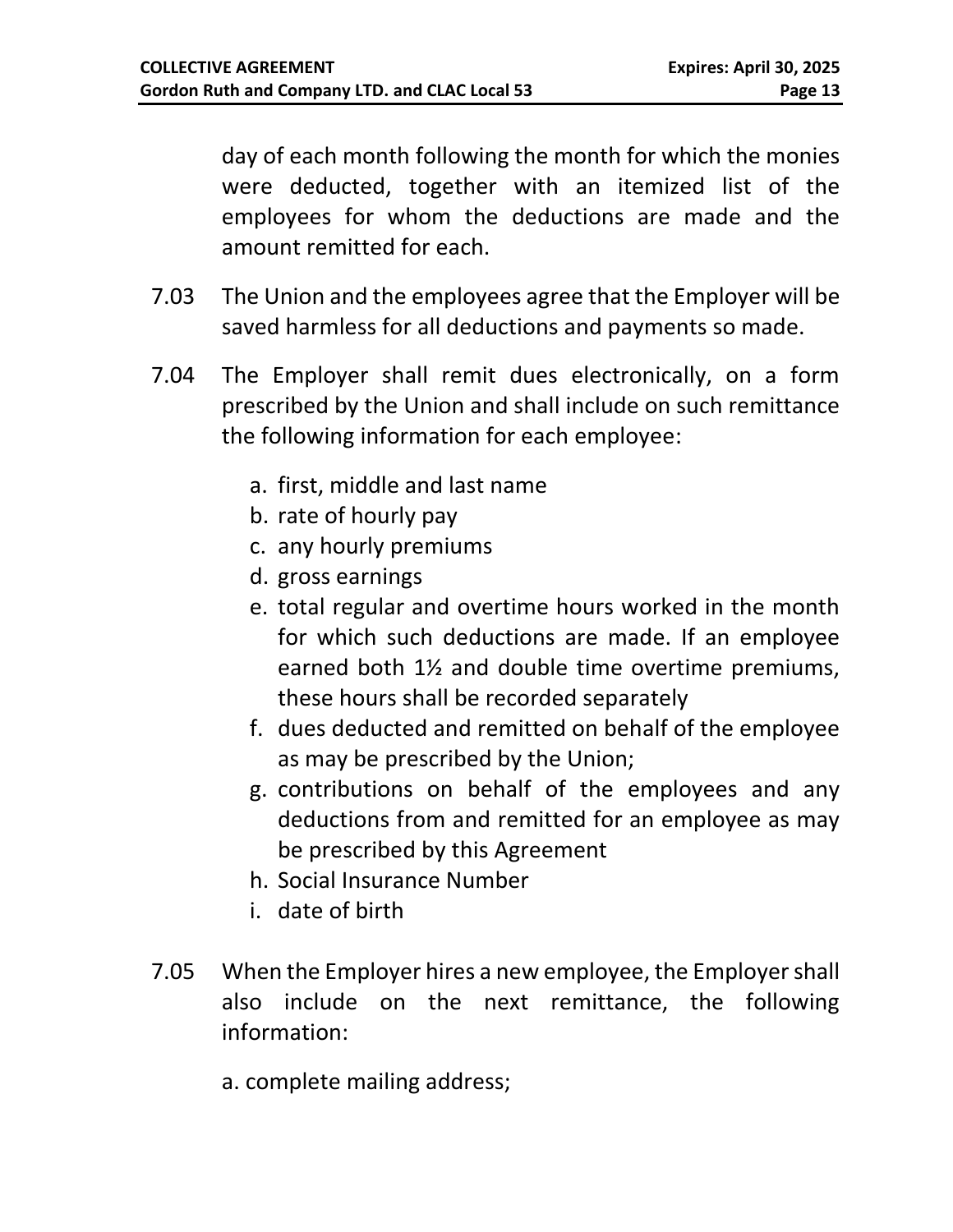- b. e-mail address;
- c. primary telephone;
- d. date of hire;
- e. classification, including trade certificate number and apprenticeship level or year;
- 7.06 The Employer shall also record on a remittance any of the following changes in employment status;
	- a. Change in classification, level or apprenticeship year; or b. Job end date (for temporary, or permanent separation).
- 7.07 All contributions and deductions pursuant to this Agreement shall be remitted together with and in the manner described for Union dues.

#### <span id="page-13-0"></span>**ARTICLE 8 - WAGES AND RATES OF PAY**

- 8.01 Wage rate schedules applicable to various job classifications are as set forth in Schedule "A" attached hereto and made part hereof. The wages shall apply to all work performed by the employees.
- 8.02 Wages shall be paid each Thursday by cheque. Detailed pay stubs shall be available for employees not later than Thursday at noon following the end of the pay period. Pay stubs shall identify both the Employer and employee, outlining regular hours worked, the hourly rate, overtime hours worked and corresponding premium paid to the employee, gross earnings for the pay period, year-to-date gross earnings, detailed accounting of deductions, net earnings and contributions to the Union's Health Fund, Vacation Pay Trust Fund and Pension Fund.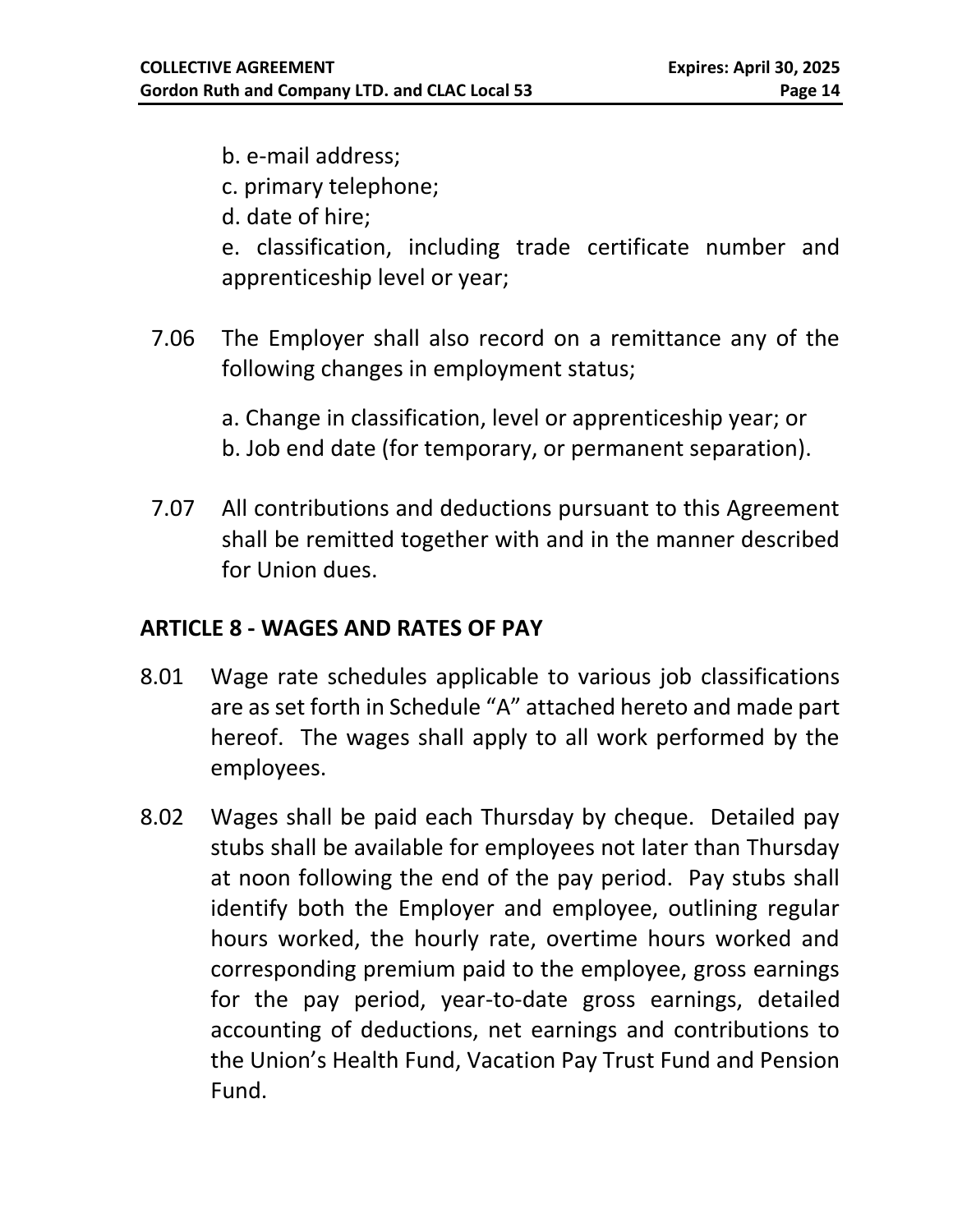8.03 In the event that a new classification is established by the Employer the wage rate applicable for such a newly established classification shall be subject to negotiation between the Employer and the Union. Should the Employer and the Union fail to agree on such wage rate, the sole issue of the establishment of such wage rate may be submitted to arbitration in accordance with the arbitration provisions of this Agreement.

#### 8.04 **Minimum Hours of Work**

An employee who is not provided forty-eight (48) hours notice that a regularly scheduled work day has been cancelled shall receive a minimum of four (4) hours pay at his regular rate of pay for such day.

Similarly, an employee who is sent home from work before he has worked four (4) hours, shall receive a minimum of four (4) hours pay at the rate of pay he would have earned if the work had been performed.

No employee will be required to report for a shift of less than four (4) hours.

#### 8.05 **Shift Work and Shift Premiums**

- a. The Employer shall give an employee as much advance notice as possible before the employee is assigned shift work.
- b. The Employer will attempt to distribute non-day shifts as evenly as possible among employees who normally perform the work assigned to such shift schedule.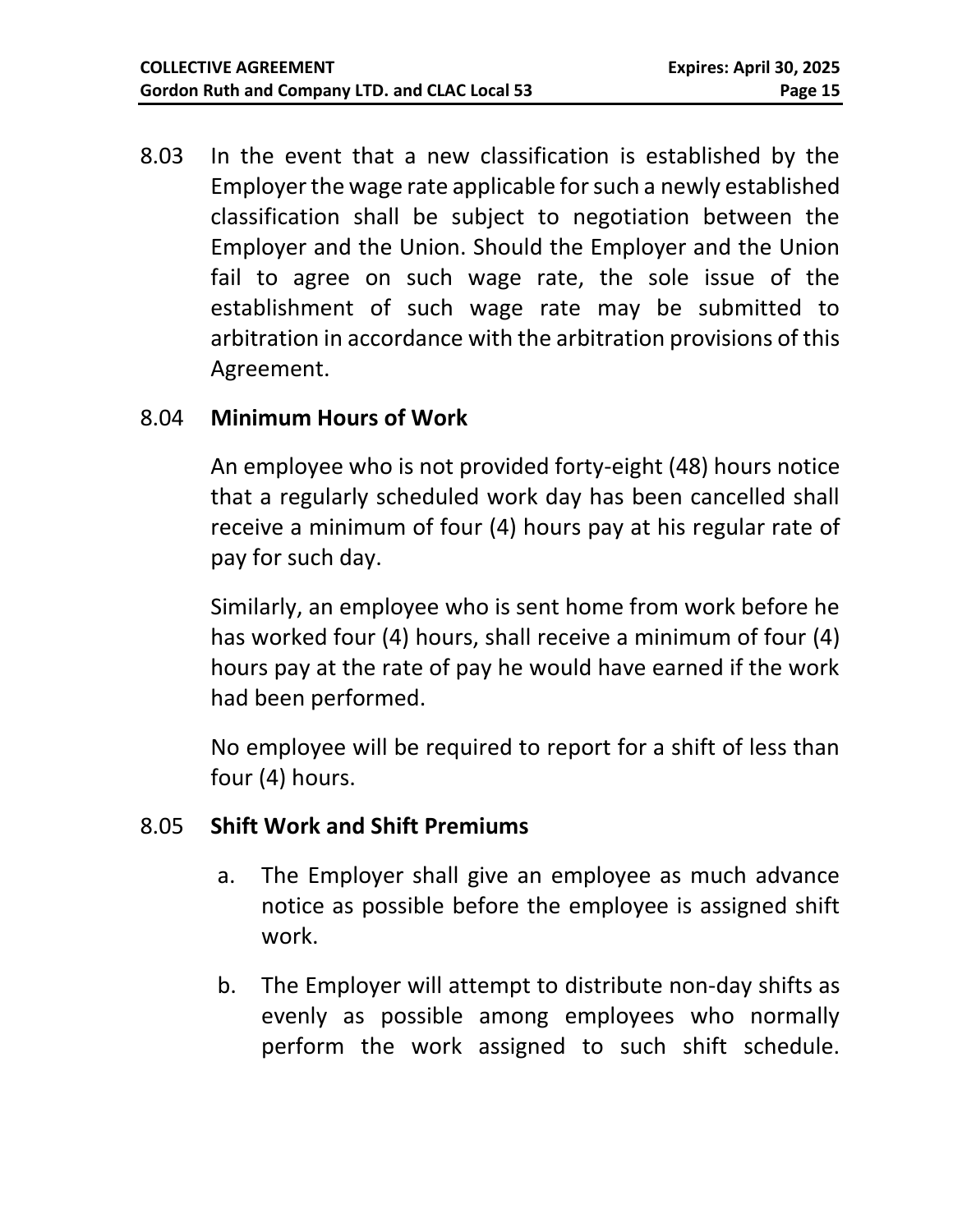However, the Employer will consider the preference of employees who volunteer to work the non-day shifts.

c. A shift premium, equal to two (\$2.00/hr) dollars per hour worked, shall be added to the regular wage rate to form the employee's base wage rate, for any employee who is required to start work outside of the normal daytime working hours in Article 9.01.

#### 8.06 **Shift Change**

Where employees are assigned mid-week to work a non-day shift (whether due to emergencies or a shift change) and as a result lose a shift in the regular work week, such employees will be paid six (6) hours for such loss of earnings.

#### <span id="page-15-0"></span>**ARTICLE 9 - HOURS OF WORK AND OVERTIME**

9.01 The regular work week shall be comprised of five (5) regular work days, Monday to Friday and regular hours of work shall be forty (40) hours per week, excluding travel time. The normal work day shall be eight (8) consecutive hours of work between 8:00 am and 4:30 pm exclusive of a one half (1/2) hour lunch period. The above hours may be worked equally over any four (4) consecutive days, Monday to Friday inclusive. The start time may be varied between 7:00 am and 9:30 am with twenty-four (24) hours prior notice being given to the employee.

The parties may jointly agree to amend the regular work day, subject to the requirements of each work site.

9.02 There shall be two (2) paid breaks of fifteen (15) minutes on each shift. Employees shall take an unpaid meal period of one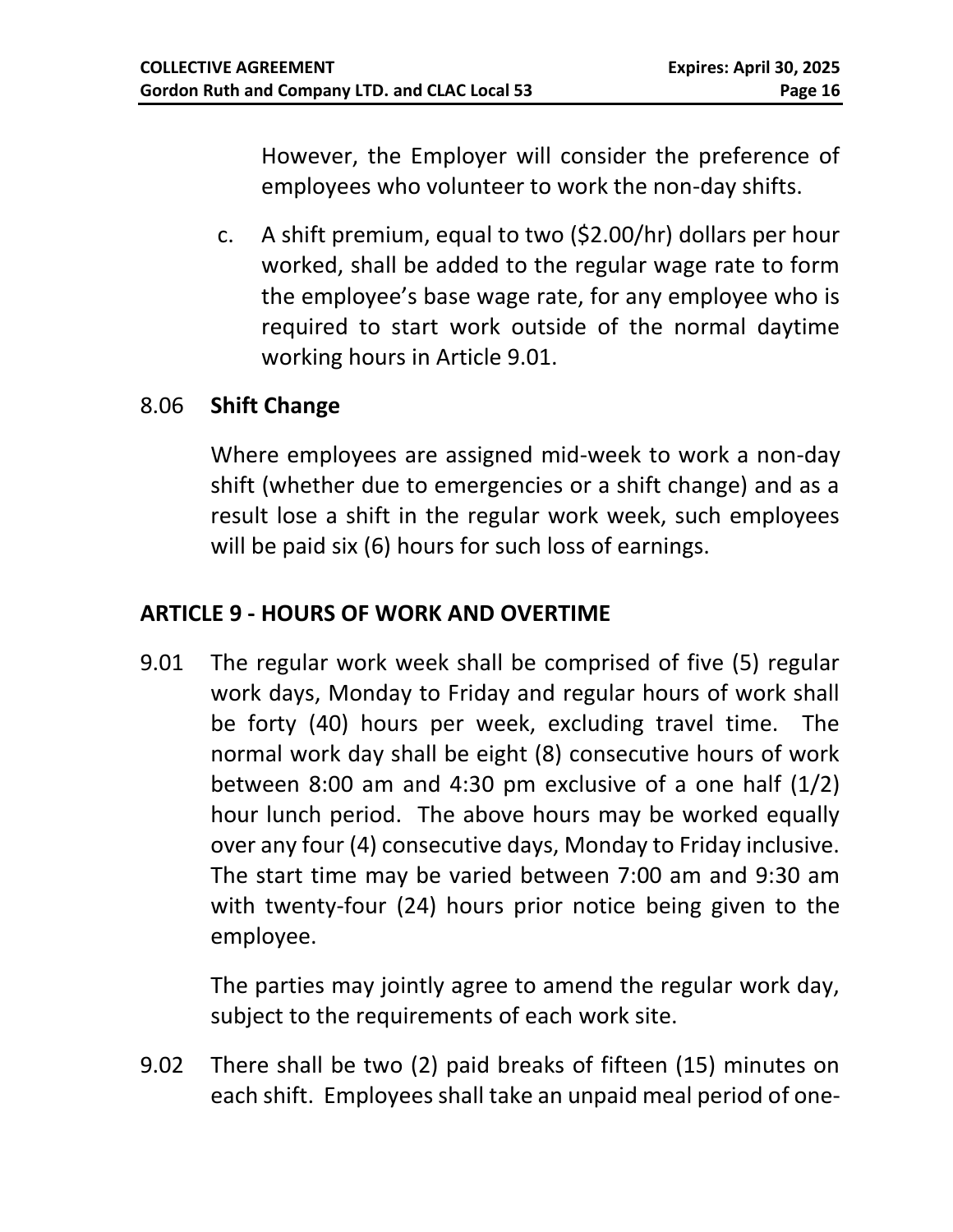half (½) hour at the midpoint of their shift, or at such time during their work day which is convenient.

Ten and one-half (10 ½) hours after the start time of the shift there will be a paid meal break of one-half (½) hour. A paid coffee break will follow each additional two (2) hours.

9.03 Hours of work and overtime as set out in this Agreement may be modified by mutual agreement between the Employer and the Union for selected projects.

Further, the Employer shall give the Union and employees as much notice as possible regarding modification to the regular work schedule including implementation of non-day shifts on a project. The effective date of the modified work schedule shall be communicated to the Union when known by the Employer and the effective date of the modified work schedule shall be no sooner than one week from the day such notice is given. Such modified work schedule shall include daily and weekly overtime thresholds.

#### 9.04 **Overtime**

- a. If the work week is compressed to four (4) days, work performed on the 5<sup>th</sup> work day excluding Saturdays and Statutory Holidays will be paid at time and one half  $(1 \frac{1}{2})$ for the first eight (8) hours of work and double (2) time for any hours worked in excess of eight (8) hours.
- b. All hours worked in excess of the regular hours, excluding travel time, shall be paid as follows: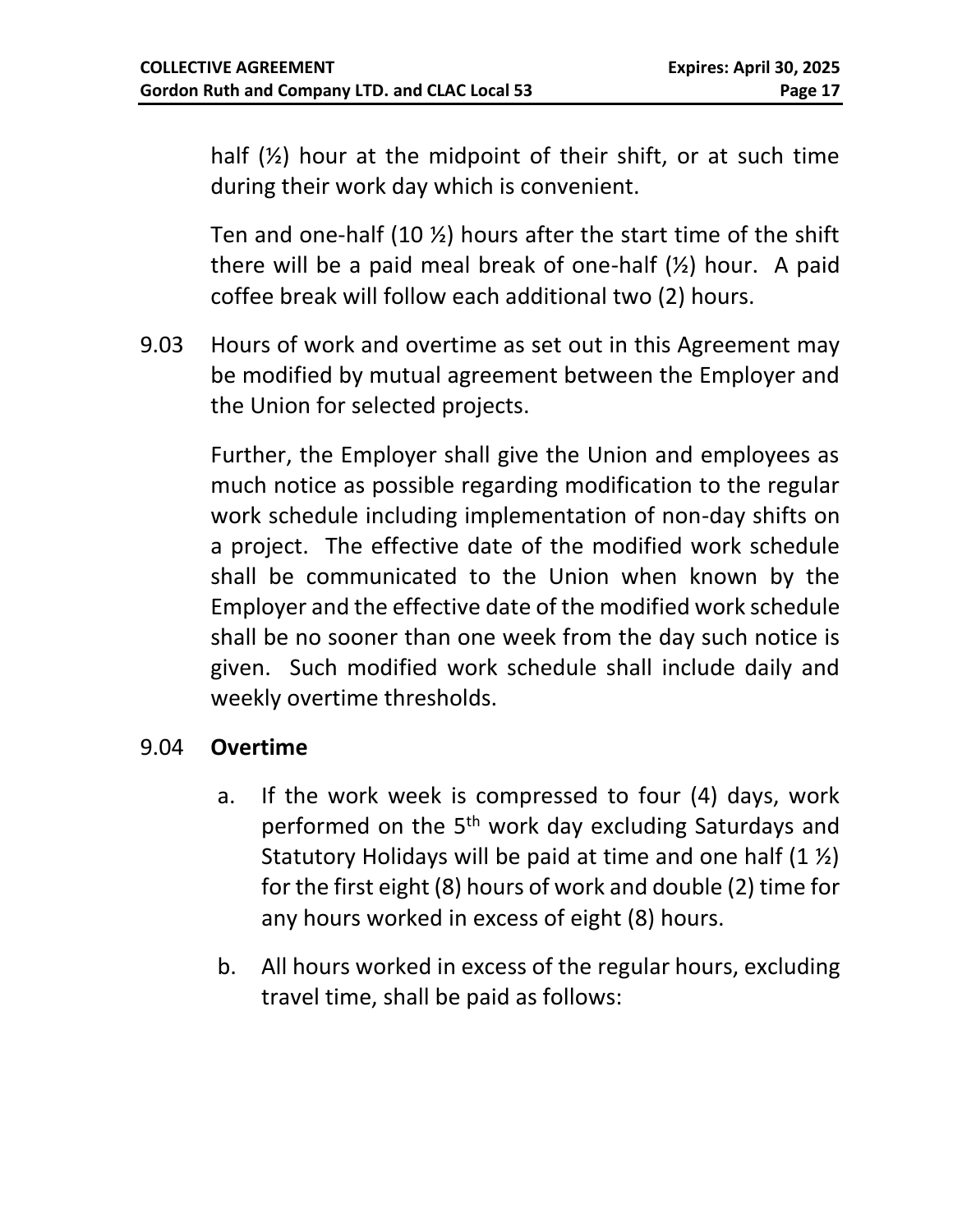**Monday through Friday** – Time and one half (1 ½) the applicable wage rate for the first two (2) hours and double (2) time thereafter.

**Saturday** – Time and one half  $(1 \frac{1}{2})$  the applicable wage rate for the first eight (8) hours and double (2) time thereafter.

**Sunday and Statutory Holidays** – Double (2) time the applicable wage rate for all hours worked.

**Call-Out After Hours** – Double (2) time the applicable wage rate for all hours worked, paid a minimum of two hours at double time, if called out or back to work outside of regular hours.

- 9.05 For the purposes of calculating hours of work and overtime hours in a week in which a public holiday falls, the holiday shall be considered to have been worked the regular scheduled work hours for the project.
- 9.06 The Employer will attempt to distribute overtime work as evenly as possible among employees who normally perform the work and who indicate they wish to work overtime.
- 9.07 Daily overtime and daily premium pay is based on the calendar day (i.e., begins and ends at midnight).

The calculation for weekly overtime and weekly premium pay begins with the first shift in the pay period and ends seven (7) calendar days later.

9.08 There shall be no pyramiding of daily and weekly overtime. The payment of overtime under this Article shall not be considered a "Premium" as defined elsewhere in this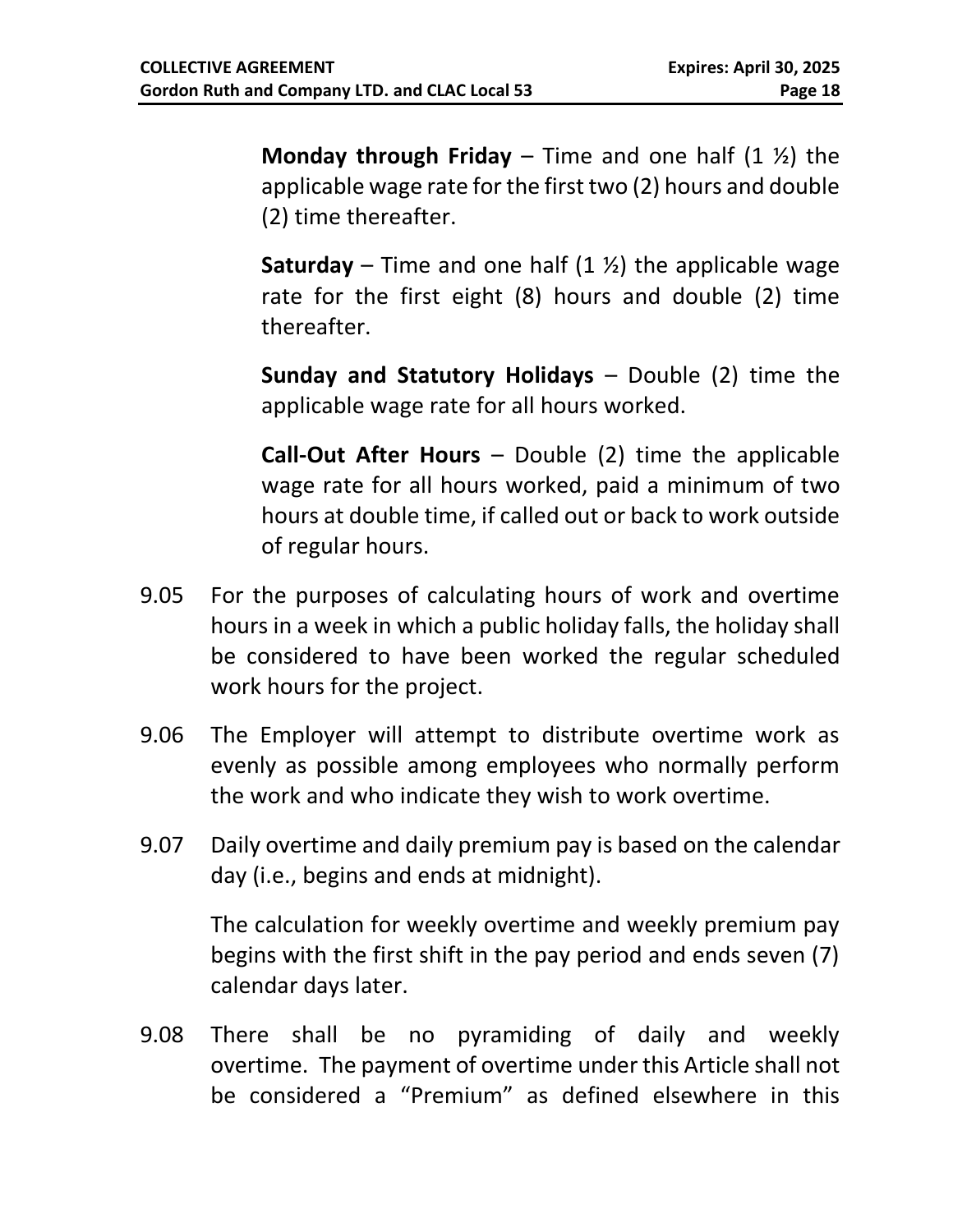agreement. For greater certainty this means that overtime premiums (e.g., for hours worked beyond the daily limits, for hours worked beyond the weekly limits and for hours worked on weekends and holidays) are not to be duplicated or stacked. In instances where more than one overtime premium is applicable, a single overtime premium will be paid at the highest rate (e.g., two (2x) times the hourly rate for Sunday or holiday work). More than one overtime premium will not be payable for the same hour worked. However, premiums paid for purposes other than overtime (e.g., shift premiums, responsibility premiums, etc.) remain payable and are included in the calculation of the base rate for hours for which an overtime premium is paid.

#### 9.09 **On-Call /Stand-by Pay**

On-Call shall be shared equally and in rotation among the company employees qualified to do on-call work.

For each consecutive period of up to twenty-four (24) hours on-call, employees shall be paid fifty (\$50) dollars on-call pay, in addition to pay for actual time worked.

Where an employee responds to a call the employee shall be paid in accordance with the call out provision at Article 9.04 above.

Employees on call shall be provided a company vehicle.

#### <span id="page-18-0"></span>**ARTICLE 10 - VACATION & VACATION PAY / PUBLIC HOLIDAYS & HOLIDAY PAY**

10.01 Vacation Pay and Statutory Holiday Pay shall be paid in one percentage, as per the table below: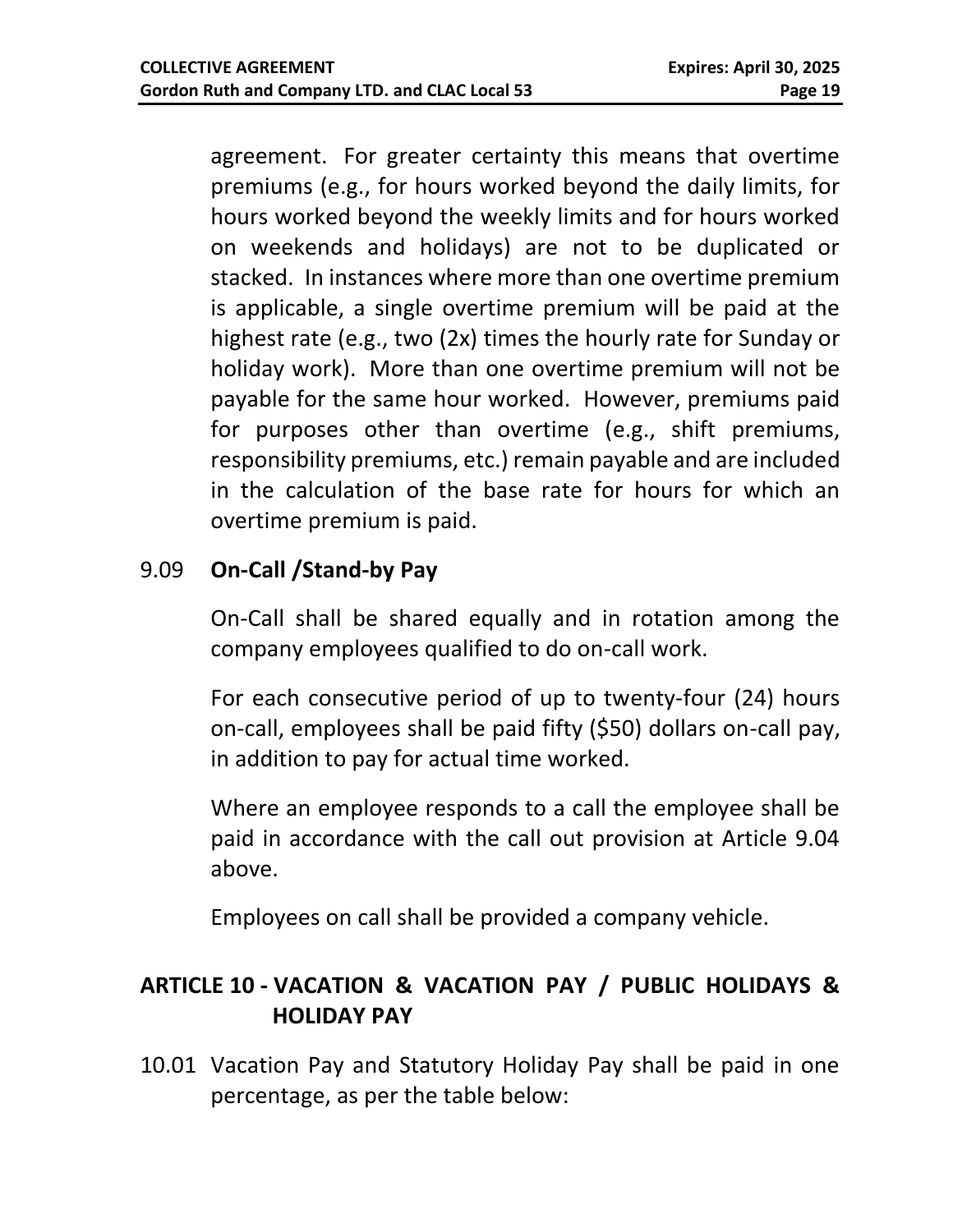| <b>Service</b>                  | <b>Vacation</b> | <b>Vacation Pay</b> |
|---------------------------------|-----------------|---------------------|
| Probationary                    | 2 weeks         | 4% of gross wages   |
| Upon completion of<br>probation | 3 weeks         | 10% of gross wages  |

- 10.02 The Employer agrees to remit the vacation pay of each nonprobationary employee to the Union's Vacation Pay Trust Fund.
- 10.03 Approval of vacation time is subject to the following conditions:

Vacation requests shall be in writing and submitted to the Employer, providing as much prior notice as possible.

If two or more employees request the same vacation period, seniority shall prevail. The Employer will not normally approve more than one employee to be on vacation at the same time.

Approval of vacation time is on a first-come, first- served basis, and subject to operational requirements, but shall not be unreasonably denied. The Employer will not normally approve vacation requests during the month of August.

Employees may request vacation time greater than the stated annual minimums listed in Article 10.01. Requests will be addressed per the usual vacation time granting process and not unreasonably denied.

- 10.04 The Employer agrees to pay probationary employees Statutory Holiday Pay as per the *Employment Standards Act.*
- 10.05 There are ten (10) Statutory Holidays, as follows: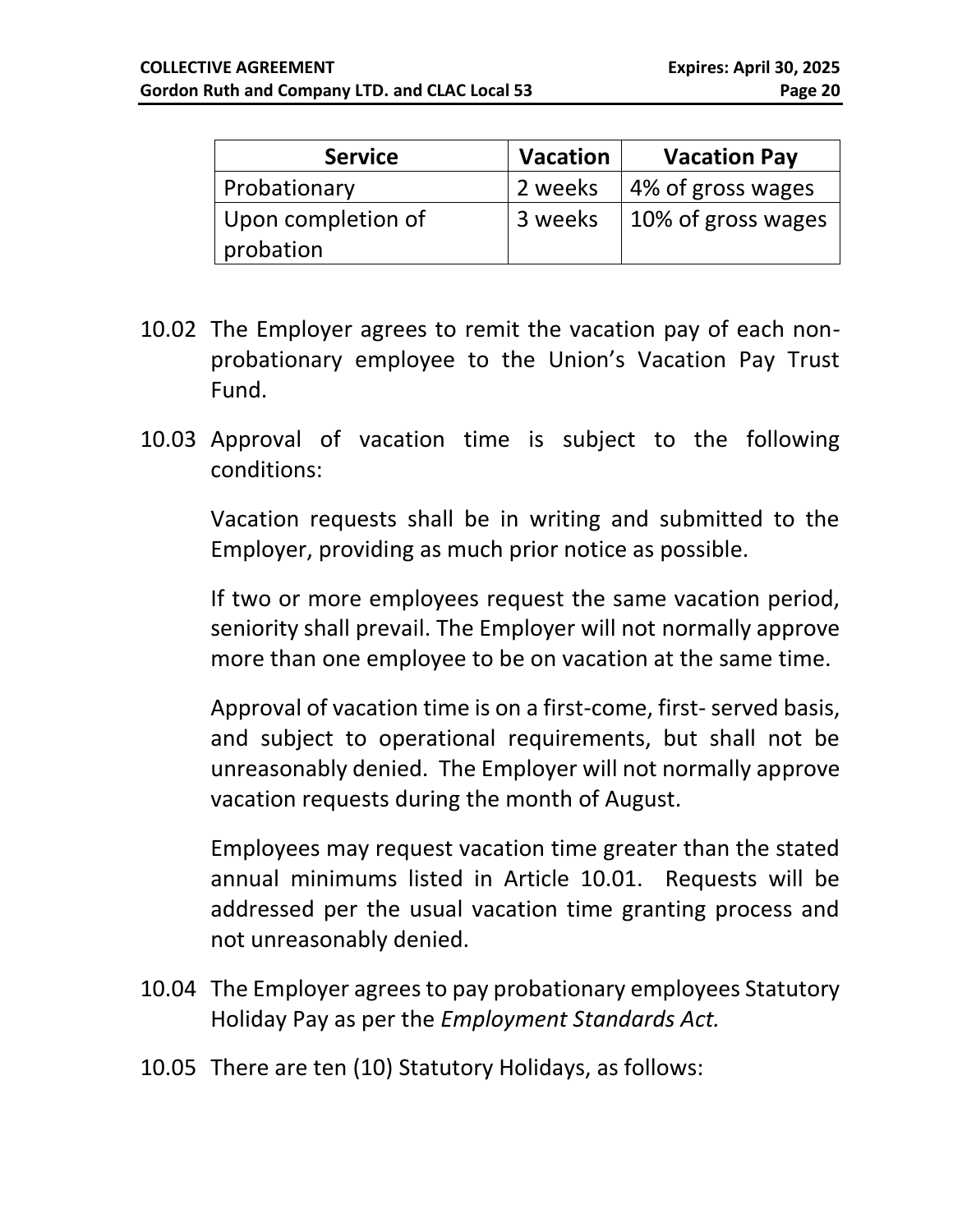New Year's Day, Family Day, Good Friday, Victoria Day, Dominion Day, Civic Holiday, Labour Day, Thanksgiving Day, Christmas Day and Boxing Day.

#### <span id="page-20-0"></span>**ARTICLE 11 - SENIORITY, LAYOFFS, RECALLS**

11.01 Seniority is the measure of an employee's duration of employment with the Employer from the most recent date of hire and, where applicable, within his job classification. Seniority helps determine certain employment rights. Upon completion of probation, seniority is dated from the most recent date of hire.

The Employer shall maintain a list of its employees within each employment classification identified in Schedule "A" and the amount of seniority each has earned. This list shall be made available to the Union upon request.

- 11.02 Employment rights shall terminate and an employee shall cease to be employed by the Employer in the bargaining unit when he:
	- a. voluntarily quits his employment with the Employer;
	- b. is discharged and is not reinstated through the grievance procedure or arbitration;
	- c. fails to report for work as scheduled for more than three (3) consecutive work days without having a justifiable reason for such failure to report;
	- d. is laid off for six (6) consecutive months;
	- e. fails to report on the first day following the expiration of a leave of absence without just cause;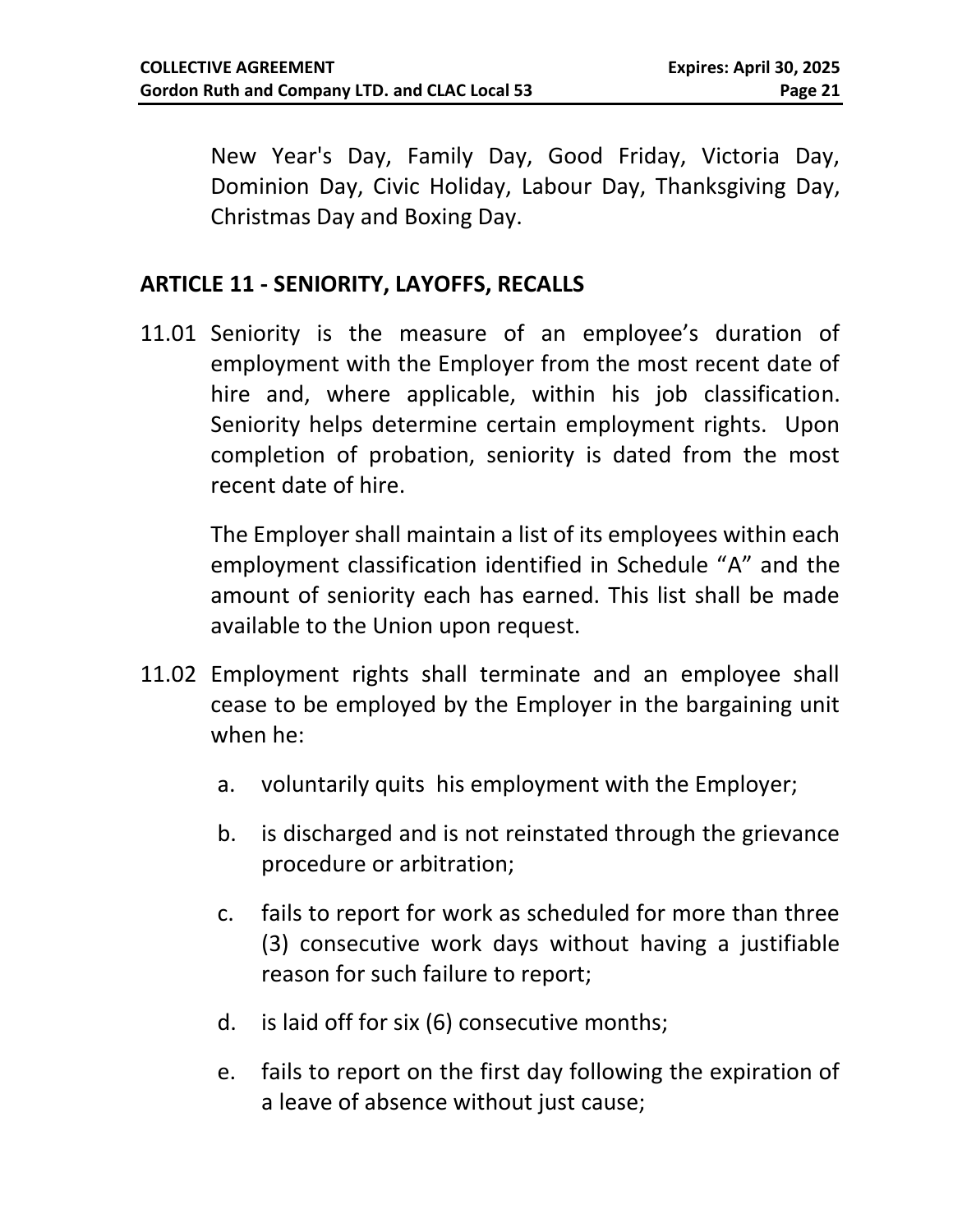- f. is absent from work for a period of more than twenty-four (24) months due to a *bona fide* injury, or illness;
- g. fails to report to work following a recall within four (4) workdays if unemployed, or eight (8) workdays if employed elsewhere;
- 11.03 When, due to declining availability of bargaining unit work, a reduction of the workforce is inevitable, the Employer shall terminate the contract for temporary agency employees and sub-contracted workforce employees as soon as contractually permissible. Students and probationary employees shall be laid off prior to employees who have completed probation. Further reduction of the size of the regular workforce will be guided by skill, qualifications and ability of a worker to perform the available work. The Employer will give consideration to the seniority of an employee in determining the order of layoff and recall, but shall not be held to a strict requirement to layoff and recall by seniority.
- 11.04 When laying off an employee, the Employer shall give one (1) week's notice to the employee, or pay equivalent to and in lieu of such notice.
- 11.05 The Employer shall notify the Union office and the stewards of the layoff notice at least one (1) week prior to the date of the actual layoff. Notice will include, for each employee laid off, name, effective date of layoff, expected recall date unless the layoff is indefinite, seniority date, employment classification and most recent contact information.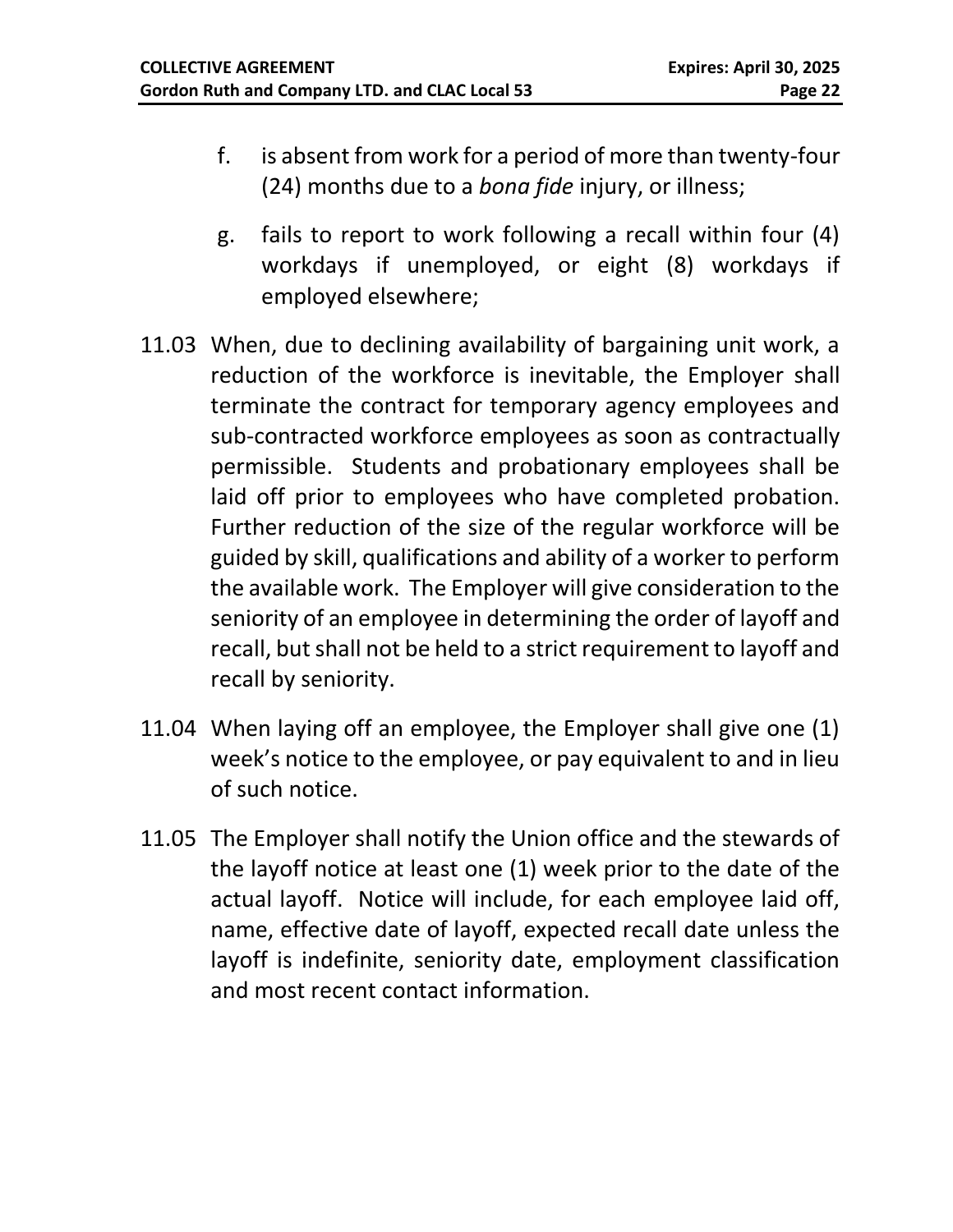#### <span id="page-22-0"></span>**ARTICLE 12 - TRANSPORTATION, TRAVEL TIME AND ROOM AND BOARD**

- 12.01 Personal Car Usage If an employee is authorized to use his own personal vehicle for Employer business (i.e., transporting employees to and from jobsites and/or transporting materials, equipment, tools, etc.) the owner shall be paid for such use at fifty-five (\$0.55) cents per kilometre driven.
- 12.02 Employees shall be obligated to travel together as much as possible to eliminate unnecessary car usage. No employee shall carry more than three (3) passengers plus the driver, for a total of four (4), in his car.
- 12.03 Travel Pay Employees shall be paid their hourly rate for all actual travel time on out of town jobs, both ways, excluding the first thirty (30) minutes of travel and the last thirty (30) minutes of travel. Out of town jobs are defined as jobs which fall outside a travel pay free zone, equal to a forty (40) kilometer radius from City Hall, London, Ontario.
- 12.04 Excluding the determination of the travel pay free zone, travel distances are measured from an employee's home. Distance and time in this article are to be measured using Google Maps as the shortest distance by paved road calculated at the time of travel and excludes toll roads unless Employer is paying the cost of the toll.
- 12.05 Where the Employer requests employees to transport the Employer's tools, equipment, materials or personnel with their own vehicle and the employee agrees, the Employer shall pay mileage and travel time for all distance and time traveled whether within or outside the free zone.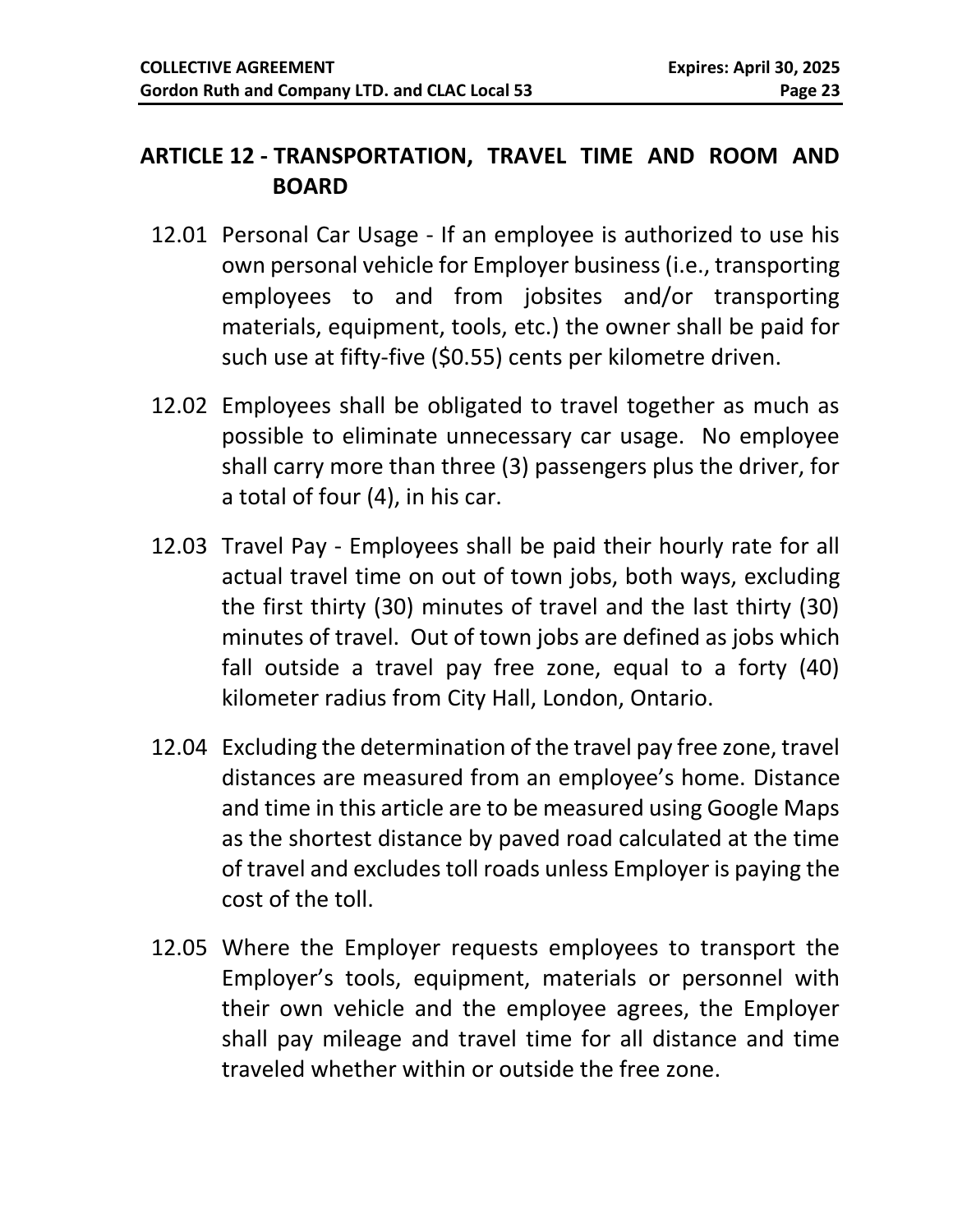12.06 Employees on a service call shall have all the time used for driving to and from jobs included in their working hours and shall be paid for such time at the regular rate of pay or overtime rates which are applicable.

#### 12.07 **Out of Town Allowances**

The Employer shall arrange, assign and pay for out of town living accommodations that meet a suitable and reasonable standard. Double occupancy at an economy hotel normally meets the standard.

In addition, the Employer shall pay each employee a food allowance for each day that the employee is scheduled to work at a project that requires overnight accommodation. The daily allowance is paid for each scheduled workday for the employee at the out of town work site.

The food allowance is fifty dollars (\$50.00/day) per day.

12.08 Where travel to a project involves commercial transportation, such transportation shall be arranged by the Employer and such costs shall be borne by the Employer.

#### <span id="page-23-0"></span>**ARTICLE 13 - CLAC HEALTH AND WELFARE TRUST FUND**

- 13.01 The Union warrants and represents that the Union's Health & Welfare Trust Fund (the "Trust Fund") is established to provide insurance and related benefit programmes for the Plan Members. The Trust Fund is supervised by a board of trustees including employer and union trustees.
- 13.02 The Employer agrees to remit the amount outlined under Schedule "A" for health insurance coverage for each hour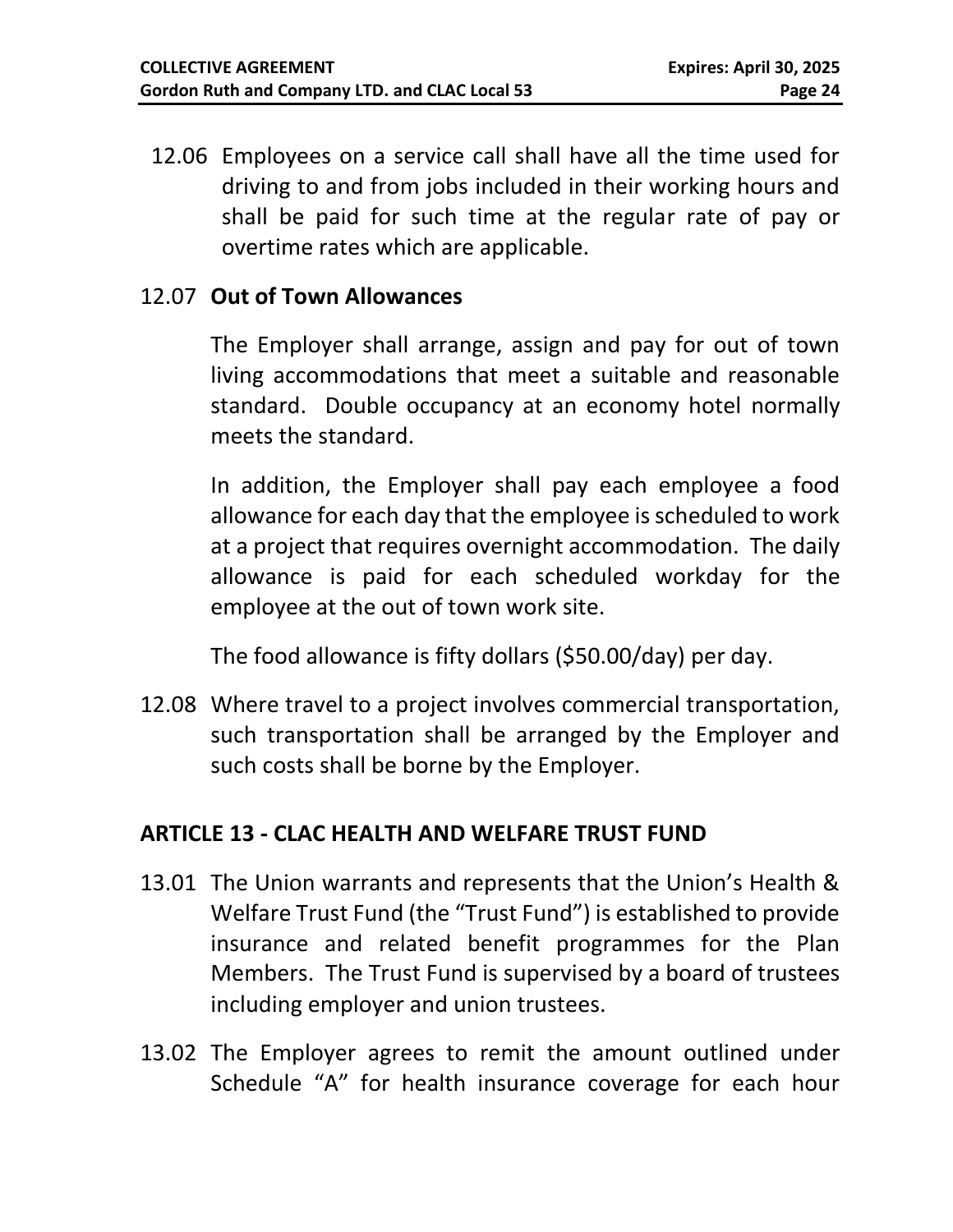worked by each employee covered under this Agreement in accordance with the Union's dues and remittance policy and directive.

- 13.03 For each week an employee attends trade school, the Employer agrees to remit the equivalent of forty (40) hours of contributions based on the amount outlined under Schedule "A" for health insurance coverage for each hour worked by each employee.
- 13.04 The Employer will cooperate in providing information as necessary for the proper administration of the Trust Fund. The Employer further agrees to inform the Union of any changes in the above employee information.
- 13.05 The Trust Fund will be responsible for the timely reporting of taxable benefit amounts attributable to participation in the Trust Fund. Such communication will be in the form of T4A information slips issued by the Trust Fund or any other documentation that may be required for reporting to Canadian provincial or federal tax authorities.
- 13.06 The Union covenants and agrees to indemnify and hold harmless the Employer against any and all claims made against, and liability of any nature incurred by, the Employer by reason of any amounts deducted from any employee's pay and remitted to the Union as provided herein. In the event that the Employer fails to remit according to these articles, this indemnification is inoperable. The Employer's sole obligation pursuant to this article shall be limited to making the payment more particularized herein.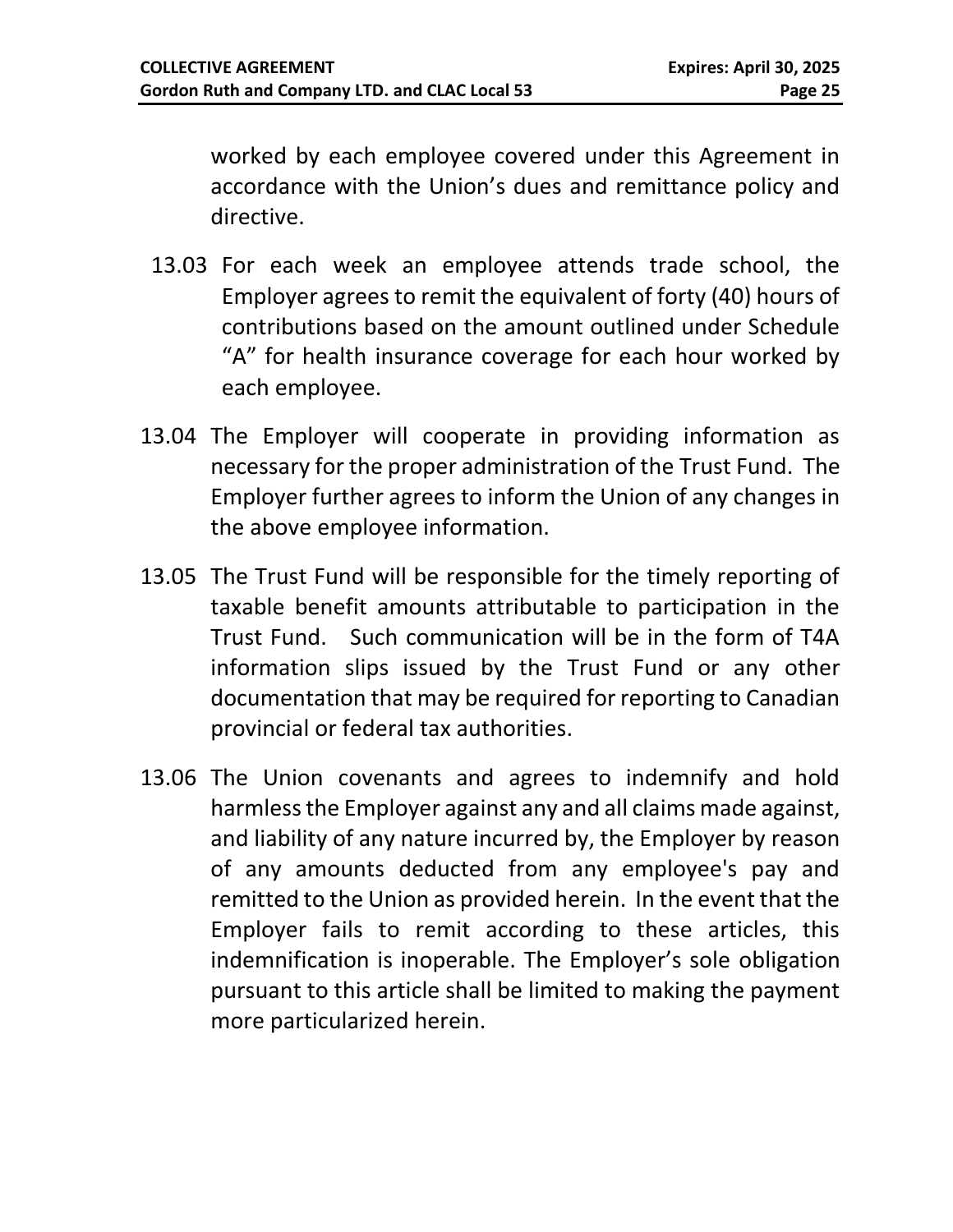#### 13.07 **Ineligibility Due to Age**

Whereas coverage under the Benefit Plan ceases for the plan participant because of age, an amount equivalent to the contributions to the Trust Fund, will be paid to that employee and treated as wages. This is the hourly Employer contribution amount outlined in Schedule "A".

#### <span id="page-25-0"></span>**ARTICLE 15 - PENSION PLAN**

- 15.01 The CLAC Pension Plan ("the Plan"), a defined contribution pension plan, is registered with the Canada Revenue Agency. The Plan applies to all employees covered by this Agreement.
- 15.02 New employees will join the Plan beginning from the first day of employment.
- 15.03 The Employer shall remit to the Union, for each eligible employee, an Employer contribution as indicated in Schedule "A". Employer contributions will vest in accordance with the rules of the Plan.
- 15.04 The Employer's contributions to the Plan will be non-refundable to the Employer once received by the Union and will vest immediately in the employee on whose behalf the deposit was made.
- 15.05 The Employer agrees to deduct, by way of payroll deduction, and remit to the Union, additional voluntary employee pension contributions which are above and beyond those contributions outlined above. Employees must request such deductions by submitting a form provided by the Union to the Employer. The Employer will send a copy of the completed form to the Union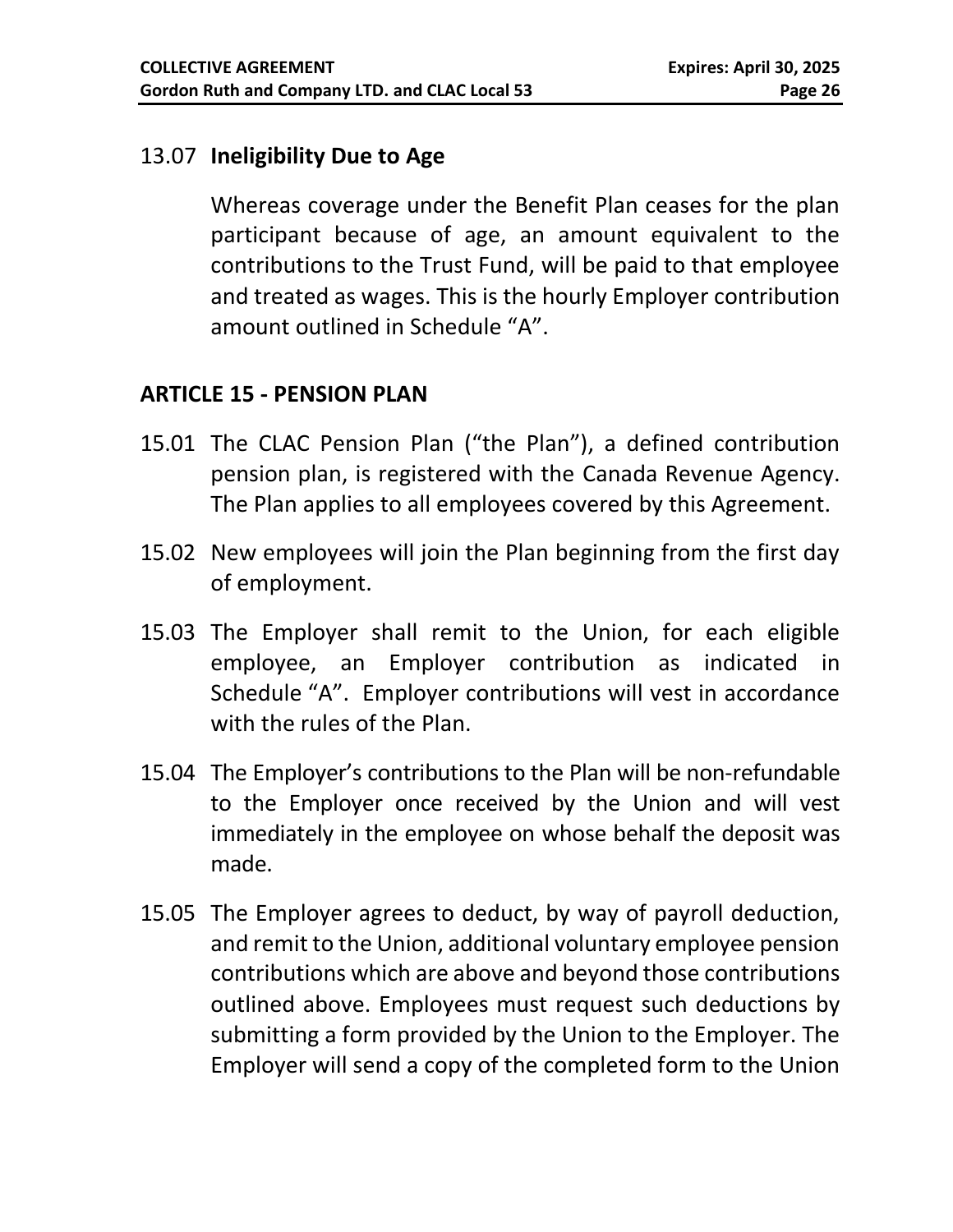along with the next remittance which includes such voluntary contributions.

- 15.06 The total amount of pension contributions remitted by the Employer, on an employee's behalf, cannot exceed the annual maximum money purchase outlined by the Canada Revenue Agency. The Employer has no obligation to monitor the employee's contribution made outside the employment relationship. For greater clarity, if employees exceed the annual maximum money purchase limit as a result of contributions made outside the employment relationship, the Employer shall not be liable for any tax consequence imposed on the employee by the Canada Revenue Agency.
- 15.07 The Employer shall continue pension contributions during a period of injury insured under provincial workplace safety insurance legislation, to the extent required by such legislation.
- 15.08 The Employer will remit pension contributions to the Union as outlined in the Remittances to the Union article. Employer and voluntary contributions, as the case may be, will be recorded separately on the remittance.
- 15.09 In the event that a remittance has not been received by the Union by the date set out in the Remittances to the Union article, the Employer is responsible to compensate the Plan for any investment returns lost by the employees as a result of the late remittance. This compensation amount shall be calculated on all applicable contributions which are part of the remittance.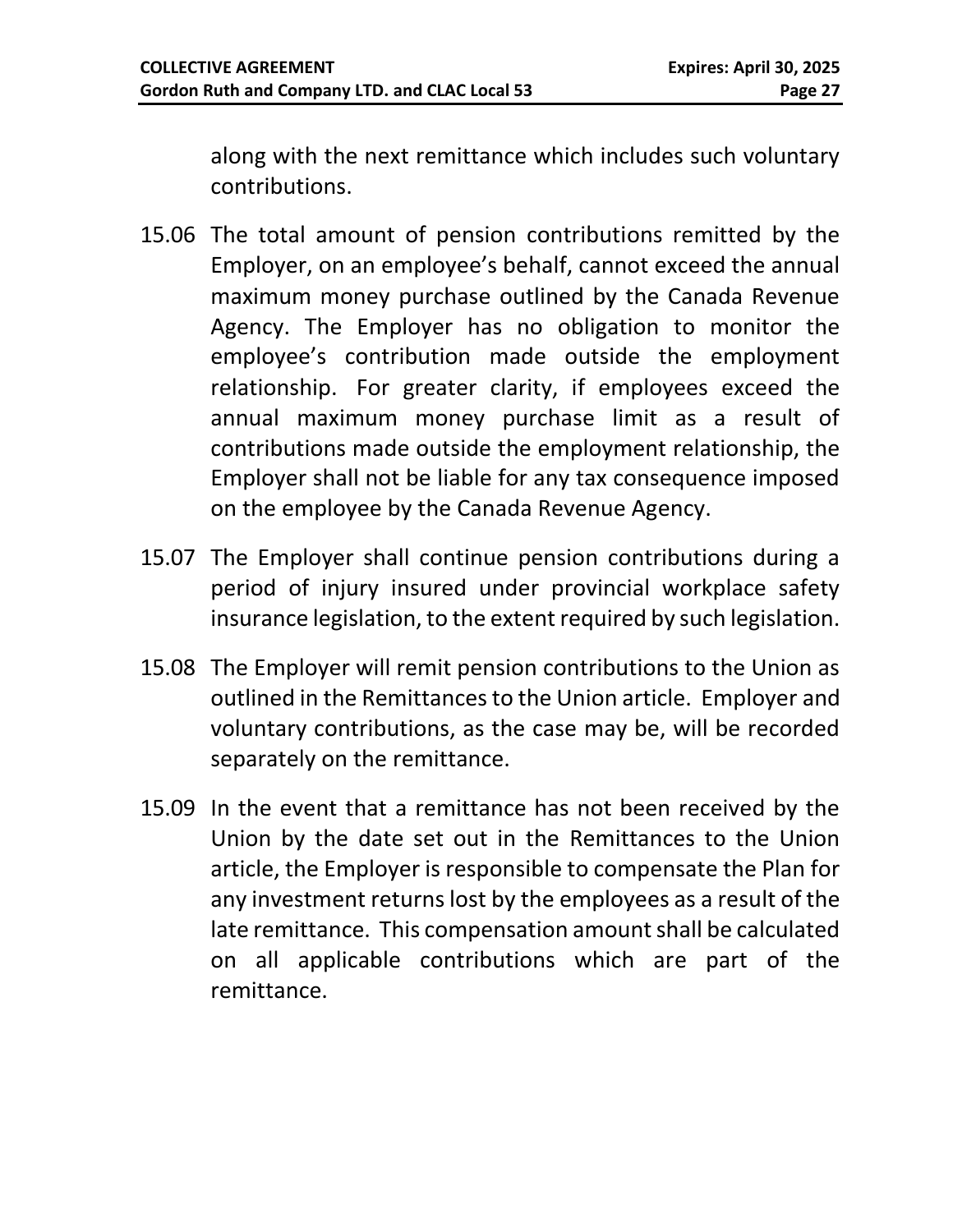#### 15.10 **Ineligibility Due to Age**

Where legislation prohibits an employee from contributing because of age, an amount equivalent to the contributions will be paid to that employee as wages on each paycheque and treated as wages. This payment in-lieu of pension contributions will not be less than the amount that employee would have received if they were still contributing to the Plan.

- 15.11 The Union acknowledges and agrees that, other than remitting contributions to the Plan as set out in this Article, the Employer shall not be obligated to contribute toward the cost of pension benefits provided by the Plan or be responsible for providing such benefits.
- 15.12 The Employer and the Union will cooperate in providing the information required to administer the Plan on the employees' behalf. The Plan staff shall be responsible for informing the employees about the Plan, which includes providing updated account statements of all contributions received, investment returns allocated, and the current account balance.

#### <span id="page-27-0"></span>**ARTICLE 16 - HEALTH AND SAFETY and TOOLS**

16.01 The Employer, Union and the employees shall comply with the provisions of the *Occupational Health and Safety Act* where and when applicable. The Employer shall provide working conditions at all times which are not prejudicial to the health or efficiency of the employees.

Employees are required to report to their Employer any unsafe work conditions, any violation of safe work policies or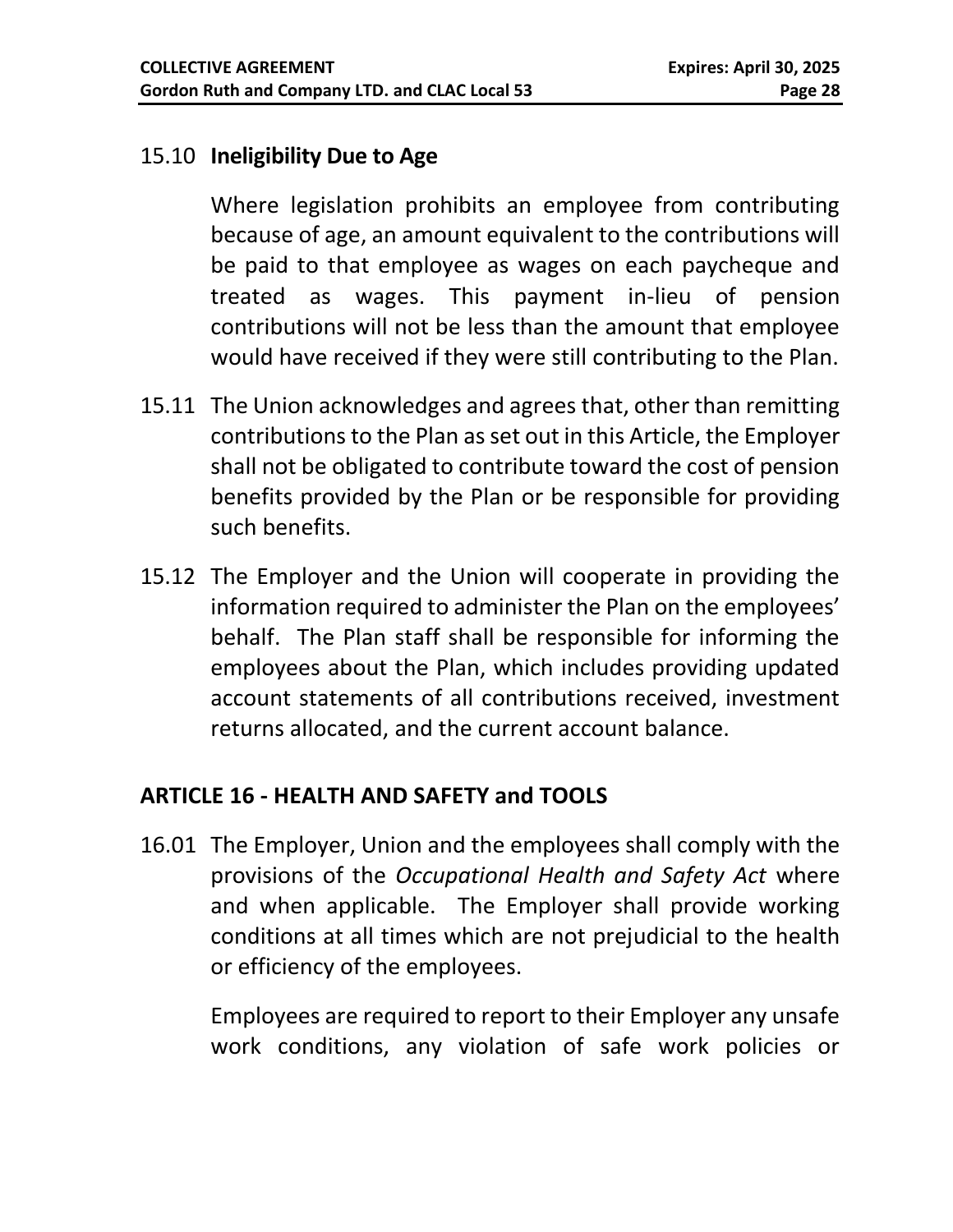procedures established by the Employer, and any violation of relevant safe work legislation.

16.02 Employees who are injured in the course of performing their duties and are unable to continue work shall be paid for their regular hours for the day of the injury.

An employee who is injured on the job and requires transportation from the work site to a local physician or hospital will receive such transportation provided by the employer at the employer's cost. Where an employee requires hospitalization for a period of more than seven (7) days, the employer will provide transportation, at the employer's cost, to an available treatment facility near the employee's home.

When the Employer requires that an employee attend training, including health and safety courses, first aid/CPR training or orientation for new employees, such attendance is time worked. The Employer will pay employees their regular wages, and remit to the Union for health benefit, pension and other fund contributions. Training time is time worked for the purposes of determining overtime rates and premiums as outlined in this Agreement.

Travel time and mileage for training time are paid in accordance with the Transportation and Travel Time provisions of this Agreement.

16.03 Employees have the right to refuse to work in inclement weather where such inclemency makes the work too dangerous to begin or continue working, subject to the *Occupational Health and Safety Act*, and the construction regulations pertaining thereto.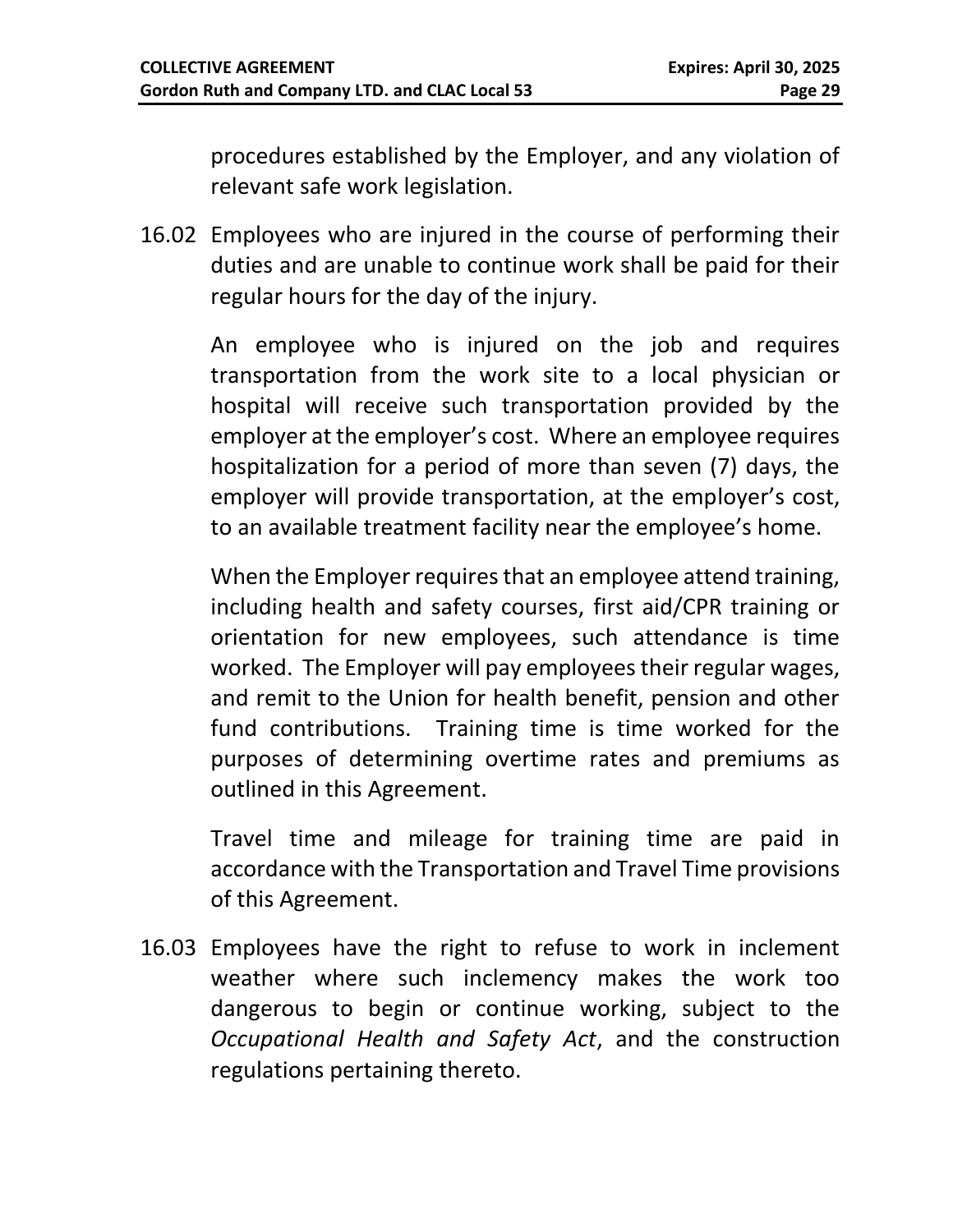16.04 **Personal Health & Safety Allowance** The Employer shall administer an in-house personal allowance for each nonprobationary employee. Each eligible employee shall receive reimbursement, to an annual maximum (January to December) of five hundred (\$500) dollars, for health and safety related purchases. The allowance can be used toward PPE (not already supplied by the Employer), as a top up to health benefit coverage maximums, and/or toward other personal, workrelated purchases.

Effective May 1, 2022, the 2022 annual amount shall be \$525.00

Effective January 1, 2023, the annual amount shall be \$550.00

Effective January 1, 2024, the annual amount shall be \$575.00

#### 16.05 **Health and Safety Committee**

Where required a committee will be formed and will meet where required by the Employer's safety policies and by statute.

#### 16.06 **Sheltered Facilities**

a. The Employer shall provide a proper and adequate place of shelter sufficiently heated and securely locked in which the employees may eat their lunch and store their clothing. Further, if a trailer is used at the job site for storage of the Employer's tools and equipment, in addition to use as lunchroom facilities, the tool storage area will be partitioned off. The lunchroom facilities will be heated when necessary.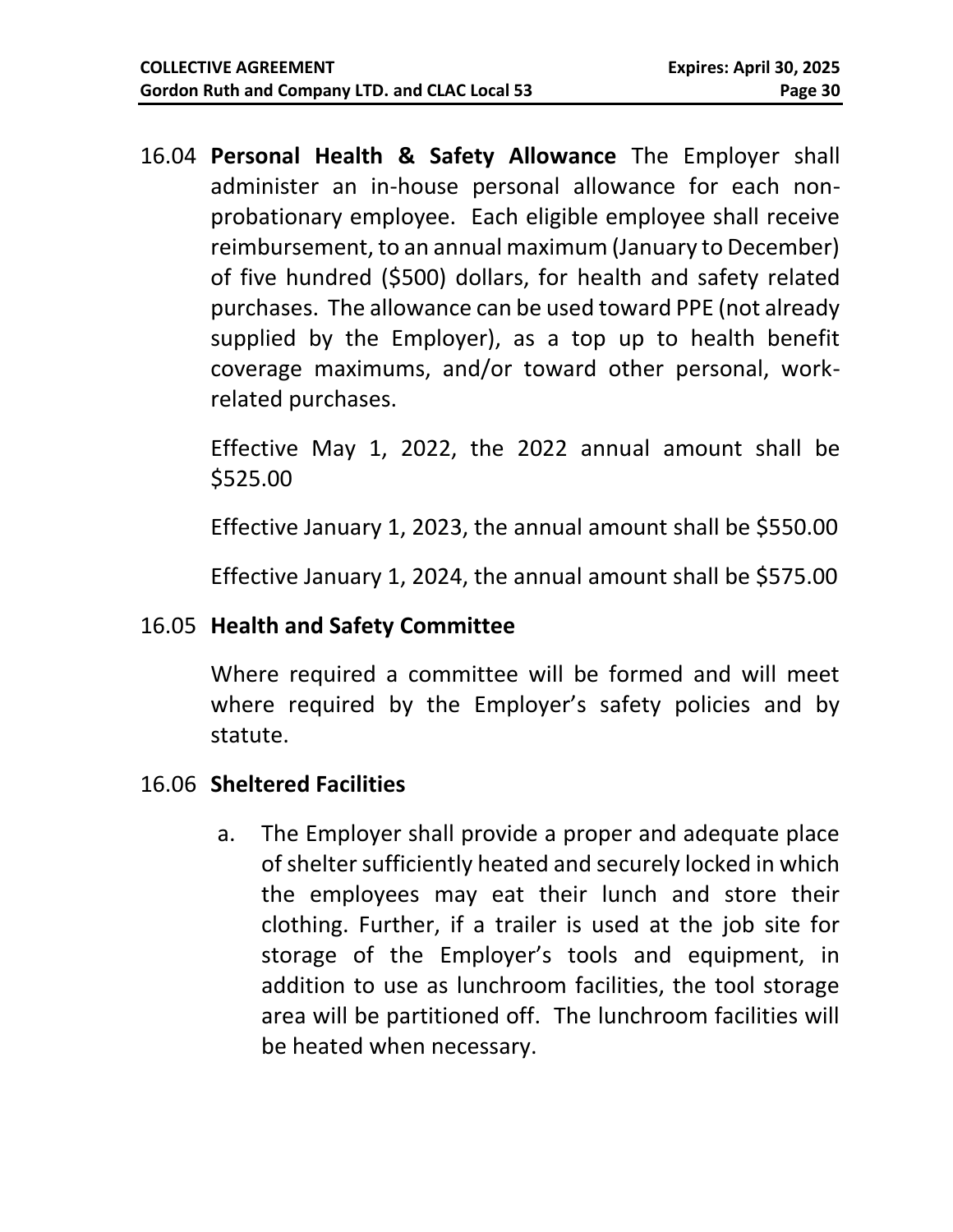- b. Sanitary toilets shall be provided in accordance with provisions of the *Occupational Health and Safety Act of Ontario*. The facilities referred to herein will be provided before work commences on the job.
- c. It is further agreed that drinking water and paper cups will be provided for employees on all jobs and that washing water will be provided.

#### 16.07 **Hazardous Substances**

- a. If an employee is required to work in an environment that requires protective clothing and breathing apparatus for the removal of asbestos, then the employee shall receive as danger pay a premium of one dollar and fifty cents (\$1.50) for each hour worked.
- b. Where the employee must work in a confined space (as defined by, and in accordance with the OHSA and its regulations) then the employee shall receive as danger pay a premium of one dollar (\$1.00) to his hourly rate.
- c. Where the employee must work from a Suspended Scaffold (as defined by, and in accordance with the OHSA and its regulations) then the employee shall receive as danger pay a premium of one dollar (\$1.00) to his hourly rate.
- d. If an employee is required to work in an environment that requires a Full Face Piece Air Purifying System while using a power tool to jackhammer, drill, cut, grind, or polish concrete, then the employee shall receive as danger pay premium of fifty cents (50¢) to his hourly rate.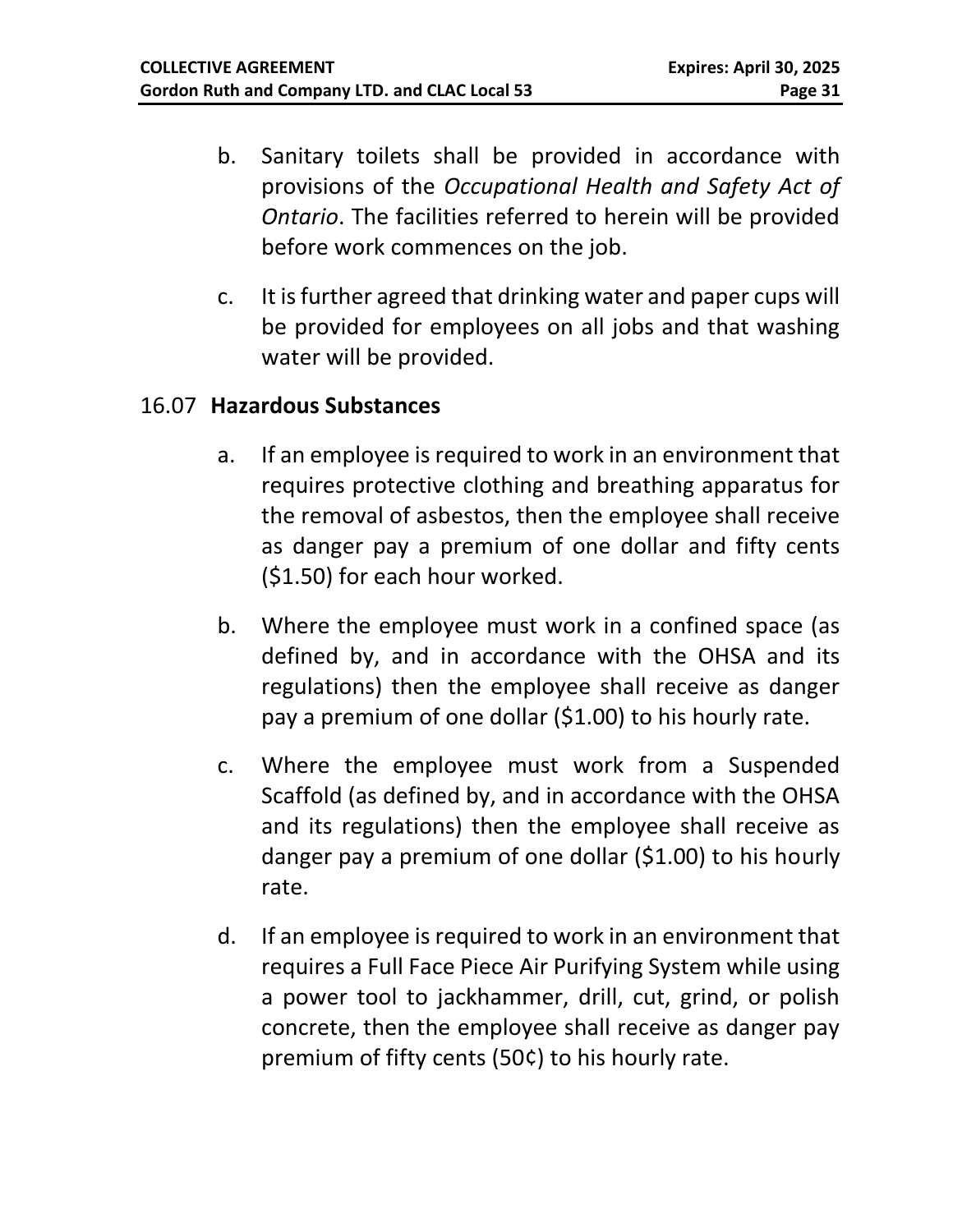- e. Each danger pay premium is paid when precautions addressing more than one of the above hazards is necessary.
- 16.08 **Personal Protective Equipment (PPE)** Employees are required to bring their own safety boots. The Employer will furnish employees with all additional personal protective equipment (PPE) required by Employer policy and by legislation including, but not limited to, the *Occupational Health & Safety Act* and applicable regulations. Such PPE will include, as needed, an approved hard hat, high visibility vests, safety gloves, fall protection gear suitable for each employee, eye protection, hearing protection, respirators and filters suitable to the work being done, rubber boots and rain gear when required in the course of their duties, fire retardant coveralls and any other PPE. All such equipment shall remain the property of the Employer. Worn out safety equipment will be replaced by the Employer upon presentation of the worn equipment. The employees shall be held responsible for lost PPE or PPE that was damaged due to employee abuse.
- 16.09 **Tools** Employees shall supply their own hand tools, as listed in Schedule B. All additional tools and equipment required to perform their daily work, as determined by the employees and the Employer, shall be supplied by the Employer. Employees are responsible for the Employer's tools and equipment issued to them provided the Employer furnishes the necessary lockers, tool boxes or other safe place for storage.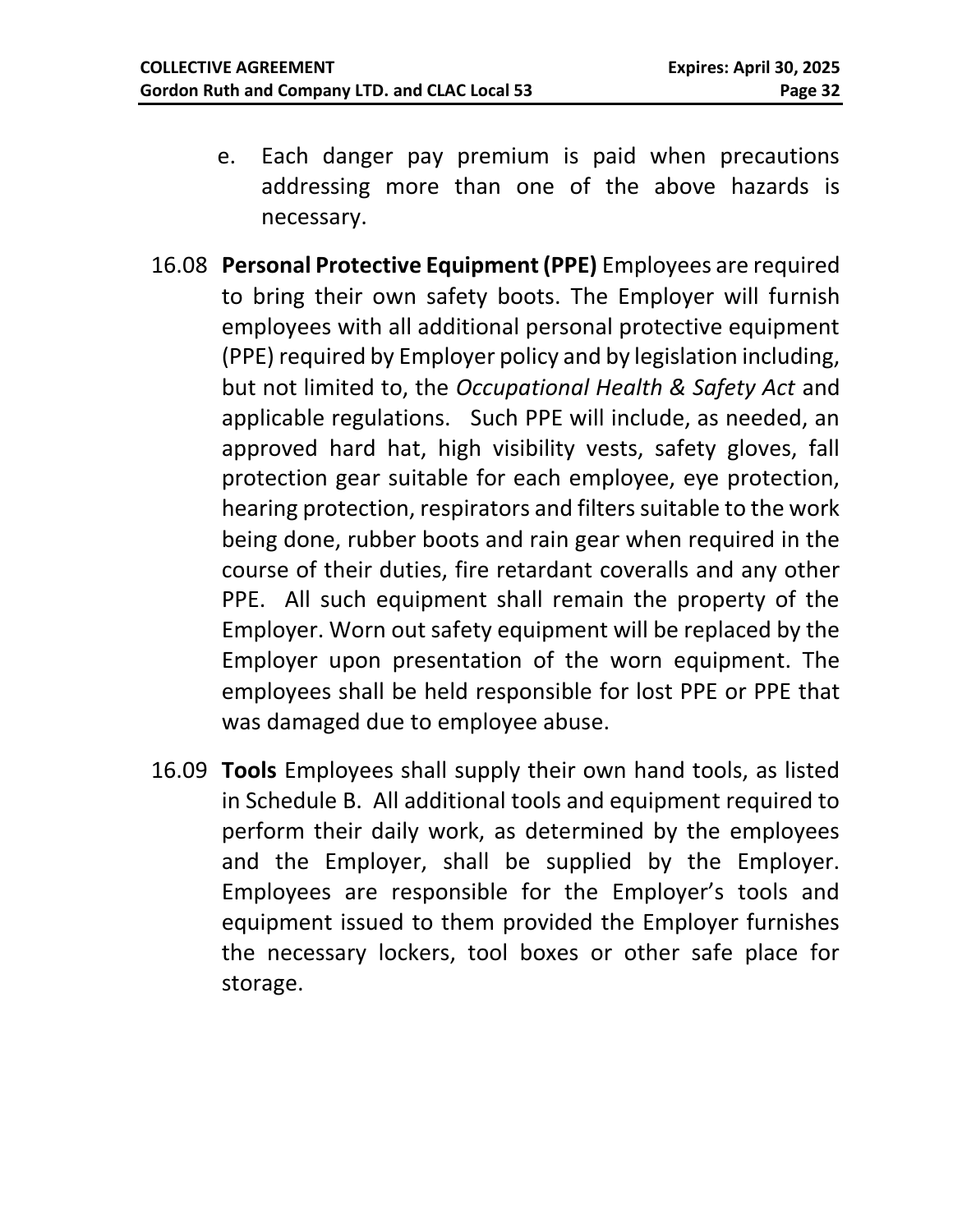#### <span id="page-32-0"></span>**ARTICLE 17 - UNION FUNDS**

- 17.01 The Employer shall contribute to the Union's Education and Assistance Fund the amount identified at Schedule "A" for each hour worked by each employee, starting from an employee's date of hire. The Employer shall remit such contributions to the Union together with union dues, and in the manner described in the Remittances to the Union article and in the Union's remittance directive.
- 17.02 The Education and Assistance Fund shall be used by the Union to educate and instruct members in the competent practice of their trade, in matters relating to Health and Safety, and to instruct specific members in effective labour relations practices.
- 17.03 Having regard to the demands of the Employer's work and operations, the Employer will cooperate with the Union when safety and related courses are made available to the members employed with the Employer.
- 17.04 The Employer shall contribute to the Union's Construction Industry Development and Promotion Fund (the "Industry Fund") the amount identified at Schedule "A" for each hour worked by each employee, starting from an employee's date of hire. The Employer shall remit such contributions to the Union together with union dues, and in the manner described in the Remittances to the Union article and in the Union's remittance directives.
- 17.05 The Industry Fund is used to promote CLAC's model of open shop unionized construction representation. This is achieved by industry development among stakeholders such as owners and purchasers of construction services, by advocating at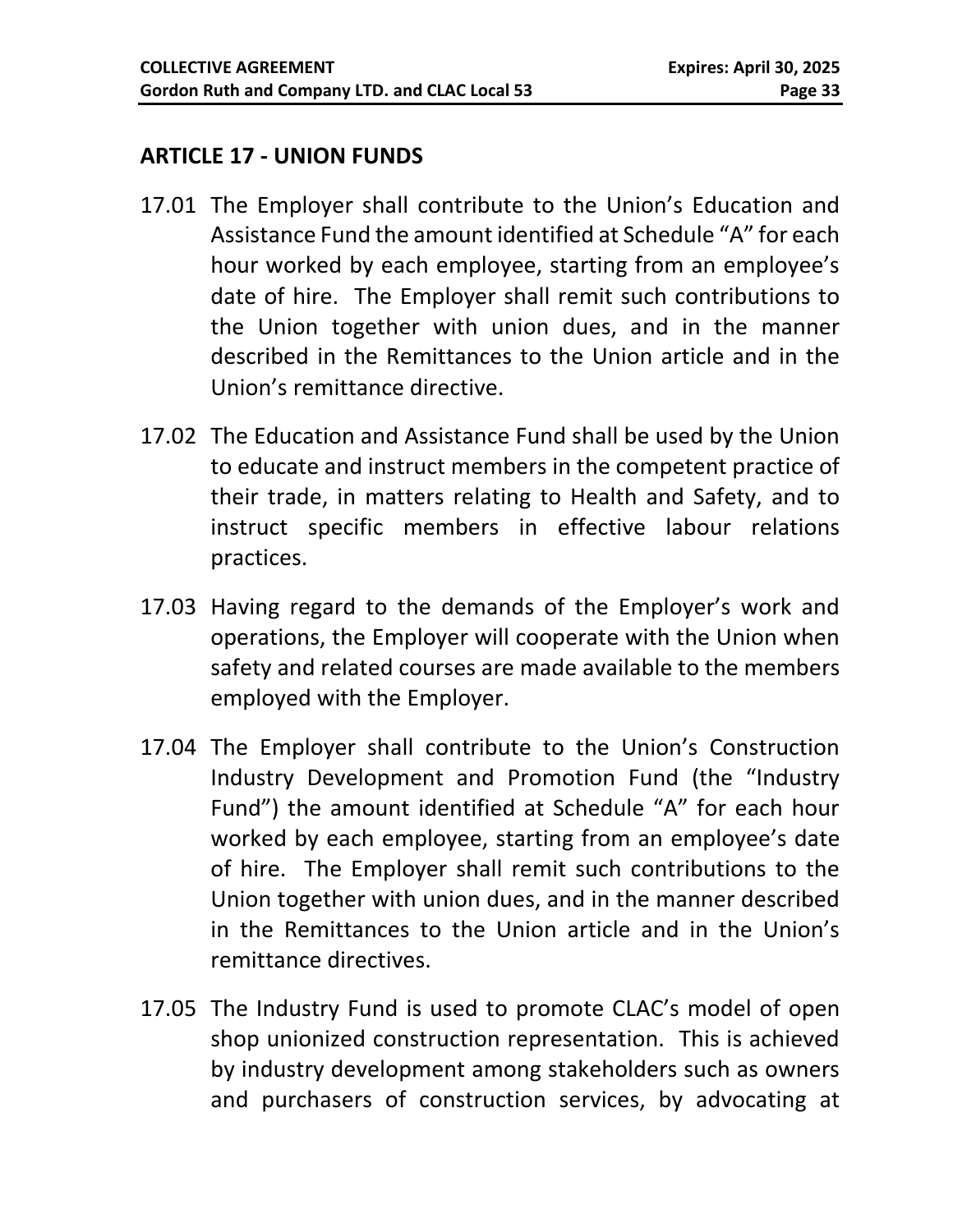municipal and provincial government, by representing open shop union principles at industry conferences and events, and by advising the Union's leaders, including staff and stewards, of opportunities and means to promote the CLAC model. The Industry Fund is used as determined by the Union to strengthen the position of the Union, its members and contractors.

17.06 The Industry Fund shall not be used to fund a grievance or other legal proceedings against any contactor signatory to CLAC or its affiliated local unions.

#### <span id="page-33-0"></span>**ARTICLE 18 - LEAVES OF ABSENCE**

- 18.01 The Employer shall grant leaves of absence for the following reasons:
	- a. marriage of the employee;
	- b. sickness of the employee or employee's immediate family;
	- c. death in the family;
	- d. participation in union sponsored training or other educational events;
	- e. birth or adoption of the employee's child.

Employees shall give advance notice of planned absences, indicating dates of absence and return.

18.02 In the event an employee is absent from work for more than one (1) week due to illness or injury the Employer may request, at its own expense, that the employee provide written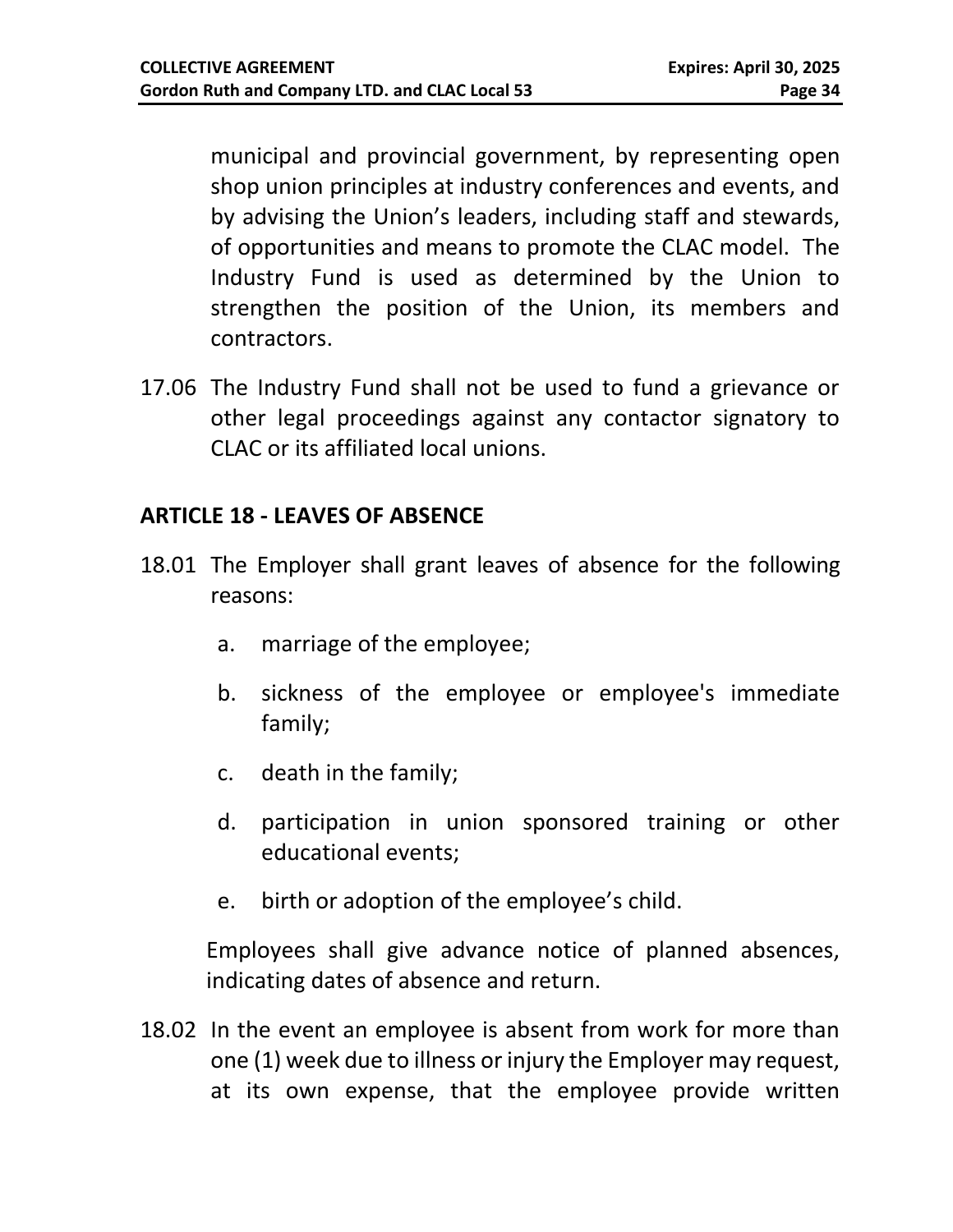verification by a practicing physician, that the employee is fit to return to their full duties. Such verification shall assess the extent to which the employee is able to perform the functions, duties and work of the job classification to which such employee is normally assigned.

- 18.03 An employee shall be granted up to one (1) month leave of absence to make arrangements for and to attend the funeral of the employee's spouse, child, step-child, foster child or grandchild or step-grandchild of the employee and the employee's spouse. The first ten (10) days of such leave is paid by the Employer.
- 18.04 An employee shall be granted five (5) paid work days leave of absence to make arrangements for and to attend the funeral (memorial service, interment or inurnment) of immediate family members. Such leave is to be taken from the date of the death and until the day after the funeral (or memorial service, interment or inurnment). An employee may split the days of the leave in the event that a winter funeral is followed by a spring interment. Immediate family members shall include:
	- a. The employee's parent, step-parent, foster parent or parent of their spouse,
	- b. Grandparents, step-grandparents of the employee or the employee's spouse;
	- c. The spouse, of the employee's children, step-children and foster children;
	- d. The employee's brothers or sisters.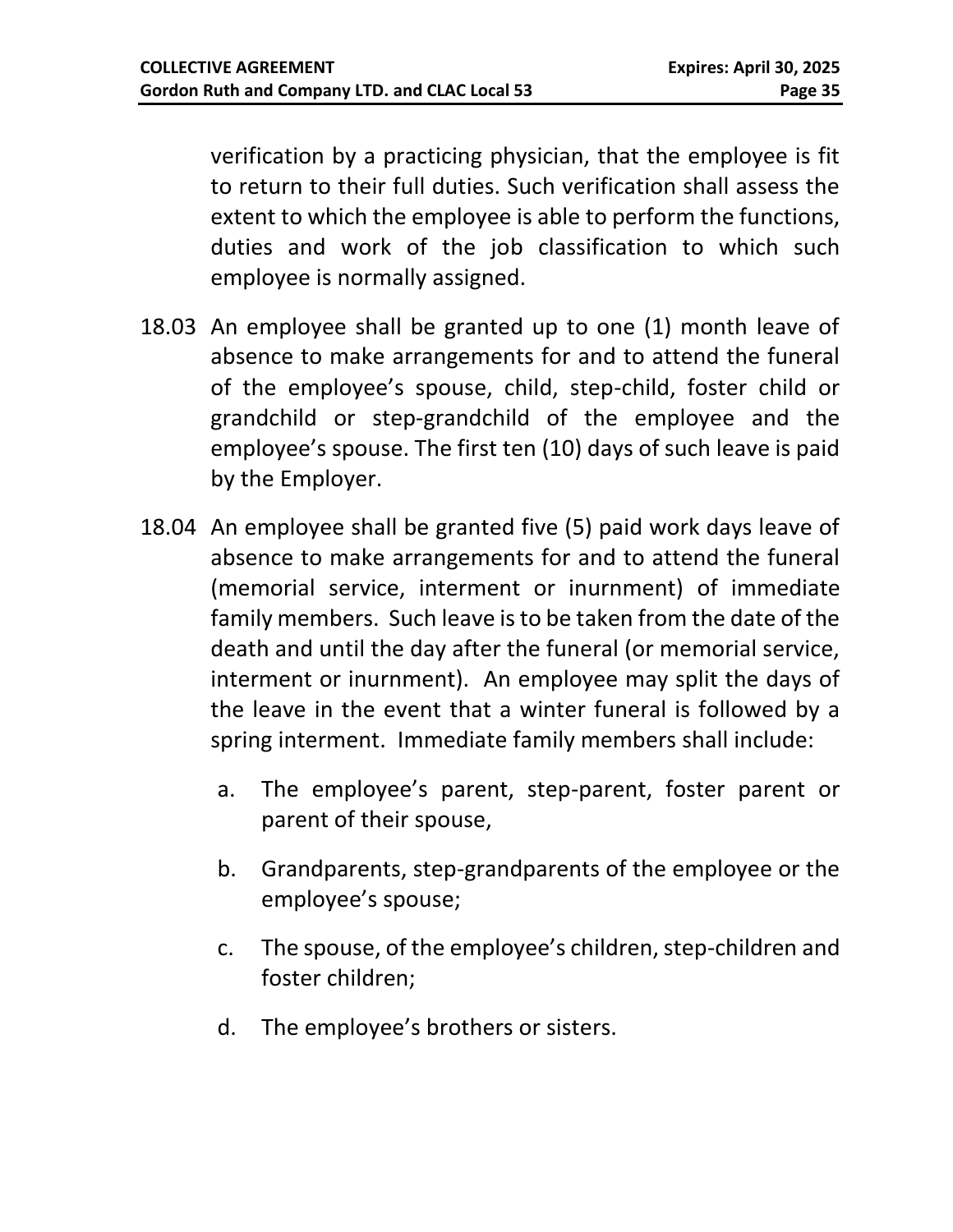- 18.05 Employees shall be granted one (1) days leave of absence to attend the funeral (memorial service, interment or inurnment) of extended family members. The first day of such leave is paid by the Employer. Such leave is to be taken from the date of the death and until the day after the funeral (or memorial service, interment or inurnment). An employee may split the days of the leave in the event that a winter funeral is followed by a spring interment. Extended family members shall include: sisters in law, brothers in law, aunts, uncles, nieces, nephews, cousins of the employee.
- 18.06 Further to the above, paid time for bereavement leave is limited to:
	- a. days for which the employee can provide acceptable verification of the death of a family member including the date of the funeral, if requested by the employer;
	- b. the amount of time and wages that the employee lost as a result of such paid leave, not to be less than eight (8) hours; and
	- c. the employee's regular straight time rate of pay.
- 18.07 Unpaid time in addition to the above may be granted, upon request, as unpaid personal leave time. Such requests for additional leave shall not be unreasonably denied.

#### 18.08 **Jury Duty and Selection**

The Employer shall pay the regular daily wages of an employee to a maximum of five (5) work days while attending jury selection and while serving as a juror, less any daily stipend or reimbursement from the court, provided the employee: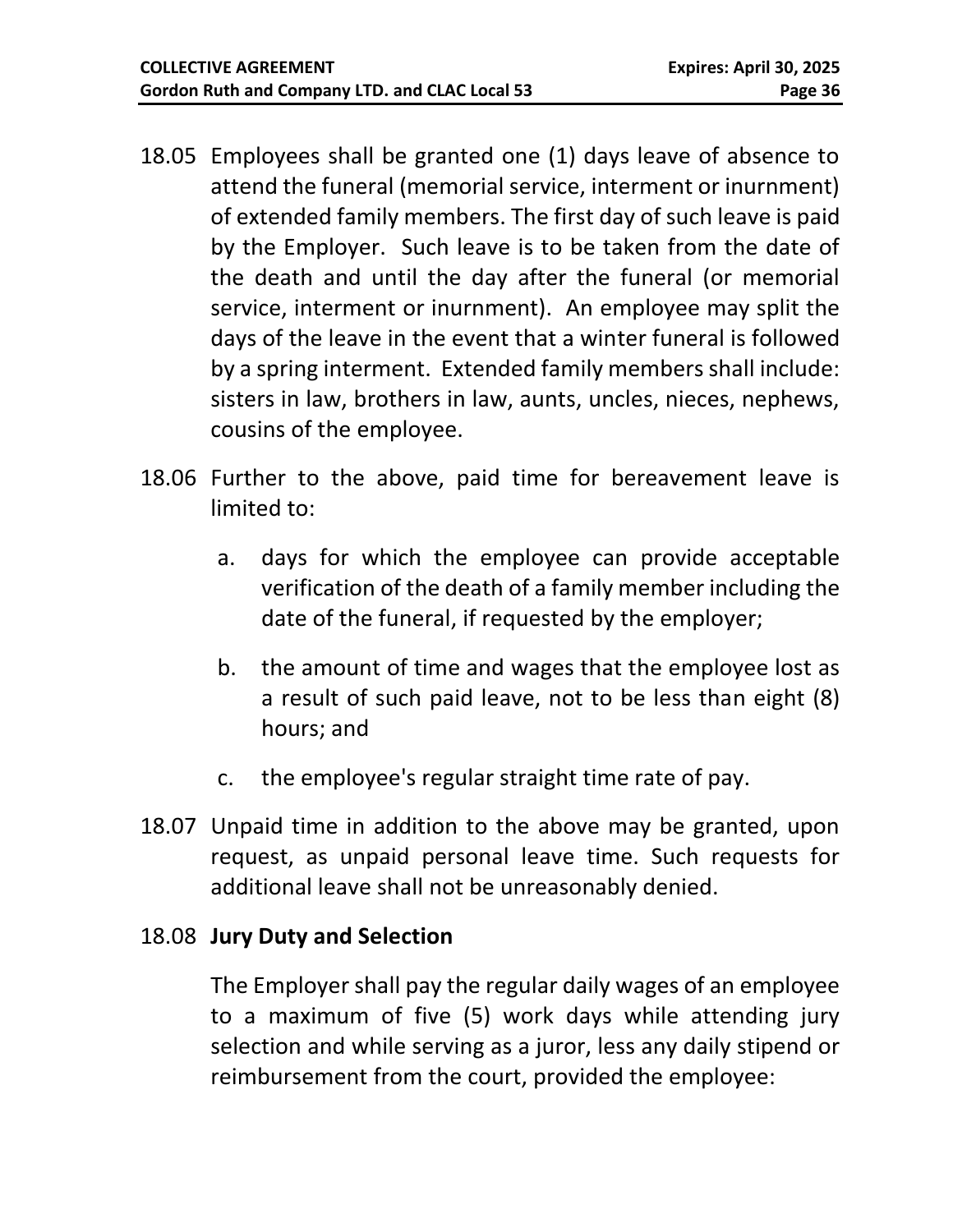- a. notifies the Employer immediately that he is required to attend court for jury selection; and,
- b. presents proof of service requiring the employee's attendance.

#### <span id="page-36-0"></span>**ARTICLE 19 - DISCIPLINE**

- 19.01 The Employer may warn, suspend, demote, or discharge employees for just cause. If the conduct or performance of an employee warrants disciplinary action, such action shall be confirmed in writing. A copy of all such documentation shall be provided to the employee(s) involved and forwarded to the office of the Union at the time they are issued.
- 19.02 Any disciplinary notice shall be issued only after or during the meeting with the employee being disciplined. An employee shall be advised of the nature of the meeting prior to attending. The employee shall be accompanied by a steward.
- 19.03 Disciplinary meetings shall normally take place during the affected employee's scheduled shift. If the employee is not at work and the incident giving rise to the meeting is so serious that immediate action is warranted, employees may be called in at a time when they are not scheduled to work. Such time to attend a discipline meeting shall be considered paid time.
- 19.04 Any letters of warning older than twelve (12) months shall be removed from an employee's file, provided that there is no repeat offence of the incident giving cause to the discipline during such twelve (12) month period. Any record of suspension will be removed after twenty-four (24) months,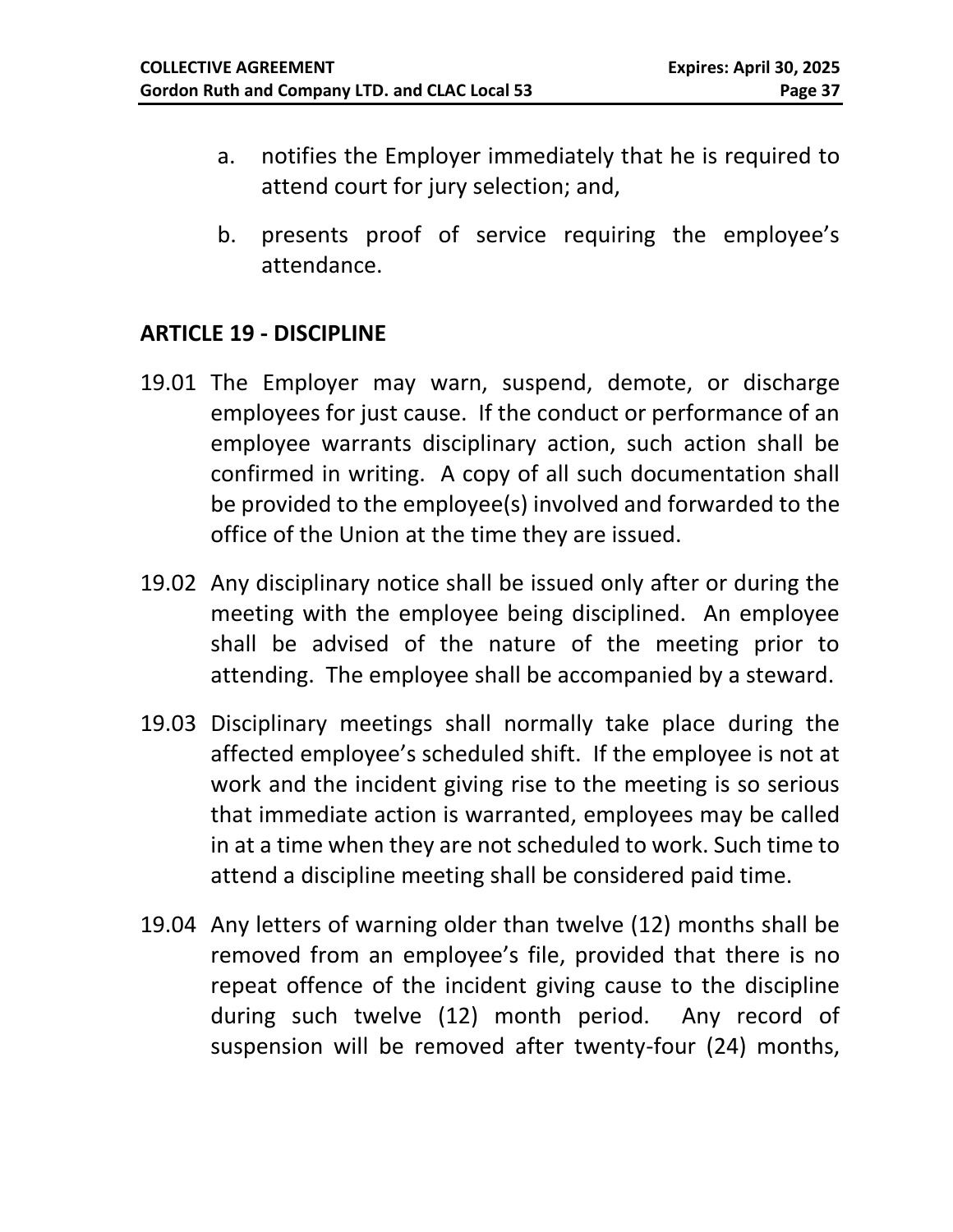provided there is no repeat offence of the incident giving cause to the suspension during such twenty-four (24) month period.

#### <span id="page-37-0"></span>**ARTICLE 20 - GRIEVANCE PROCEDURE**

- 20.01 The parties to this Agreement recognize the Stewards and the CLAC Representatives specified in Article 4 as the agents through which employees shall process their grievances and receive settlement thereof.
- 20.02 "Grievance" shall mean a complaint or claim concerning improper discipline or discharge, or a dispute with reference to the interpretation, application, administration or alleged violation of this Agreement.

An "Individual Grievance" is defined as a single grievance, signed by a steward or a Union representative on behalf of an employee who has the complaint. Such grievance must be dealt with at successive stages of the grievance procedure commencing with Step 1.

A "Group Grievance" is defined as a single grievance, signed by a steward or a Union representative on behalf of a group of employees who have the same complaint. Such grievance must be dealt with at successive stages of the grievance procedure commencing with Step 1. The group of grievors shall be listed on the grievance form.

A "Policy Grievance" is defined as one which involves a question relating to the interpretation, application, or administration of this Agreement. A "Policy Grievance" shall be signed by a steward or a Union representative or, in the case of an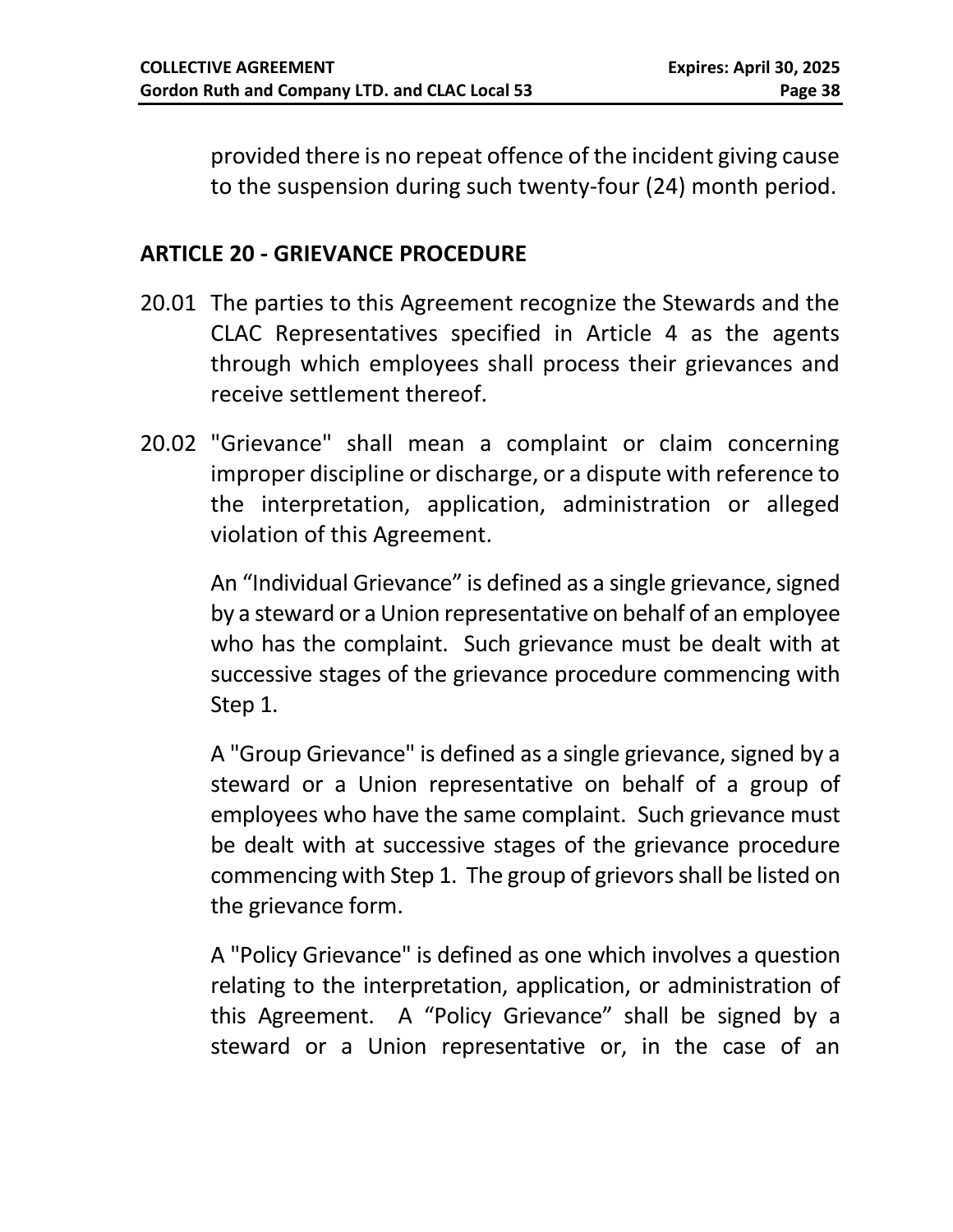Employer's policy grievance, by the Employer or its representative.

- 20.03 All the time limits referred to in the grievance procedure herein contained shall be deemed to mean "**business days"** and exclude Saturdays, Sundays and public holidays as listed herein.
- 20.04 The Employer or the Union shall not be required to consider or process any grievance which arose out of any action or condition more than five (5) days after the subject of such grievance occurred. If the action or condition is of a continuing or recurring nature, this limitation period shall not begin to run until the action or condition has ceased. If the Employer does consider or process a grievance which has been presented late, the Employer shall not be stopped or precluded at any stage from taking the position that the grievance is late and not arbitrable.
- 20.05 The Unions will not file a grievance until after the effected employee brings the complaint to the attention of his immediate supervisor. If the supervisor does not promptly settle the matter to the employee's satisfaction, an employee's proper grievance may be processed as follows:

#### **Step 1**

A grievance shall be filed in writing and shall be filed with the Employer by a steward or a Union representative. The Employer shall notify the Union of its decision in writing within three (3) workdays following the day upon which the grievance was filed.

A grievance shall identify:

• the facts giving rise to the grievance,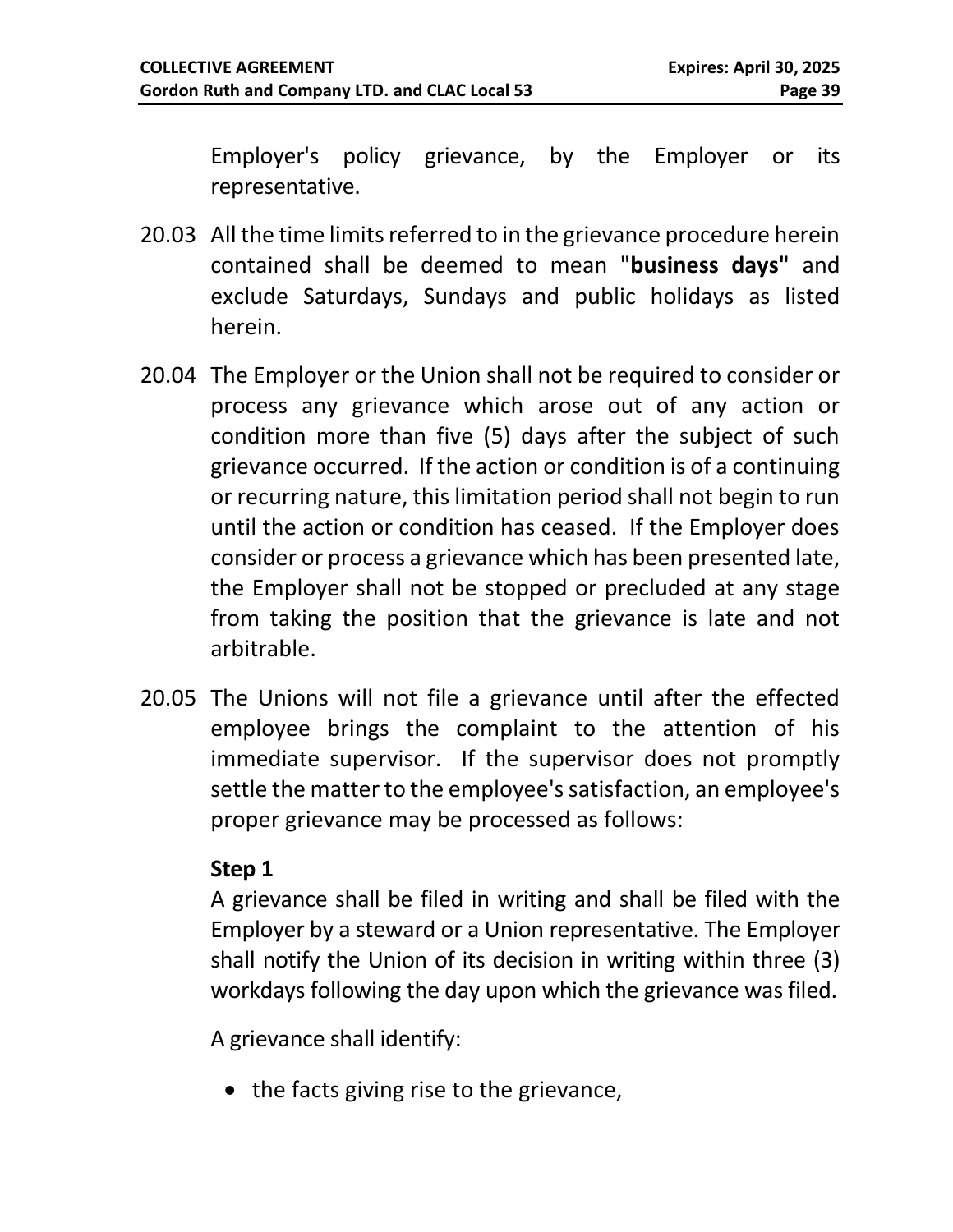- the section or sections of this Agreement claimed violated and
- the relief requested.

The grievance will be signed by the employee involved unless it is a policy grievance. The Union may sign for an employee with the employee's instruction.

#### **Step 2**

If the Union is dissatisfied with the outcome at Step 1, a Union representative shall, within five (5) workdays of the decision under Step 1, or within five (5) workdays of the day this decision should have been made, notify the Employer that a grievance meeting is required between the steward or Union representative together with the grievor and the Employer. This meeting will be held within five (5) workdays of the Step 2 meeting notice to the Employer. The Employer shall notify the steward or Union representative of its decision in writing within three (3) workdays of such meeting.

#### 20.06 **Union Policy Grievance or Employer Grievance**

A Union policy grievance or an Employer grievance may be submitted to the Employer or the Union, as the case may be, in writing, within ten (10) workdays of the time circumstances upon which the grievance is based were known or should have been known by the grievor. A meeting between the Employer and the Union shall be held within five (5) workdays of the presentation of the written grievance and shall take place within the framework of Step 2. The Employer or the Union, as the case may be, shall give its written decision within five (5) workdays after such meeting has been held.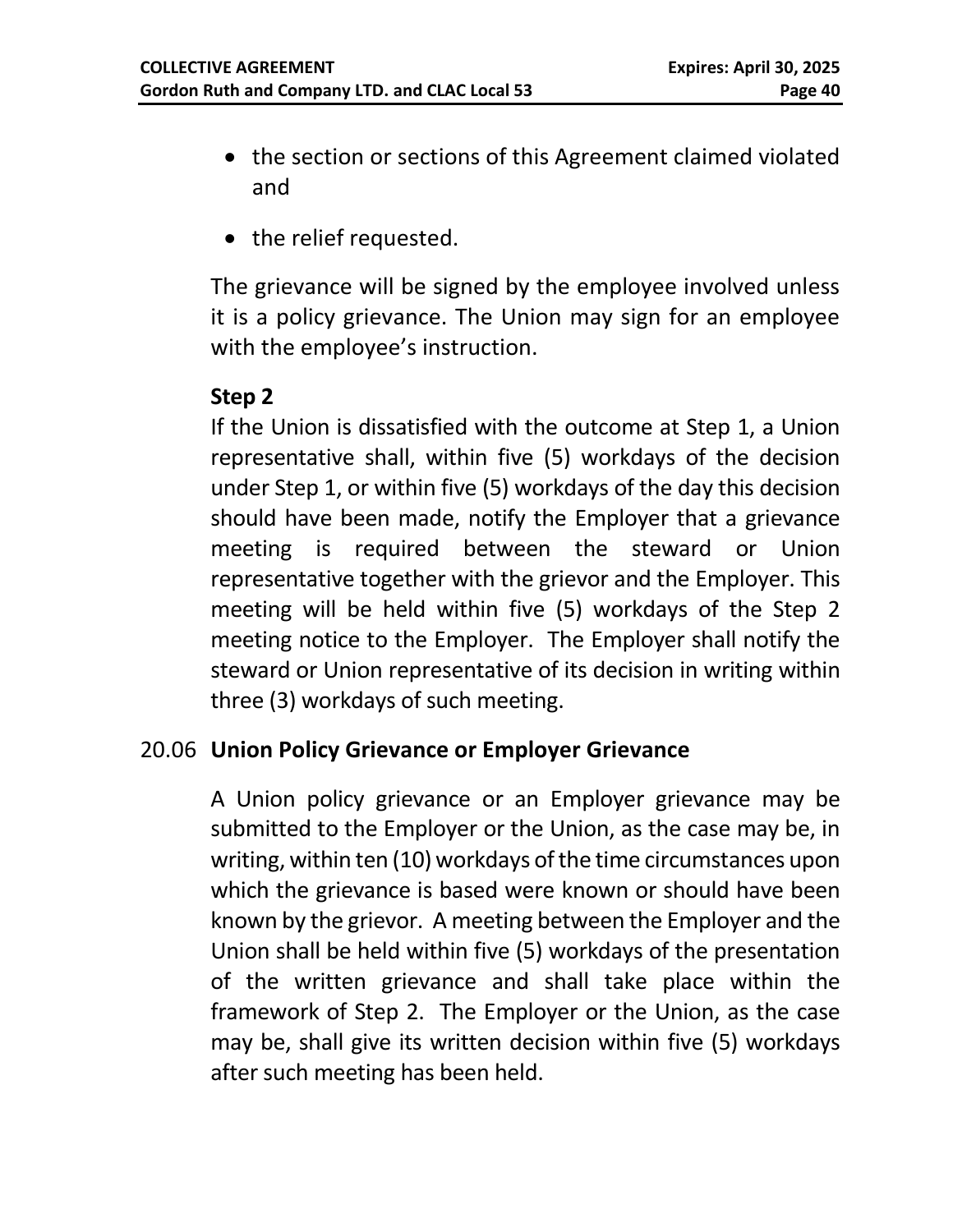If the decision is unsatisfactory to the grieving party, the grievance may be submitted to arbitration within fifteen (15) workdays of the delivery of such written decision or within fifteen (15) workdays of when such written decision ought to have been delivered.

#### <span id="page-40-0"></span>**ARTICLE 21 - ARBITRATION**

- 21.01 If the parties fail to settle a grievance, the grievance may be referred to arbitration under the procedure contained herein. Notwithstanding the arbitration procedure contained herein, a grievance may be, at any time, referred to the Ontario Labour Relations Board for arbitration under the provisions of the *Labour Relations Act, 1995*.
- 21.02 The party requiring arbitration must serve the other party with written notice of desire to arbitrate within ten (10) workdays after receiving the final decision given in the grievance procedure. If no decision is given, notice must be given within ten (10) workdays of when that decision was due.
- 21.03 If a notice of desire to arbitrate is served, the two parties shall, within five (5) workdays of such notice to arbitrate, each provide nominations for a sole arbitrator, providing name and contact information for their nominations. If the parties are unable to agree upon a sole arbitrator within ten (10) workdays of the notice of desire to arbitrate, either party may request the Minister of Labour to appoint an arbitrator.
- 21.04 No person may be selected or appointed as arbitrator who has been involved in an attempt to negotiate or settle the grievance.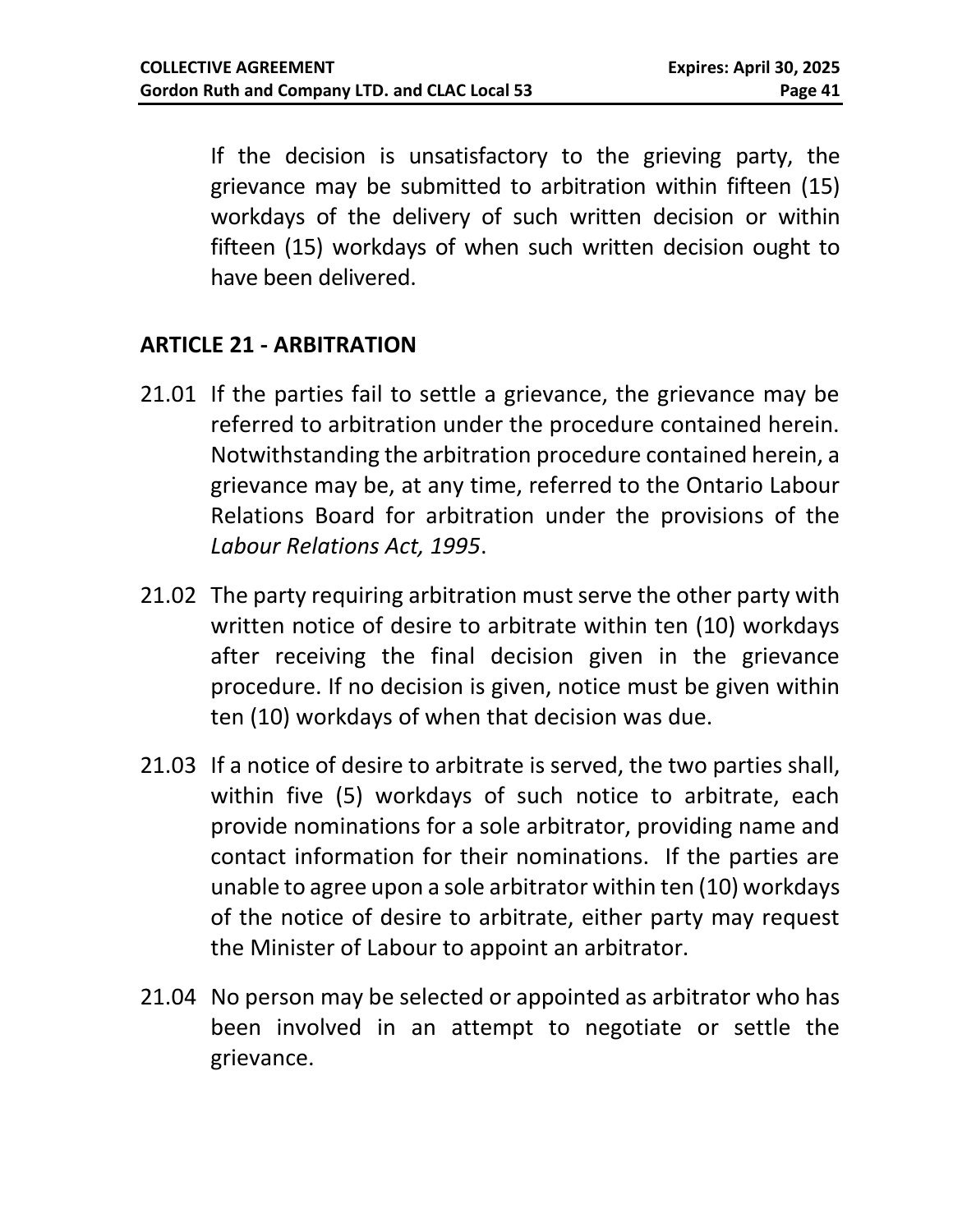- 21.05 The decision of the arbitrator is final and binding on the parties.
- 21.06 Notices of desire to arbitrate and of nominations of an arbitrator shall be served in writing, including by email, fax, or delivered in person.
- 21.07 If a party refuses or neglects to answer a grievance at any stage of the grievance procedure, the other party may commence arbitration proceedings. If the party in default refuses or neglects to appoint an arbitrator, the party not in default may, upon notice to the party in default, appoint a single arbitrator to hear the grievance and their decision shall be final and binding upon both parties.
- 21.08 It is agreed that the arbitrator shall have the jurisdiction, power and authority to give relief for default in complying with the time limits set out in this Agreement where it appears that the default was owing to a reliance upon the words or conduct of the other party.
- 21.09 Each of the parties hereto shall jointly bear the expenses of the arbitrator.
- 21.10 The arbitrator shall not be authorized to make any decision inconsistent with the provisions of this Agreement, nor to alter, modify or amend any part of this Agreement nor adjudicate any matter not specifically assigned to it by the notice to arbitrate outlined in the grievance procedure.
- 21.11 Employees found to be wrongfully discharged or suspended will be reinstated with back pay calculated at an hourly rate or average earnings, as applicable, times normal hours, less any monies earned, or by any other arrangement which is just and equitable in the opinion of the arbitration board.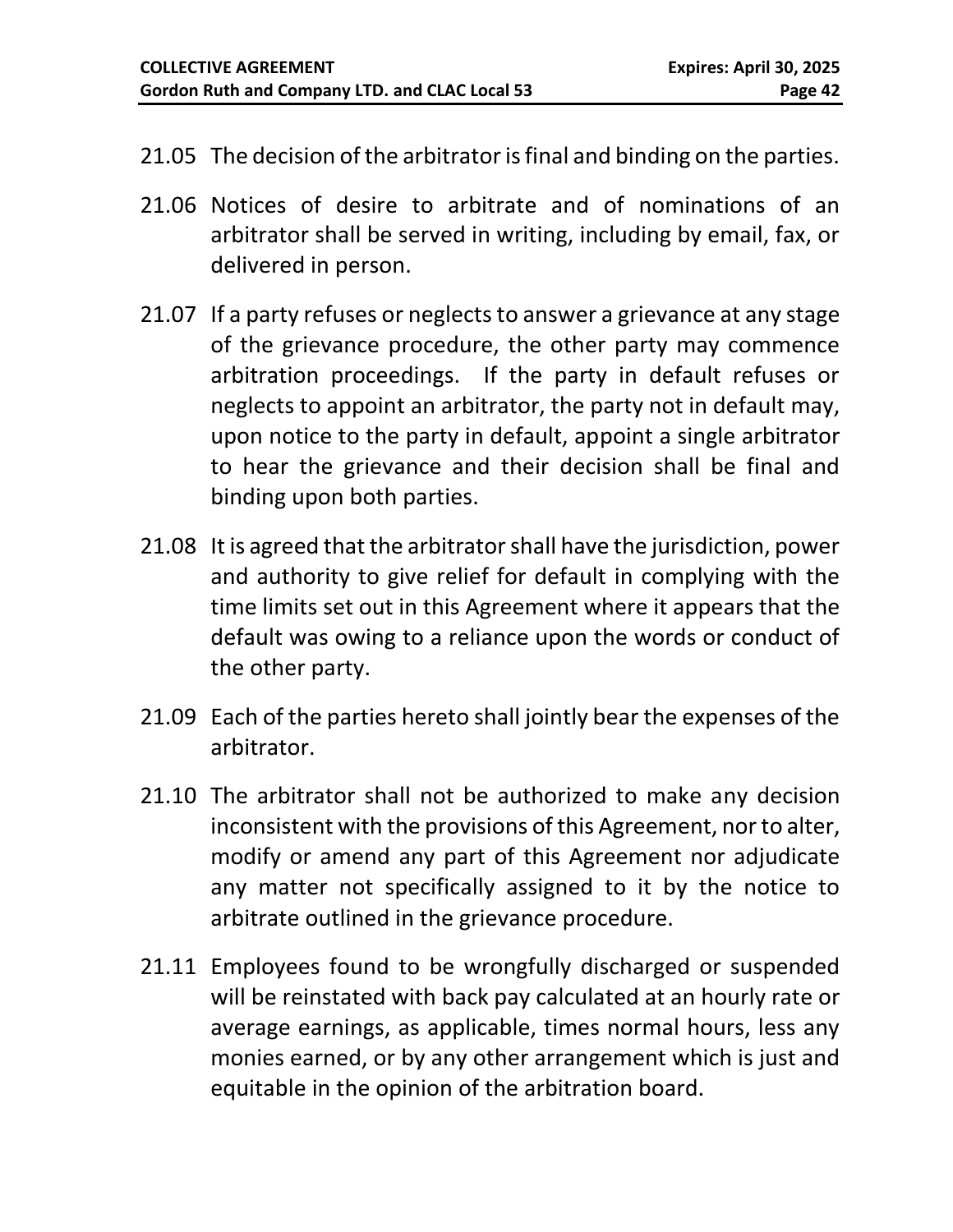- 21.12 Where the arbitrator is of the opinion that there is proper cause for disciplining an employee, but considers the penalty imposed too severe in view of the employee's employment record and the circumstance surrounding the discharge or suspension, the arbitrator may substitute a penalty which, in his opinion, is just and equitable. This clause shall not apply to the discharge of a probationary employee.
	- 21.13 Notwithstanding the arbitration procedure outlined above, a grievance may, at any time, be referred to the Ontario Labour Relations Board for arbitration under the provisions of the Labour Relations Act, 1995.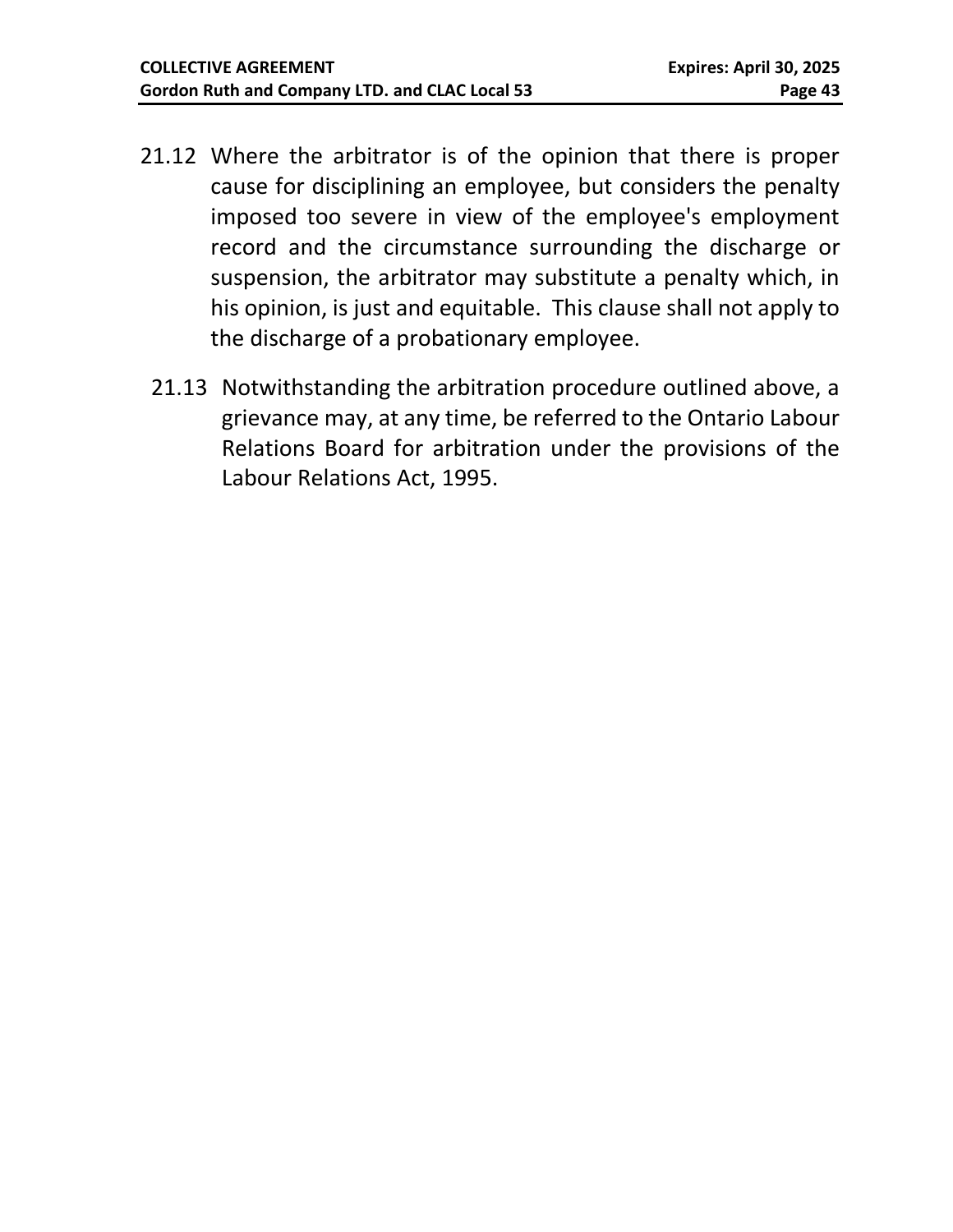#### **ARTICLE 22 - DURATION**

- 22.01 This Agreement shall be and shall remain in effect from May 1, 2022 to April 30, 2025 and for further periods of one (1) year unless notice shall be given by either party of the desire to delete, change, or amend any of the provisions contained herein, prior to the expiry date.
- 22.02 Should negotiations not be completed prior to the expiration date of this Agreement all negotiated items shall be retroactive from the date of signing to the expiration date of the expired Agreement.
- 22.03 Until a new Agreement has been concluded all provisions in this Agreement shall remain in full force and effect.

Signed at 2 Belleisle Crt. London, this 26 day of April 2022.

For the Employer For the Union

Todd Hunking

Todd Hunking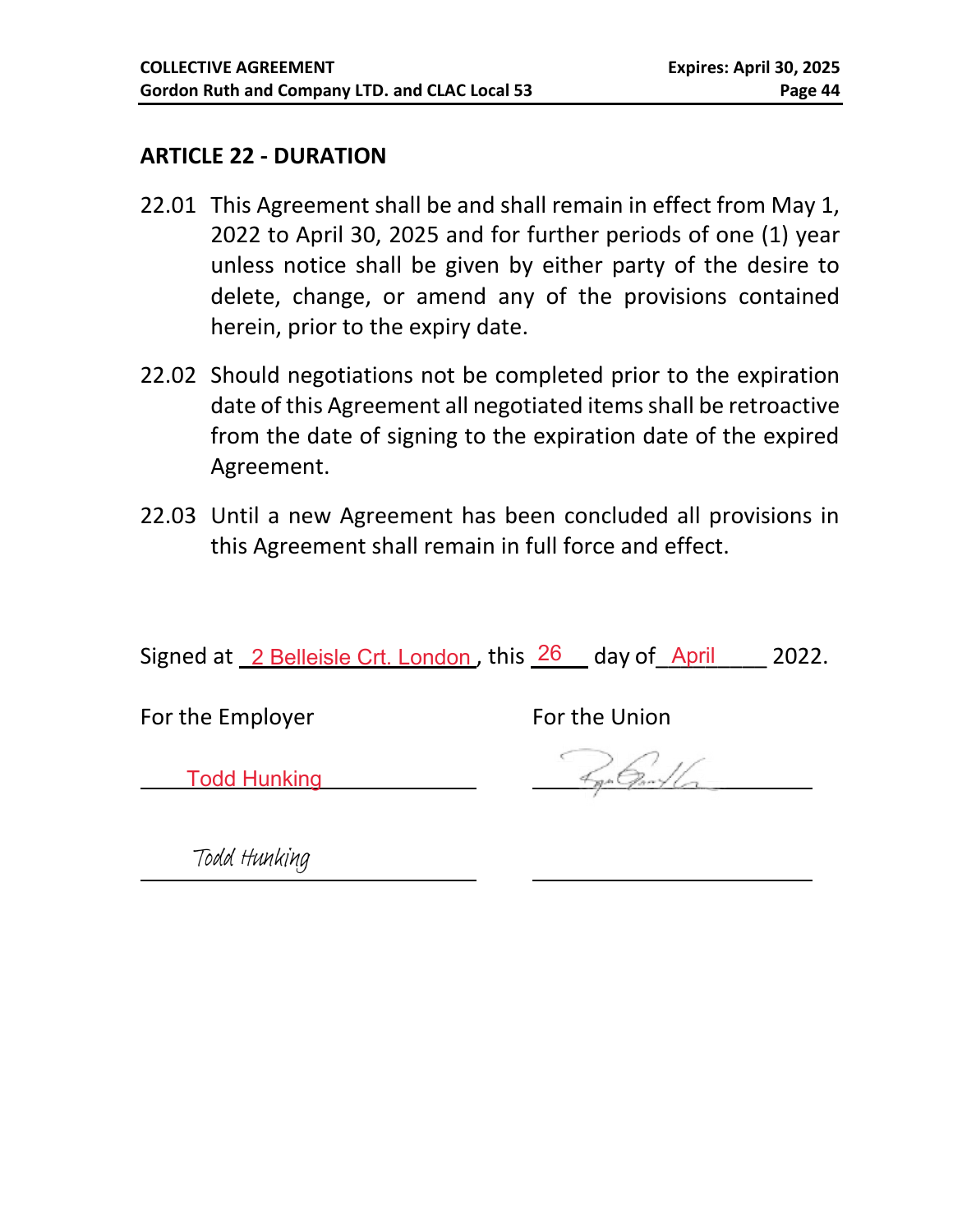#### **SCHEDULE "A" CLASSIFICATIONS AND RATES OF PAY**

<span id="page-44-1"></span><span id="page-44-0"></span>

| Effective May 1, 2022                                |         |               |                |                 |                      |                  |                   |         |
|------------------------------------------------------|---------|---------------|----------------|-----------------|----------------------|------------------|-------------------|---------|
| Classification                                       | Wages   | VP/SHP<br>10% | Pension<br>10% | <b>Benefits</b> | <b>PHSA</b><br>\$525 | Industry<br>Fund | Education<br>Fund | Total   |
| Communication<br>Technician<br>Level 3               | \$37.69 | \$3.77        | \$3.77         | \$2.85          | \$0.29               | \$0.20           | \$0.20            | \$48.77 |
| Communication<br>Technician<br>Level 2               | \$30.55 | \$3.06        | \$3.06         | \$2.85          | \$0.29               | \$0.20           | \$0.20            | \$40.21 |
| Communication<br>Technician<br>Level 1               | \$25.14 | \$2.51        | \$2.51         | \$2.85          | \$0.29               | \$0.20           | \$0.20            | \$33.71 |
| Apprentice<br>Communication<br>Technician<br>Level 2 | \$23.79 | \$2.38        | \$2.38         | \$2.85          | \$0.29               | \$0.20           | \$0.20            | \$32.09 |
| Apprentice<br>Communication<br>Technician<br>Level 1 | \$22.44 | \$2.24        | \$2.24         | \$2.85          | \$0.29               | \$0.20           | \$0.20            | \$30.47 |
| Communication<br>Cable Installer                     | \$21.09 | \$2.11        | \$2.11         | \$2.85          | \$0.29               | \$0.20           | \$0.20            | \$28.85 |

| Effective April 30, 2023               |              |        |         |                 |             |          |           |         |  |
|----------------------------------------|--------------|--------|---------|-----------------|-------------|----------|-----------|---------|--|
| Classification                         | <b>Wages</b> | VP/SHP | Pension | <b>Benefits</b> | <b>PHSA</b> | Industry | Education | Total   |  |
|                                        |              | 10%    | 10%     |                 | \$550       | Fund     | Fund      |         |  |
| Communication<br>Technician<br>Level 3 | \$38.82      | \$3.88 | \$3.88  | \$2.95          | \$0.31      | \$0.20   | \$0.20    | \$50.24 |  |
| Communication<br>Technician<br>Level 2 | \$31.47      | \$3.15 | \$3.15  | \$2.95          | \$0.31      | \$0.20   | \$0.20    | \$41.42 |  |
| Communication<br>Technician<br>Level 1 | \$25.89      | \$2.59 | \$2.59  | \$2.95          | \$0.31      | \$0.20   | \$0.20    | \$34.73 |  |
| Apprentice<br>Communication            | \$24.50      | \$2.45 | \$2.45  | \$2.95          | \$0.31      | \$0.20   | \$0.20    | \$33.06 |  |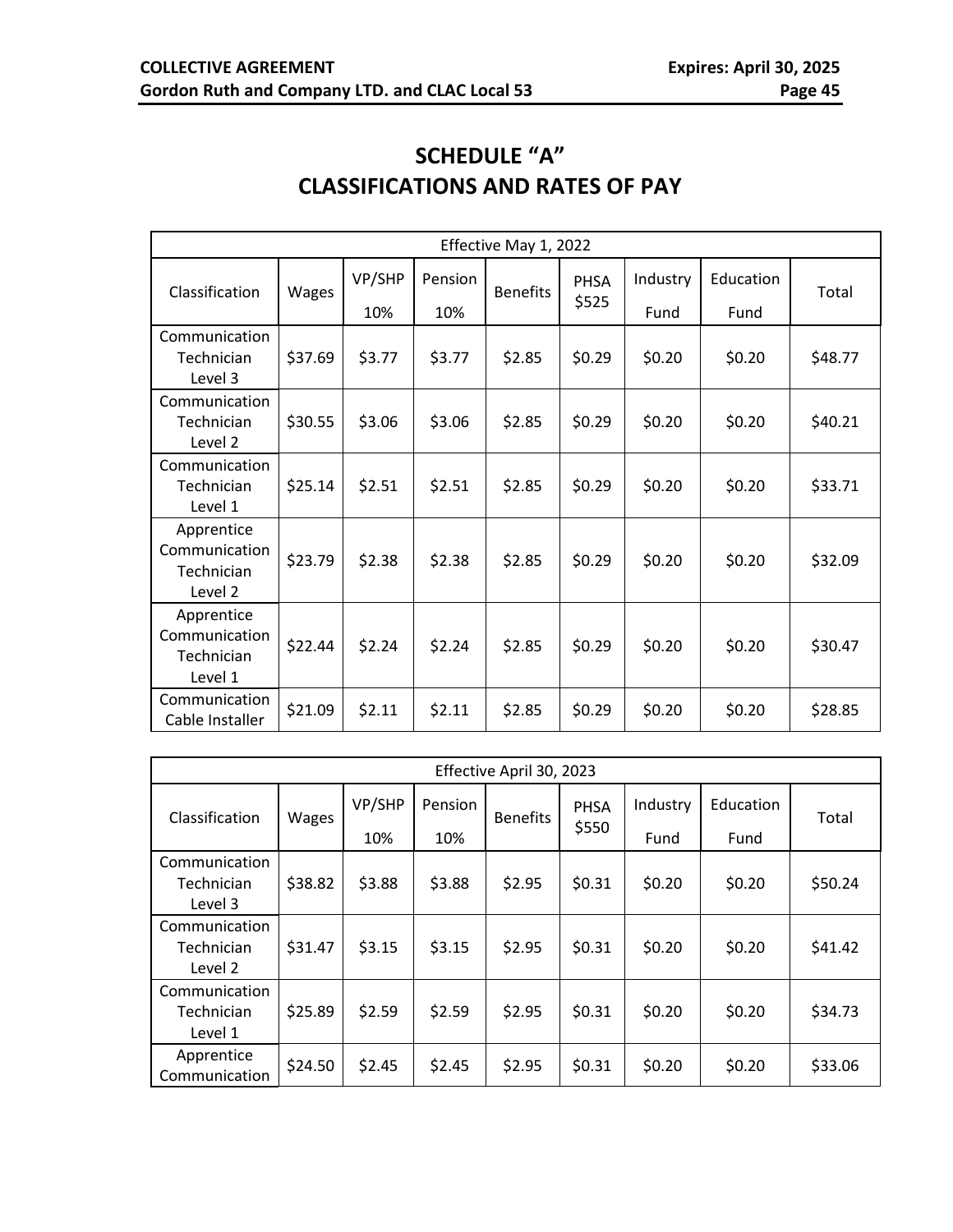#### **COLLECTIVE AGREEMENT Expires: April 30, 2025 Gordon Ruth and Company LTD. and CLAC Local 53 Page 46**

| Technician<br>Level 2                                |         |        |        |        |        |        |        |         |
|------------------------------------------------------|---------|--------|--------|--------|--------|--------|--------|---------|
| Apprentice<br>Communication<br>Technician<br>Level 1 | \$23.11 | \$2.31 | \$2.31 | \$2.95 | \$0.31 | \$0.20 | \$0.20 | \$31.39 |
| Communication<br>Cable Installer                     | \$21.73 | \$2.17 | \$2.17 | \$2.95 | \$0.31 | \$0.20 | \$0.20 | \$29.73 |

| Effective April 28, 2024                             |         |        |         |                 |                      |          |           |         |
|------------------------------------------------------|---------|--------|---------|-----------------|----------------------|----------|-----------|---------|
| Classification                                       | Wages   | VP/SHP | Pension | <b>Benefits</b> | <b>PHSA</b><br>\$575 | Industry | Education | Total   |
|                                                      |         | 10%    | 10%     |                 |                      | Fund     | Fund      |         |
| Communication                                        |         |        |         |                 |                      |          |           |         |
| Technician<br>Level 3                                | \$39.99 | \$4.00 | \$4.00  | \$3.05          | \$0.32               | \$0.20   | \$0.20    | \$51.75 |
| Communication                                        |         |        |         |                 |                      |          |           |         |
| Technician<br>Level 2                                | \$32.42 | \$3.24 | \$3.24  | \$3.05          | \$0.32               | \$0.20   | \$0.20    | \$42.67 |
| Communication                                        |         |        |         |                 |                      |          |           |         |
| Technician<br>Level 1                                | \$26.67 | \$2.67 | \$2.67  | \$3.05          | \$0.32               | \$0.20   | \$0.20    | \$35.77 |
| Apprentice<br>Communication<br>Technician<br>Level 2 | \$25.24 | \$2.52 | \$2.52  | \$3.05          | \$0.32               | \$0.20   | \$0.20    | \$34.06 |
| Apprentice<br>Communication<br>Technician<br>Level 1 | \$23.81 | \$2.38 | \$2.38  | \$3.05          | \$0.32               | \$0.20   | \$0.20    | \$32.34 |
| Communication<br>Cable Installer                     | \$22.38 | \$2.24 | \$2.24  | \$3.05          | \$0.32               | \$0.20   | \$0.20    | \$30.62 |

#### **RED-CIRCLED WAGE RATES**

It is agreed and understood that present employees' pay rates will not be reduced by this Agreement if they are above the rate specified in the Agreement.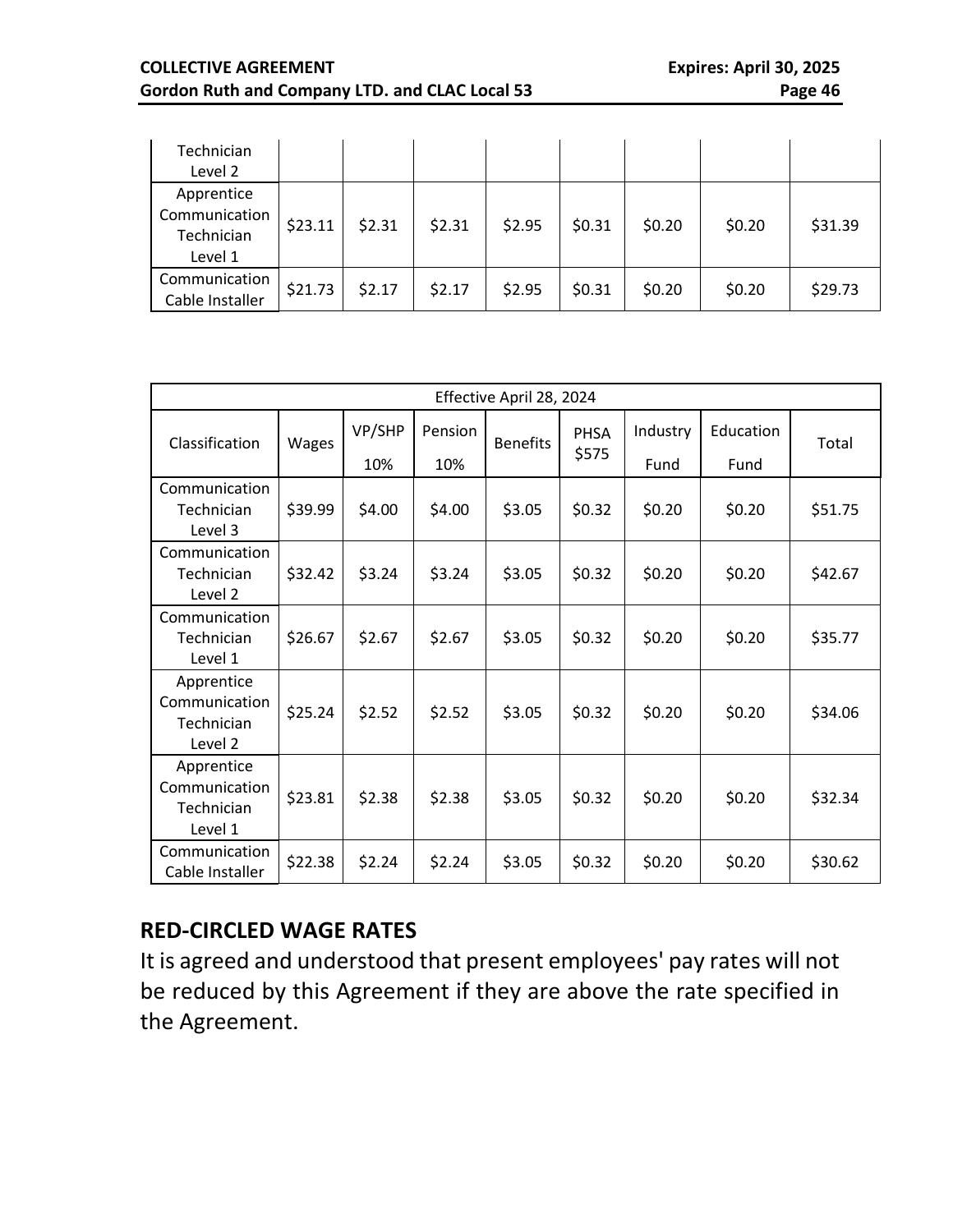#### **Uniforms**

The Employer shall distribute workwear items free of charge to employees to be worn during work hours as the work uniform. Employees are expected to wear the uniform (golf shirt or t-shirt) during working hours per the Gordon Ruth Uniform Policy.

The Employer shall provide work golf shirts, t-shirts, and hats to employees. The Employer shall annually provide new, additional, or replacement articles of work wear to meet the needs and sizes of the employees.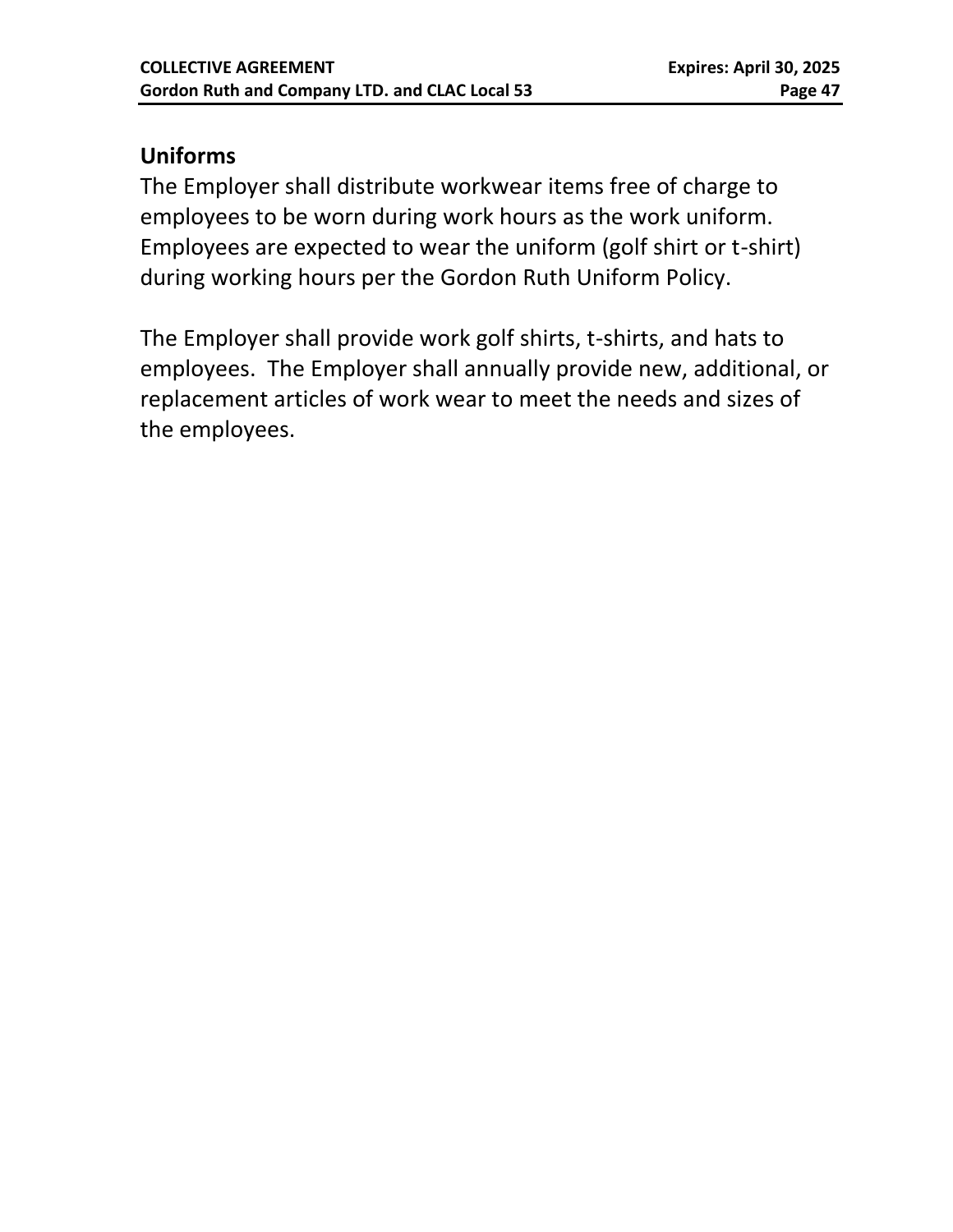#### **SCHEDULE "B" TOOL LIST**

<span id="page-47-1"></span><span id="page-47-0"></span>Communication Technicians are responsible to have the following tools available for work:

- Knife
- pr. Scissors
- screwdrivers, Robertson and standard types
- pr. Pliers diagonals
- pr. Pliers 8" sidecutters
- pr. Slip joint pliers
- drywall saw
- hammer
- measuring tape
- level
- tool pouch and belt
- tool box
- flashlight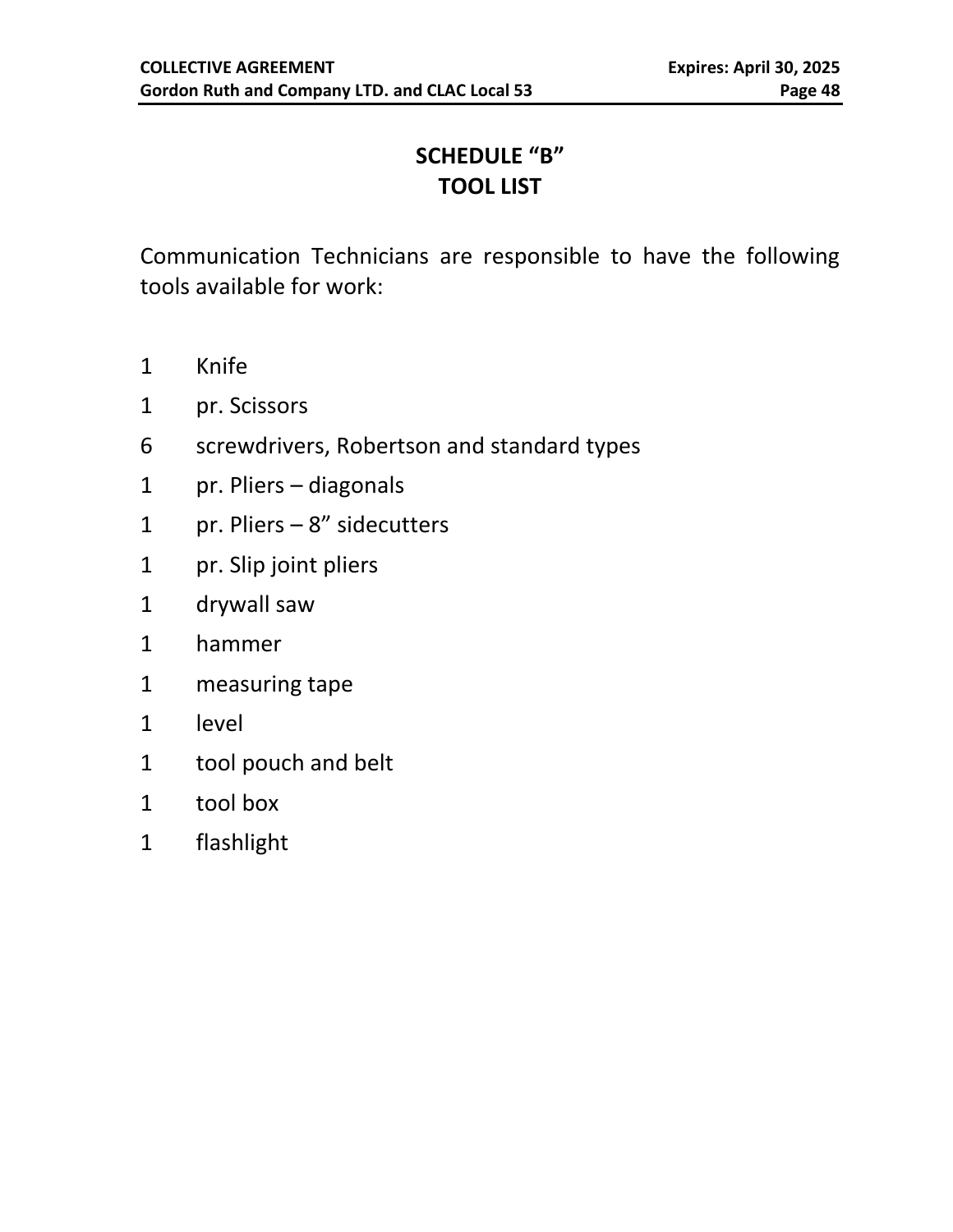#### **SCHEDULE "C" SUMMARY - Health Care Benefits**

Coverage Details:

Life Insurance/Accidental Death & Dismemberment \$ 100,000.00

- •Dependent Life Insurance Spouse 5,000.00
- •Dependent Life Insurance Child 2,500.00

Short-Term Disability (STD) – Taxable

•66.67% of weekly earnings to a max of \$638.00 per week

Long-Term Disability (LTD) – non-Taxable

•60% of earnings to a max of \$2,800.00 per month

Extended Health Care

- •90% drug card (95% at Preferred Provider)
- •Professional Paramedical Services \$600.00 each practitioner listed

Vision Care

- •\$350.00 every twenty-four (24) consecutive months
- •\$350.00 every twelve (12) consecutive months, under the age of 18
- •eye exam every twenty-four months up to provincial R&C

Out of Canada/Province – Medical Emergencies

Semi-private Hospital Coverage

Employee & Family Assistance Program (EFAP)24/7 & 365 assistance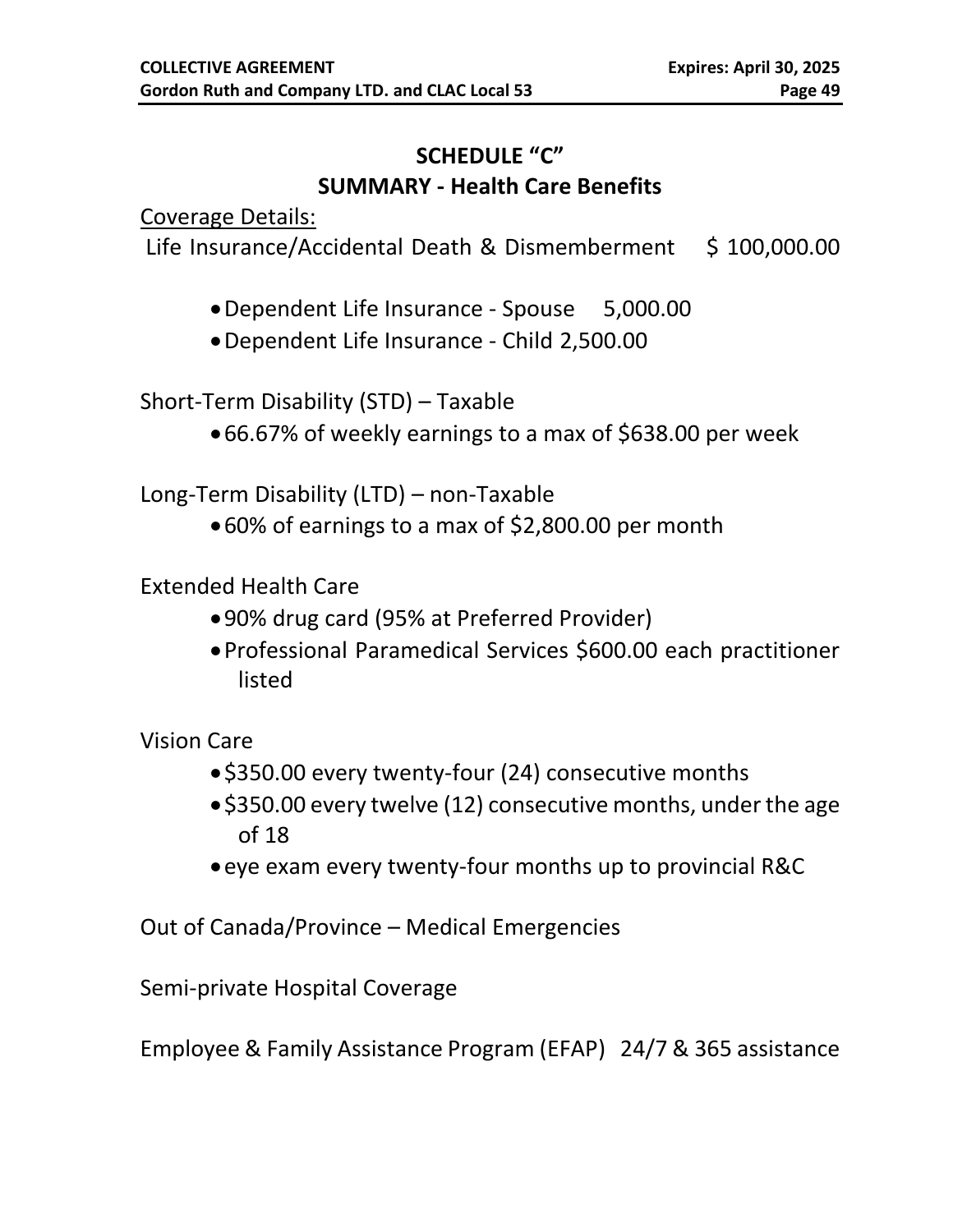Dental Plan "D"

- •Basic and minor restorative services
	- $\circ$  100% paid to \$1,500.00 maximum per person, per calendar year
- •Major restorative services
	- o 50% paid to \$1,500.00 maximum per person, per calendar year
- •Orthodontic services
	- o 50% paid to \$3,000.00 lifetime maximum per person

**The above is intended only as a summary of the major features of the health care benefits. Please consult your CLAC Health Care Benefit Plan Booklet for a full description of health care benefits covered by the Plan or contact the CLAC Benefits Team at 1-800-463- 2522 or at easternbenefits@clac.ca**